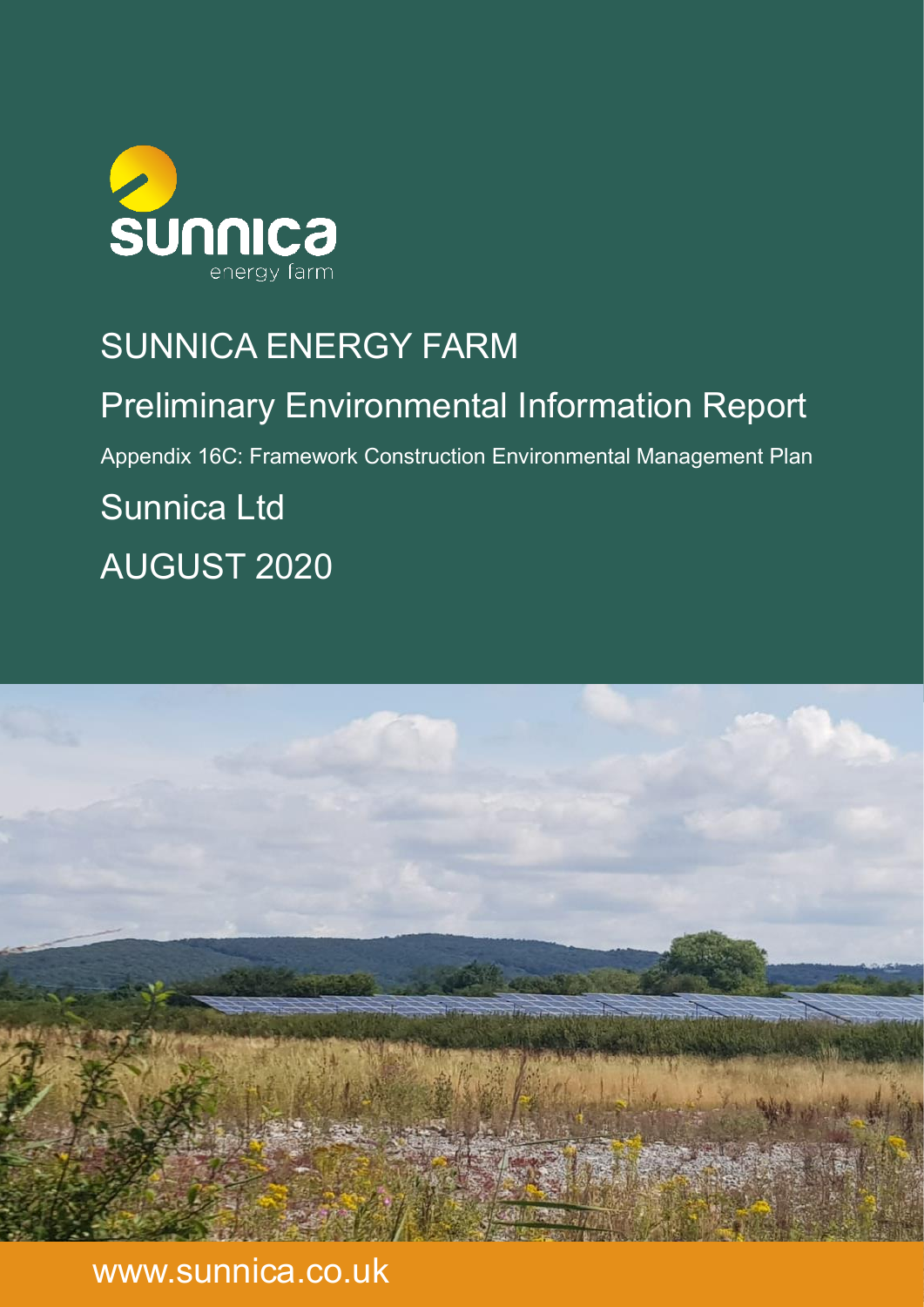## Quality information

| <b>Prepared by</b> | Checked by             | <b>Verified by</b>        | <b>Approved by</b>  |
|--------------------|------------------------|---------------------------|---------------------|
| Various            | Nigel Chalmers         | Neil Titley               | <b>Richard Lowe</b> |
|                    | Associate FIA Director | <b>Technical Director</b> | <b>Director</b>     |

## Revision History

| <b>Revision</b> | <b>Revision date</b> | <b>Details</b>           | <b>Authorized</b> | <b>Name</b> | <b>Position</b>              |
|-----------------|----------------------|--------------------------|-------------------|-------------|------------------------------|
| 001             | August 2020          | Framework<br><b>CFMP</b> | August 2020       | Neil Titlev | Technical<br><b>Director</b> |

## Prepared for:

Sunnica Ltd.

## Prepared by:

AECOM Limited Unit 1 Wellbrook Court **Girton** Cambridge CB3 0NA United Kingdom

T: +44 1223 488 000 aecom.com

© 2020 AECOM UK Limited. All Rights Reserved.

This document has been prepared by AECOM UK Limited ("AECOM") for sole use of our client (the "Client") in accordance with generally accepted consultancy principles, the budget for fees and the terms of reference agreed between AECOM and the Client. Any information provided by third parties and referred to herein has not been checked or verified by AECOM, unless otherwise expressly stated in the document. No third party may rely upon this document without the prior and express written agreement of AECOM.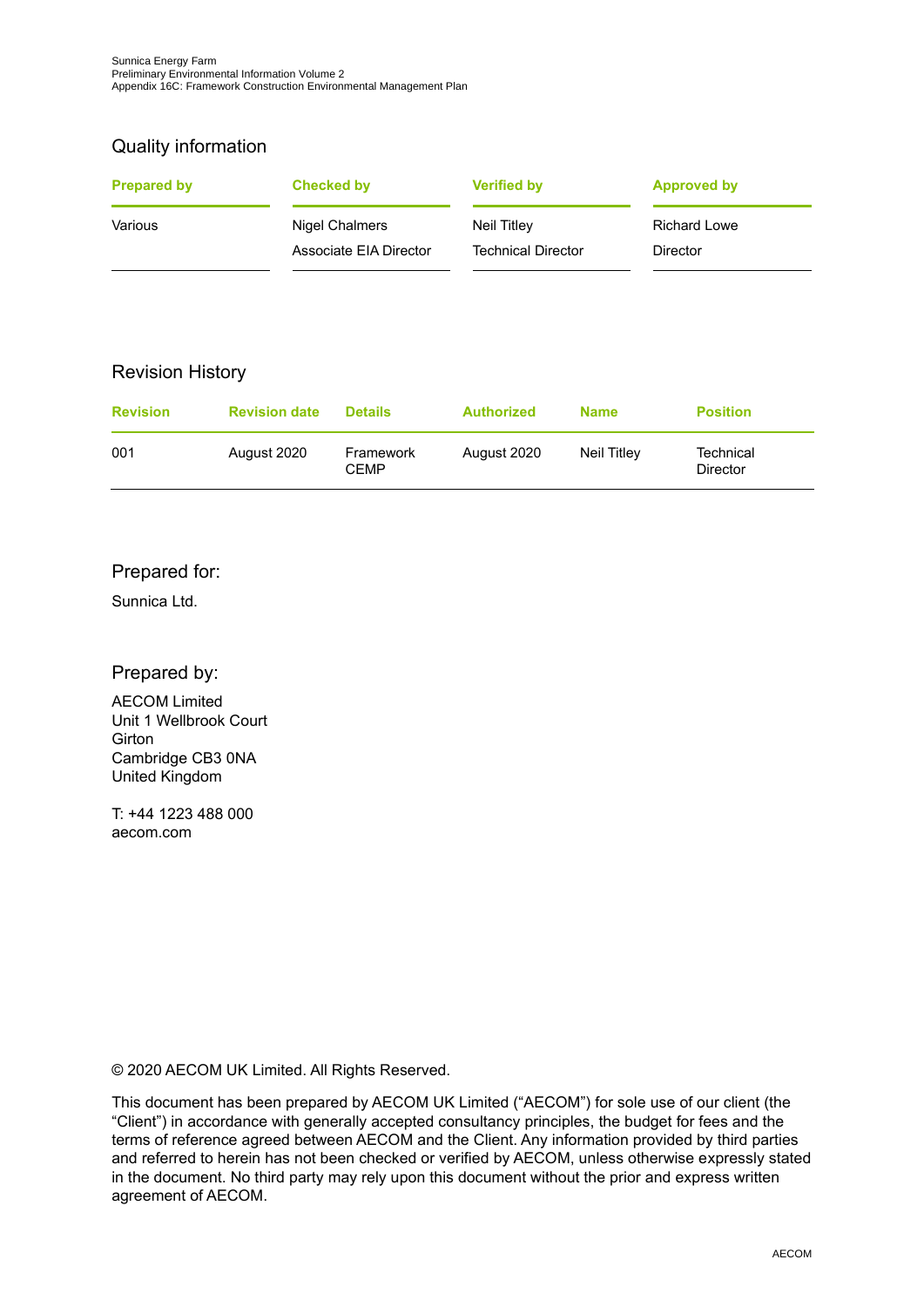## **Contents**

| 1 <sub>1</sub> |  |
|----------------|--|
| 1.1            |  |
| 12             |  |
| 1.3            |  |
| 1.4            |  |
| 2.             |  |
| 2.1            |  |
| 2.2            |  |
| 2.3            |  |
| 2.4            |  |
| 2.5            |  |
| 2.6            |  |
| 2.7            |  |
| 2.8            |  |
| 3.             |  |
| 3.1            |  |
| 4.             |  |
| 5.             |  |
| 6.             |  |
| 6.1            |  |
| 6.2            |  |
| 7.             |  |
| 8.             |  |

## **Tables**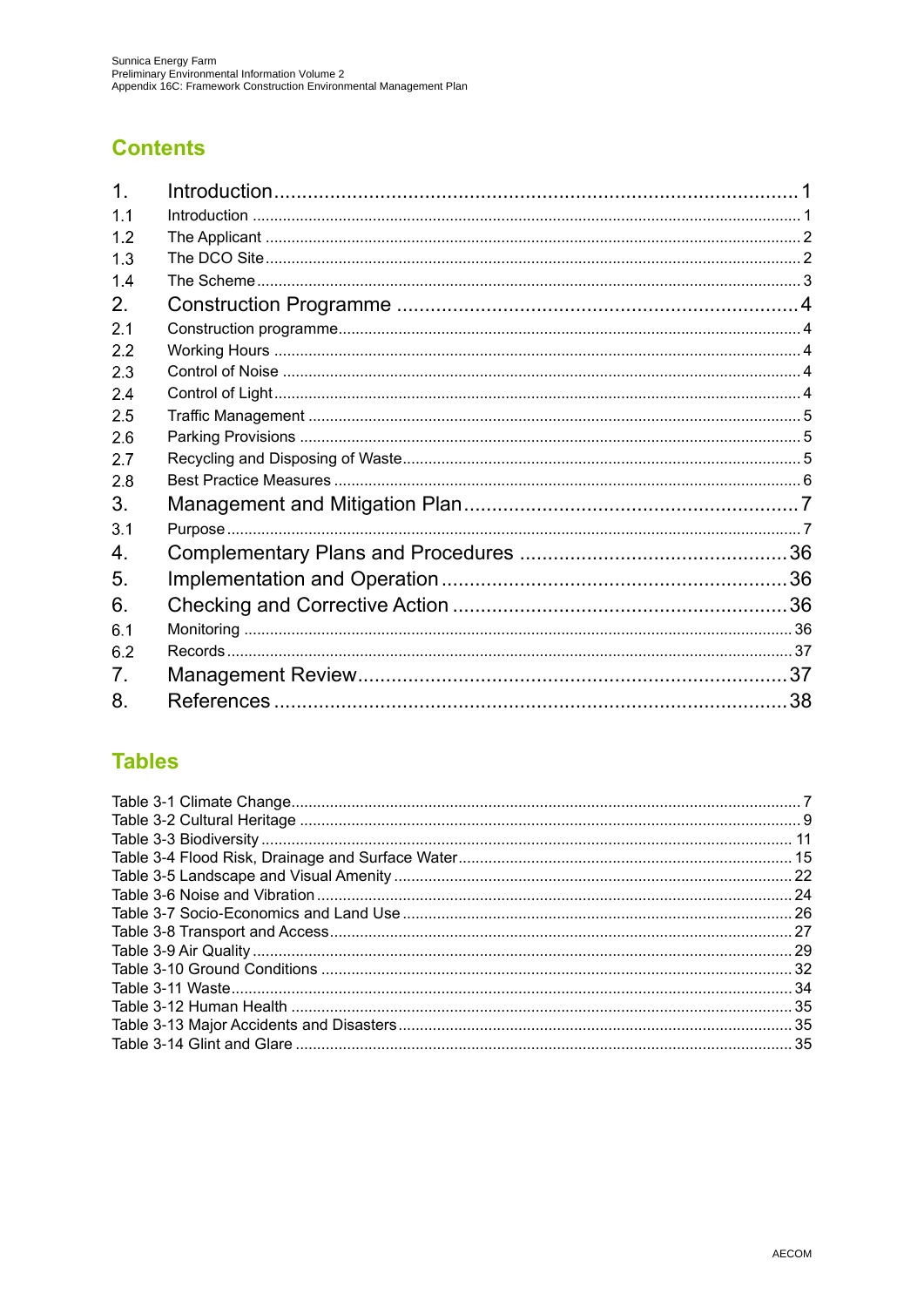# **1. Introduction**

#### $1.1<sub>1</sub>$ **Introduction**

- $1.1.1$ This document presents a framework for the Construction Environmental Management Plan (CEMP). This document will be updated at the next stage of the Scheme design prior to the Development Consent Order (DCO) application and will be submitted with the suite of application documents but should be read as a draft version of that application document. A detailed CEMP will be produced for the Scheme following the appointment of the contractor in accordance with a Requirement of the DCO, prior to commencing construction, which will be required to be in accordance with the application Framework CEMP. It is considered likely that there will be more than one detailed CEMP prepared for the Scheme, for example separate detailed CEMP to cover different Sites. This will be determined by the appointed contractor once the detailed construction programme is known.
- $1.1.2$ This document does not address operational or decommissioning activities, which would be subject to separate environmental management plans and procedures, secured as necessary through the DCO.
- $1.1.3$ Potential impacts have been identified through the Environmental Impact Assessment (EIA) process and are reported in the Preliminary Environmental Information Report (PEI Report). A range of 'standard' or best practice mitigation and construction management measures were accounted for in the assessments presented within the PEI Report and these will be implemented during construction of the Scheme. This framework CEMP demonstrates how these commitments in the PEI Report will be implemented. It also sets out the monitoring and auditing activities designed to demonstrate that such mitigation measures are carried out and that they are effective.
- $1.1.4$ This document provides the likely structure of the detailed CEMP(s) and some outline information relevant to the detailed CEMP(s). It indicates what additional information might be included under each sub-section within the detailed CEMP(s), which will be produced by the contractor selected to deliver the Scheme's construction phase.
- $1.1.5$ The detailed CEMP(s)will be produced in line with this framework document following granting of the DCO consent and would be agreed with the appropriate local planning authorities, and where required and relevant with statutory consultees, in advance of starting works on the DCO Site. Therefore, the individual CEMPs would be reviewed only by the appropriate authority.
- $1.1.6$ This framework CEMP covers the principal construction activities envisaged at the time of preparing the PEI Report. The final scope will be determined through consultation with the relevant local planning authorities and other relevant regulatory authorities. The key elements of this framework CEMP include: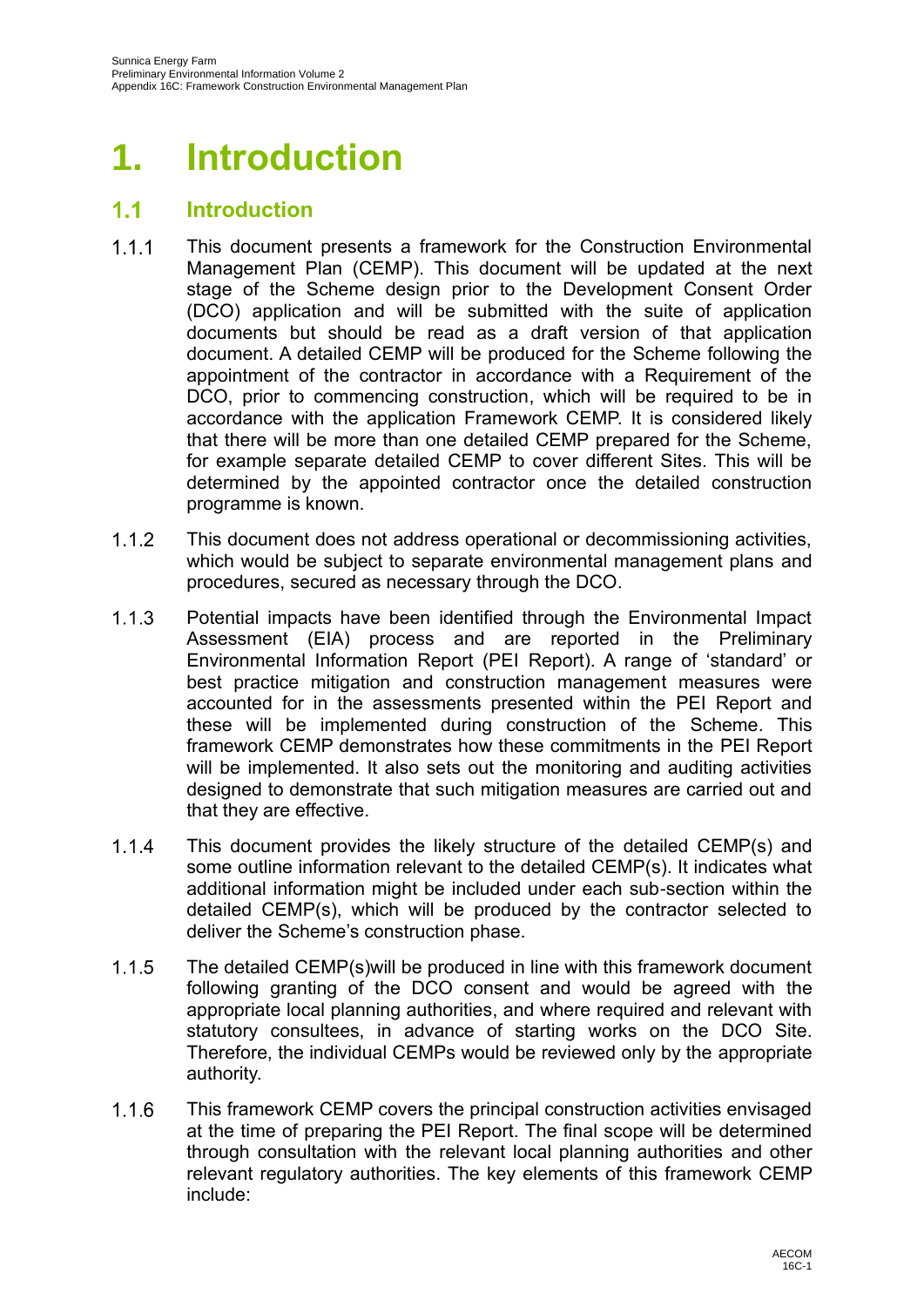- An overview of the Scheme and associated construction programme;
- Prior assessment of environmental impacts (through the EIA);
- Reduction of potential adverse impacts through design and other mitigation measures;
- Monitoring of effectiveness of mitigation measures;
- Corrective action procedure; and
- Links to other complementary plans and procedures.
- $1.1.7$ In summary, the framework CEMP will identify how commitments made in the EIA will be translated into actions on the DCO Site and includes a process from implementing the actions through allocation of key roles and responsibilities.
- $1.1.8$ The appointed contractor will be responsible for working in accordance with the environmental controls documented in the framework CEMP, pursuant to the DCO. The overall responsibility for implementation of the detailed CEMP(s)will lie with the appointed contractor as a contractual responsibility to the Applicant, as the Applicant is ultimately responsible for compliance with the requirements of the DCO.
- The framework CEMP will be designed with the objective of compliance  $1.1.9$ with the relevant environmental legislation and the mitigation measures set out within the PEI Report (and ES at the next stage).
- Any additional construction licences, permits or approvals that are required  $1.1.10$ will be listed in the detailed CEMP(s), including any environmental information submitted in respect of them.

#### $1.2<sub>1</sub>$ **The Applicant**

 $1.2.1$ Sunnica Ltd (hereafter referred to as 'the Applicant') has commissioned the DCO application for the construction, operation and decommissioning of the Sunnica Energy Farm (hereafter referred to as the 'Scheme'). The Application will be submitted to the Planning Inspectorate, with the decision of whether to grant a DCO being made by the Secretary of State pursuant to the Planning Act 2008 [\(Ref. 1\)](#page-40-0).

#### $1.3$ **The DCO Site**

- $1.3.1$ The DCO Site comprises four sites (the Sunnica East Site A, Sunnica East Site B, Sunnica West Site A and Sunnica West Site B), located within the administrative areas of West Suffolk Council (WSC), Suffolk County Council (SCC), East Cambridgeshire District Council (ECDC) and Cambridgeshire County Council (CCC). The Scheme includes the associated electrical infrastructure for connection to the national transmission system, comprising Grid Connection Route A, Grid Connection Route B and an extension to the Burwell National Grid Substation.
- $1.3.2$ The maximum area of land potentially required for the construction, operation and maintenance of the Scheme, which includes land required for permanent and temporary purposes, is shown on Figure 2-1 in *Chapter 2:*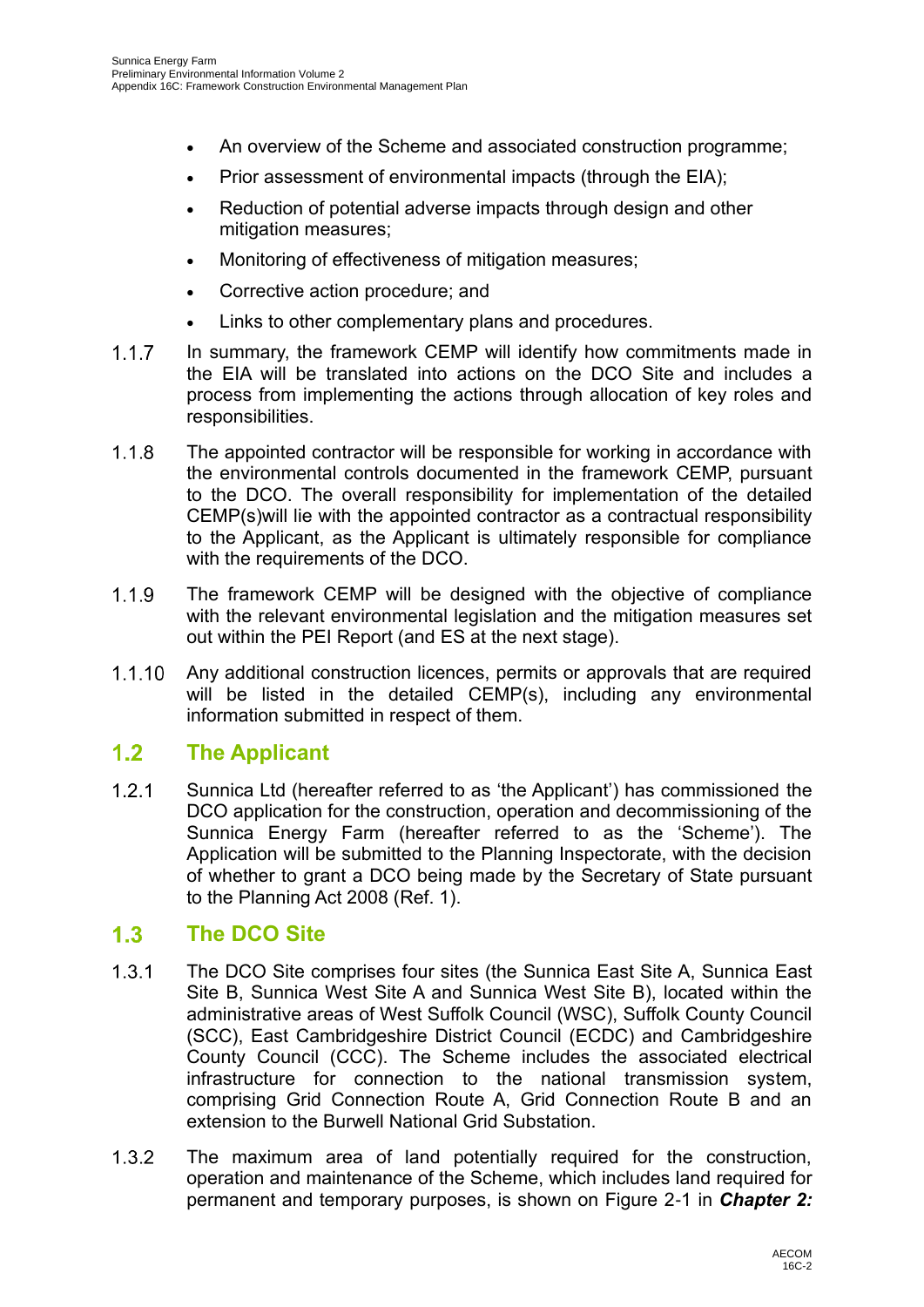*Scheme Location*. It is important to note that this may be subject to change between now and the DCO Application, but Figure 2-1 shows the envisaged maximum extent of temporary and permanent land take. The detailed land take for the Sunnica East Site A, Sunnica East Site B, Sunnica West Site A, Sunnica West Site B, cable route corridors and the Burwell National Grid Substation Extension will be refined as the Scheme design progresses, taking into account environmental and technical factors, and consultation responses.

 $1.3.3$ The detailed CEMP(s)will include plans showing the land within each administrative area, plans illustrating the DCO Site, and the Works Areas and Schedule 1 of the DCO.

#### $1.4$ **The Scheme**

- $1.4.1$ The Sunnica East Site A, Sunnica East Site B, Sunnica West Site A and Sunnica West Site B will consist of the same principal infrastructure as follows:
	- Solar PV modules;
	- PV module mounting structures;
	- Inverters:
	- Transformers;
	- Switchgear (housed inside a building);
	- Onsite cabling;
	- One or more BESS (expected to be formed of lithium ion batteries storing electrical energy on Sunnica East A, Sunnica East B and Sunnica West A only);
	- An electrical compound comprising a substation and control building (Sunnica East Site A, Sunnica East Site B and Sunnica West Site A only);
	- Office/warehouse (Sunnica East Site A and Sunnica West Site A only)
	- Fencing and security measures;
	- Drainage features including swales;
	- Internal access roads and car parking;
	- Landscaping including ecological creation areas; and
	- Construction laydown areas.
- $1.4.2$ A detailed project description will be produced for the ES that will be referred to in the detailed CEMP(s).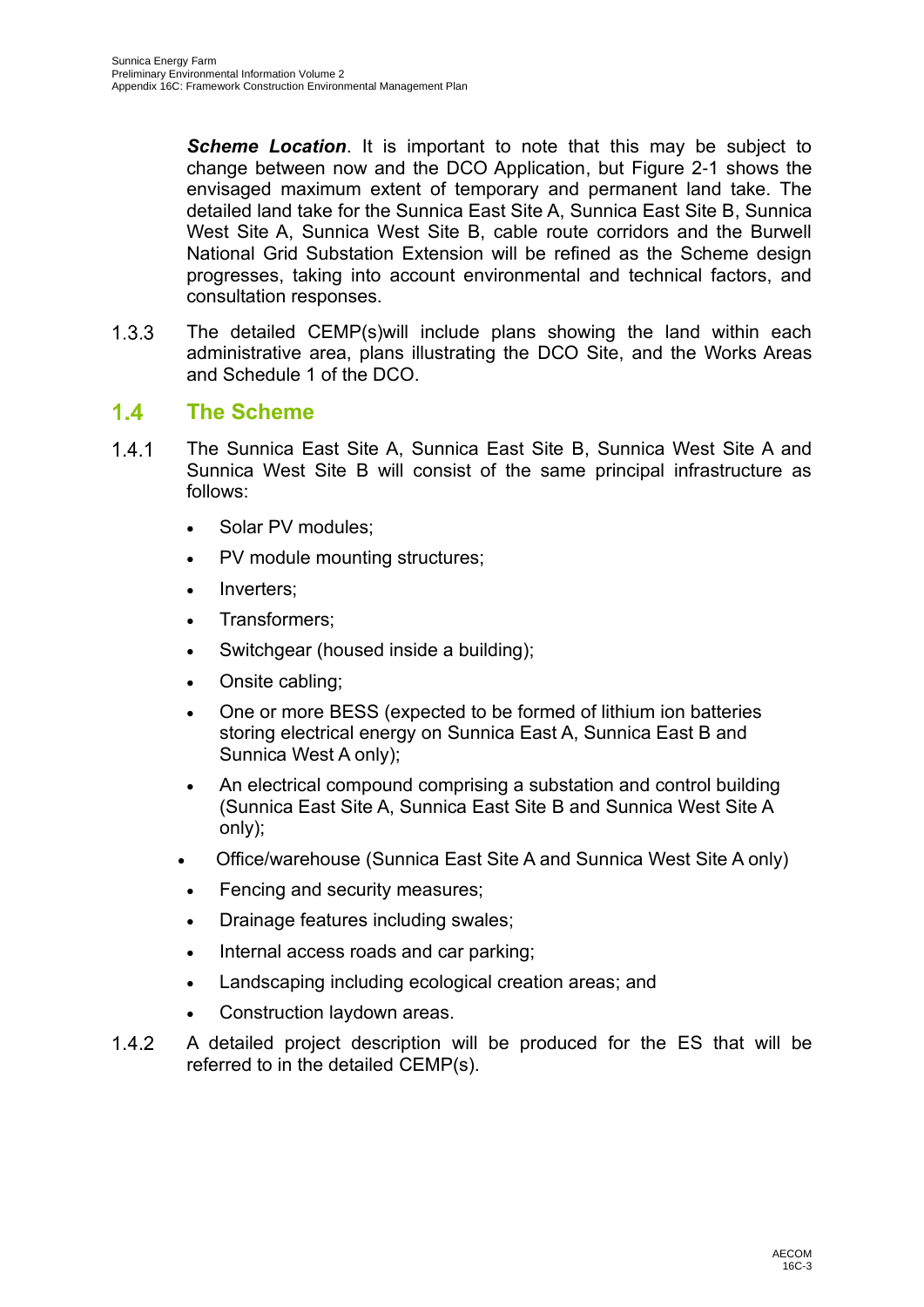# <span id="page-6-0"></span>**2. Construction Programme**

#### $2.1$ **Construction programme**

- $2.1.1$ The current expectation is that site preparation, construction and commissioning of the Scheme will take approximately 24 months.
- $2.1.2$ Allowing sufficient time to receive consent and to discharge the DCO Requirements, it is anticipated that the earliest that site preparation and enabling works on-site for the Scheme would start is Spring 2022, with an expected operational start date of Spring 2025.
- $2.1.3$ More details on the construction phasing will be provided within the detailed CEMP(s)to be agreed with the local planning authorities post consent.

#### $2.2$ **Working Hours**

 $2.2.1$ Core construction working hours on Site will run from 07:00 to 19:00 Monday to Saturday, with working days one 12-hour shift, with employees travelling to and from the Site outside these times. Where on-site works are to be conducted outside the core working hours they will comply with the restrictions stated in the CEMP and any other restrictions agreed with the relevant planning authorities.

#### $2.3$ **Control of Noise**

 $2.3.1$ Section 61 Consents, where noisy works are anticipated, would be obtained for the Scheme which would include agreed construction noise limits for nearby noise sensitive receptors. Where required, these would include weekend, evening and night-time periods. Thus, where on-site works are to be conducted outside the core working hours, they will comply with any restrictions agreed with the relevant planning authorities, in particular regarding the control of noise and traffic. Compliance with these noise limits will ensure adverse effects are unlikely. Abnormal or emergency construction traffic movements may occur outside of normal working hours. In the event of these occurrences, specific noise mitigation measures will be put in place to reduce potential noise impacts at nearby noise sensitive receptors as set out below.

#### $2.4$ **Control of Light**

 $2.4.1$ Construction temporary site lighting, in the form of mobile lighting towers with a power output of 8 kilo volt-amperes (kVAs), will be required in areas where natural lighting is unable to reach (sheltered/confined areas) and during core working hours within winter months. Artificial lighting would be provided to maintain sufficient security and health and safety for the DCO Site, whilst adopting mitigation principles to avoid excessive glare and minimise spill of light to nearby receptors (including ecology and residents) outside of the DCO Site as far as reasonably practicable.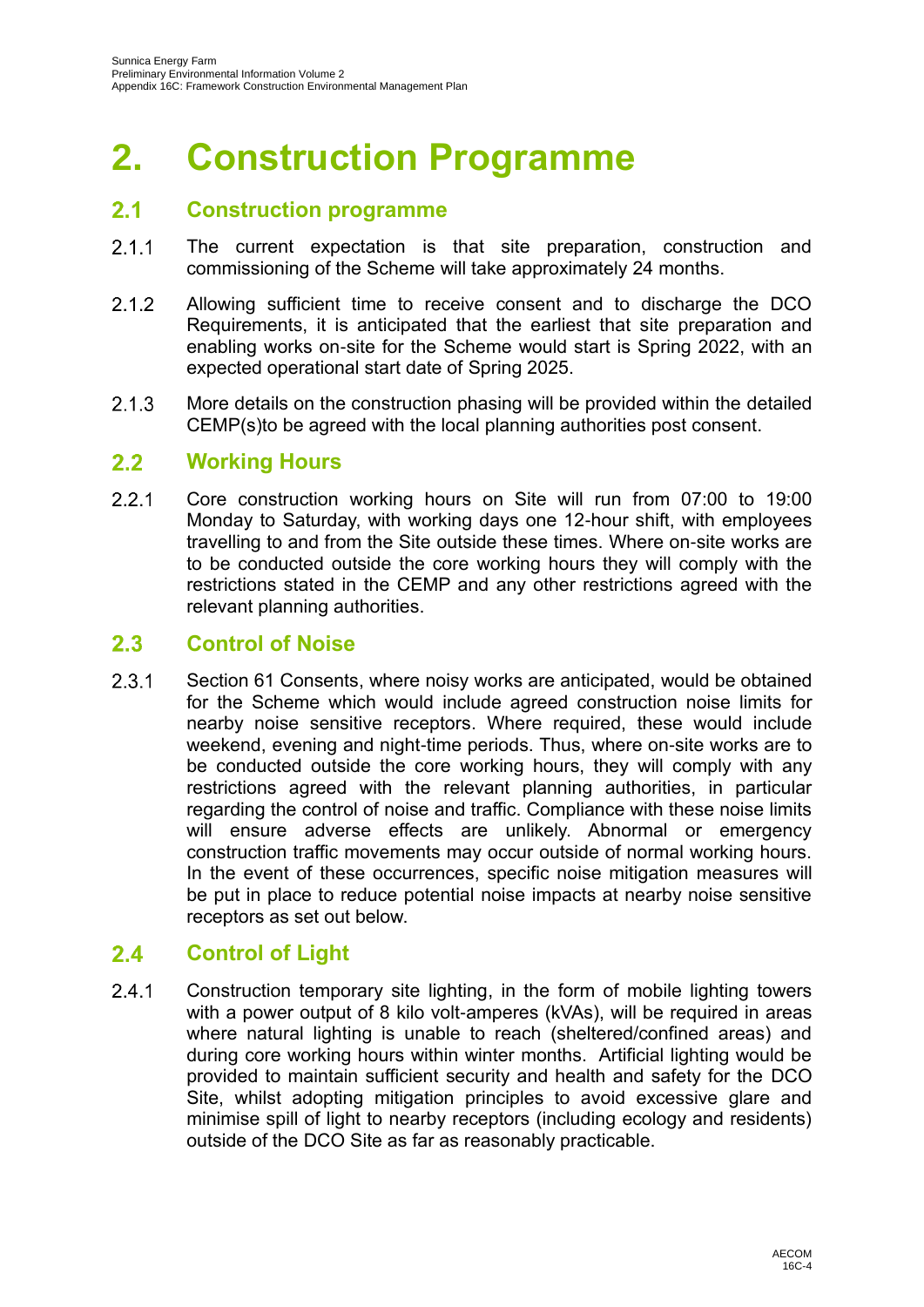- $2.4.2$ All construction lighting will be deployed in accordance with the following recommendations to prevent or reduce the impact on human and ecological receptors:
	- The use of lighting will be minimised to that required for safe site operations;
	- Lighting will utilise directional fittings to minimise outward light spill and glare (e.g. via the use of light hoods/cowls which direct light below the horizontal plane, preferably at an angle greater than 20° from horizontal); and
	- Lighting will be directed towards the middle of the DCO Site rather than towards the boundaries.

#### $2.5$ **Traffic Management**

- $2.5.1$ During construction, the appointed contractor will ensure that the impacts from construction traffic on the local community (including local residents and businesses and users of the surrounding transport network) are minimised, where reasonably practicable, by implementing the measures set out in the Transport Assessment (*PEI Report Volume 2: Appendix 13A*), Framework Construction Traffic Management Plan (CTMP) (*PEI Report Volume 2: Appendix 13B*) and *Chapter 13: Transport and Access* of the PEI Report.
- $2.5.2$ The Framework CTMP will set out the proposals to manage construction traffic during the construction of the Scheme and considers the management of all freight traffic (i.e. heavy goods vehicles (HGVs)), as well as staff traffic to the car parks located on the main development sites.
- $2.5.3$ The detailed CTMP will be developed by the appointed contractor in consultation with the appropriate local planning authorities and will be secured by a Requirement of the draft DCO. This would include a Construction Worker Travel Plan (CWTP) and will encourage staff to utilise sustainable modes of transport for journeys to and from the site where possible.

#### $2.6$ **Parking Provisions**

 $2.6.1$ There will be two central car parking areas off the main access routes during construction. Workers will be utilise these two car parks and will be transported to the various locations within the DCO Site via minibus, refer to CTMP (*PEI Report Volume 2: Appendix 13B*) A self-contained wheel wash will be installed to be used by vehicles prior to exiting the Site onto the public highway if there is mud or debris on the construction site. For loads unable to use the fixed wheel wash, a localised wheel washing would be set up to cater for these individually and as required to ensure no detrimental effect to the highway.

#### $2.7$ **Recycling and Disposing of Waste**

 $2.7.1$ In order to control the waste generated on-site during site preparation and construction, the contractor will separate the main waste streams on-site,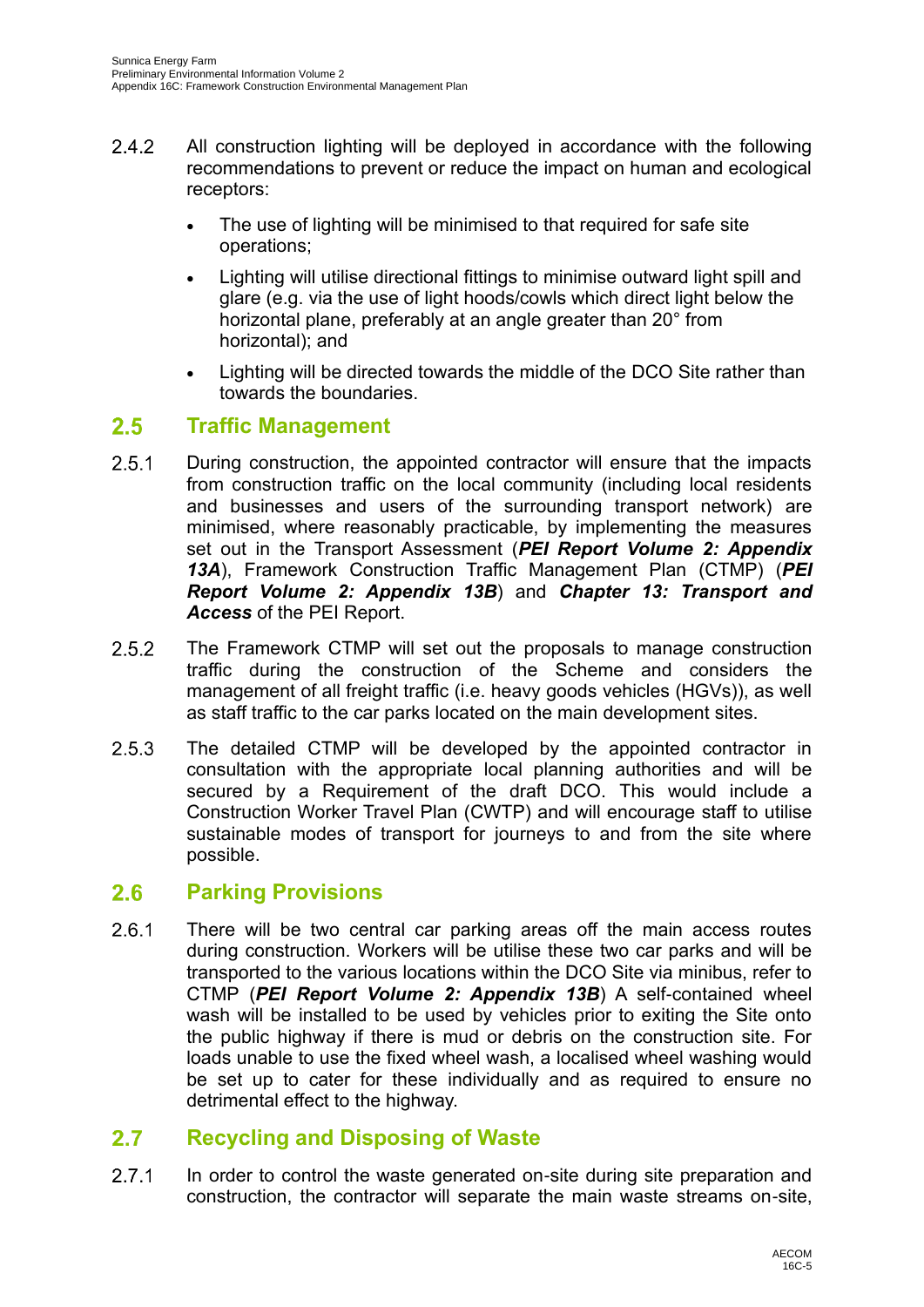prior to transport to an approved, licensed third party waste facility for recycling or disposal.

- $2.7.2$ A Construction Resource Management Plan (CRMP) will be prepared by the Contractor, which will specify the waste streams to be estimated and monitored and goals set with regards to the waste produced. The CRMP will be finalised with specific measures to be implemented prior to the start of construction, in accordance with a DCO Requirement.
- $2.7.3$ All waste to be removed from the DCO Site will be undertaken by fully licensed waste carriers and taken to licensed waste facilities.

#### $2.8$ **Best Practice Measures**

 $2.8.1$ The Considerate Constructors Scheme (CCS) will be adopted to assist in reducing pollution and nuisance from the Scheme, by employing best practice measures which go beyond statutory compliance.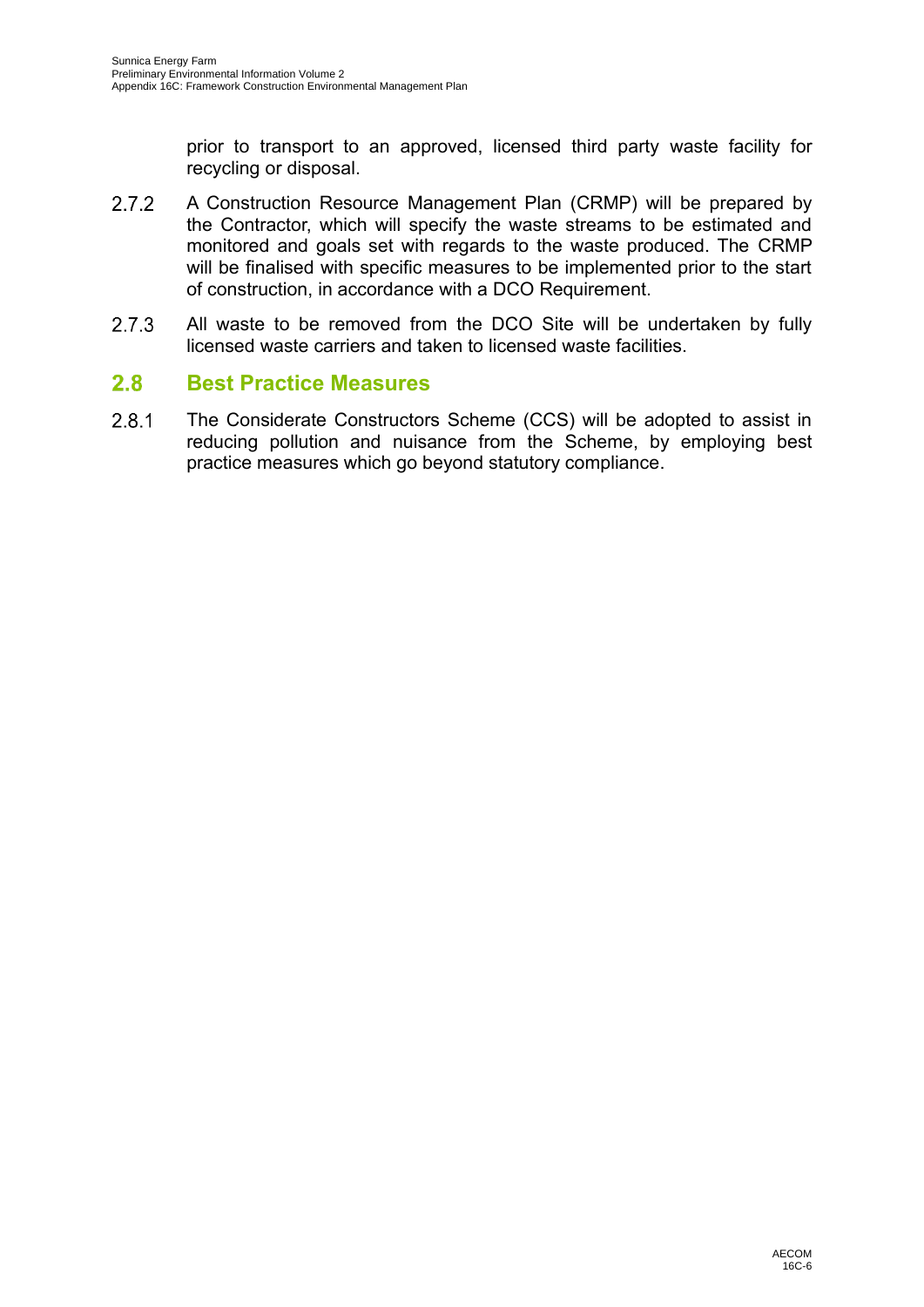## **3. Management and Mitigation Plan**

#### $3.1$ **Purpose**

 $3.1.1$ This section of the framework CEMP sets out the mitigation and management measures to be included as a minimum in the detailed CEMP(s). It also sets out monitoring requirements and the responsible party identified for each mitigation/ enhancement measures or monitoring requirement. This section will be updated for the ES and again following consent when the framework CEMP is updated to a detailed version.

### **Table 3-1 Climate Change**

| <b>Potential Impact</b>                                                                                                                                                                                                                                       | <b>Mitigation / Enhancement Measure</b>                                                                                                                                                                                                                                                                                                                                                                                                                                                                                                                                                                                                                                                                                                                                                                                                                                                                                                                                                                                                                                                                                                                                                                                                                                                                                          | <b>Monitoring</b><br><b>Requirements</b>     | <b>Responsibility</b>                                                                                                                                  |
|---------------------------------------------------------------------------------------------------------------------------------------------------------------------------------------------------------------------------------------------------------------|----------------------------------------------------------------------------------------------------------------------------------------------------------------------------------------------------------------------------------------------------------------------------------------------------------------------------------------------------------------------------------------------------------------------------------------------------------------------------------------------------------------------------------------------------------------------------------------------------------------------------------------------------------------------------------------------------------------------------------------------------------------------------------------------------------------------------------------------------------------------------------------------------------------------------------------------------------------------------------------------------------------------------------------------------------------------------------------------------------------------------------------------------------------------------------------------------------------------------------------------------------------------------------------------------------------------------------|----------------------------------------------|--------------------------------------------------------------------------------------------------------------------------------------------------------|
| Greenhouse Gas<br>(GHG) emissions<br>from construction<br>traffic and<br>equipment<br>Use of natural<br>resources in<br>construction<br>materials<br>Increased flood risk<br>on-site due to<br>climate change<br>needing to be<br>considered in the<br>design | Appropriate standard and best practice control measures will be included in the detailed<br>CEMP(s), which would include:<br>Adopting the Considerate Constructors Scheme (CCS) to assist in reducing pollution,<br>including greenhouse gases (GHGs), from the Scheme by employing good industry<br>practice measures which go beyond statutory compliance. These will be listed in the<br>detailed CEMP(s);<br>Encouraging the use of lower carbon modes of transport by identifying and<br>$\bullet$<br>communicating local bus connections and pedestrian and cycle access routes to/ from<br>the Scheme to all construction staff and providing appropriate facilities for the safe<br>storage of cycles;<br>Implementing a CWTP to reduce the volume of construction staff and employee trips to<br>$\bullet$<br>the Scheme;<br>Switching vehicles and plant off when not in use and ensuring construction vehicles<br>$\bullet$<br>conform to current EU emissions standards;<br>Conducting regular planned maintenance of the plant and machinery to optimise<br>$\bullet$<br>efficiency;<br>Increasing recyclability by segregating construction waste to be re-used and recycled<br>$\bullet$<br>where reasonably practicable;<br>Designing, constructing and implementing the Scheme in such a way as to minimise the | To be<br>confirmed in<br>detailed<br>CEMP(s) | The overall<br>responsibility<br>will be with the<br>contractor.<br>Specific<br>responsibilities<br>will be<br>confirmed in<br>the detailed<br>CEMP(s) |
|                                                                                                                                                                                                                                                               |                                                                                                                                                                                                                                                                                                                                                                                                                                                                                                                                                                                                                                                                                                                                                                                                                                                                                                                                                                                                                                                                                                                                                                                                                                                                                                                                  |                                              |                                                                                                                                                        |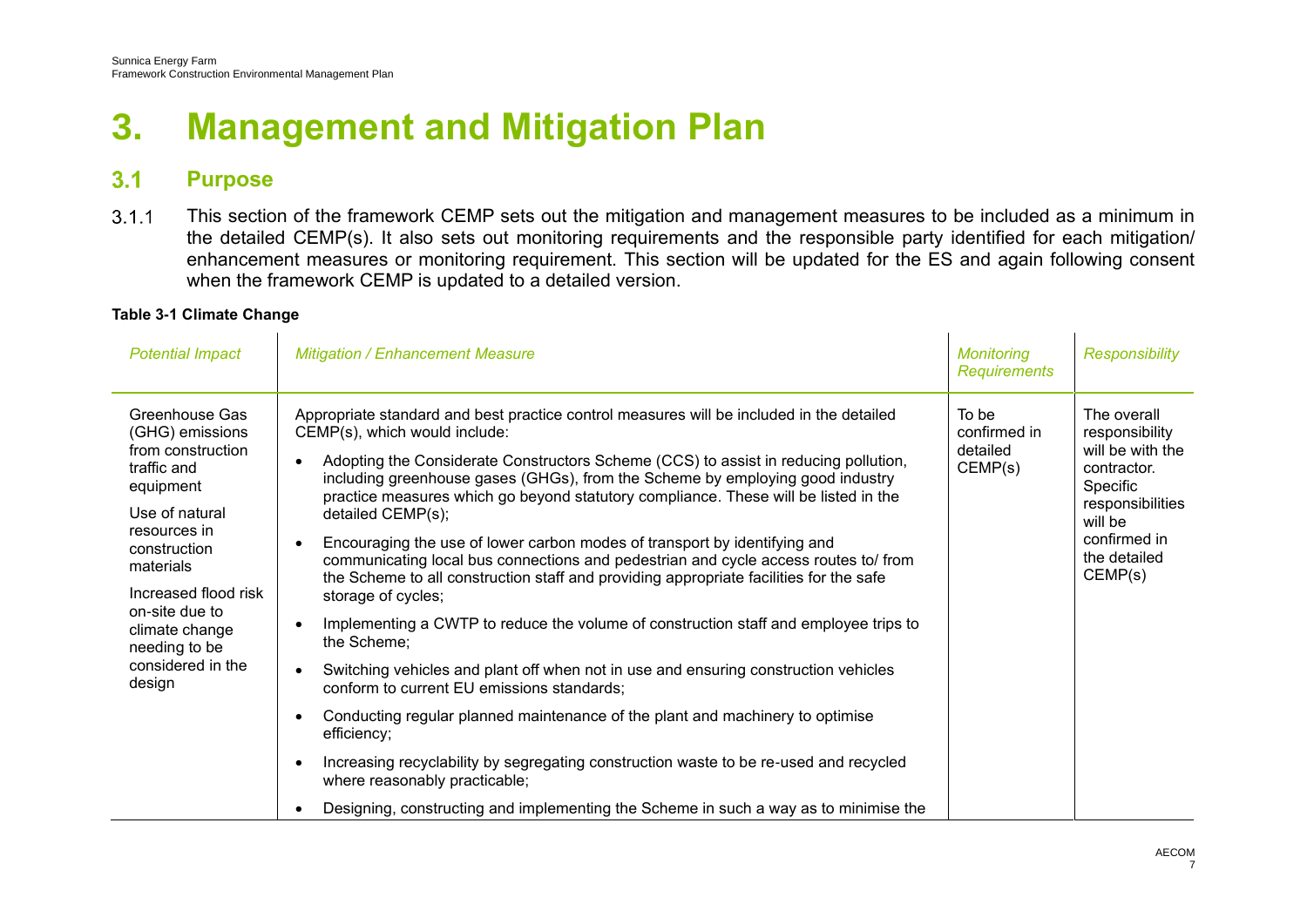| <b>Potential Impact</b> | <b>Mitigation / Enhancement Measure</b>                                                                                                                                                                   | <b>Monitoring</b><br><b>Requirements</b> | <b>Responsibility</b> |
|-------------------------|-----------------------------------------------------------------------------------------------------------------------------------------------------------------------------------------------------------|------------------------------------------|-----------------------|
|                         | creation of waste and maximise the use of alternative materials with lower embodied<br>carbon such as locally sourced products and materials with a higher recycled content;                              |                                          |                       |
|                         | Reusing suitable infrastructure already associated with the Scheme where possible to<br>minimise the use of natural resources and unnecessary materials;                                                  |                                          |                       |
|                         | Storing topsoil and other construction materials outside of the 1 in 100-year floodplain<br>extent (Flood Zone 3), as far as reasonably practicable;                                                      |                                          |                       |
|                         | Appointing at least one designated Flood Warden who is familiar with the risks and<br>remains vigilant to news reports, Environment Agency flood warnings and water levels of<br>the local waterways; and |                                          |                       |
|                         | Health and safety plans developed for construction activities will be required to account<br>for potential climate change impacts on workers, such as flooding and heatwaves.                             |                                          |                       |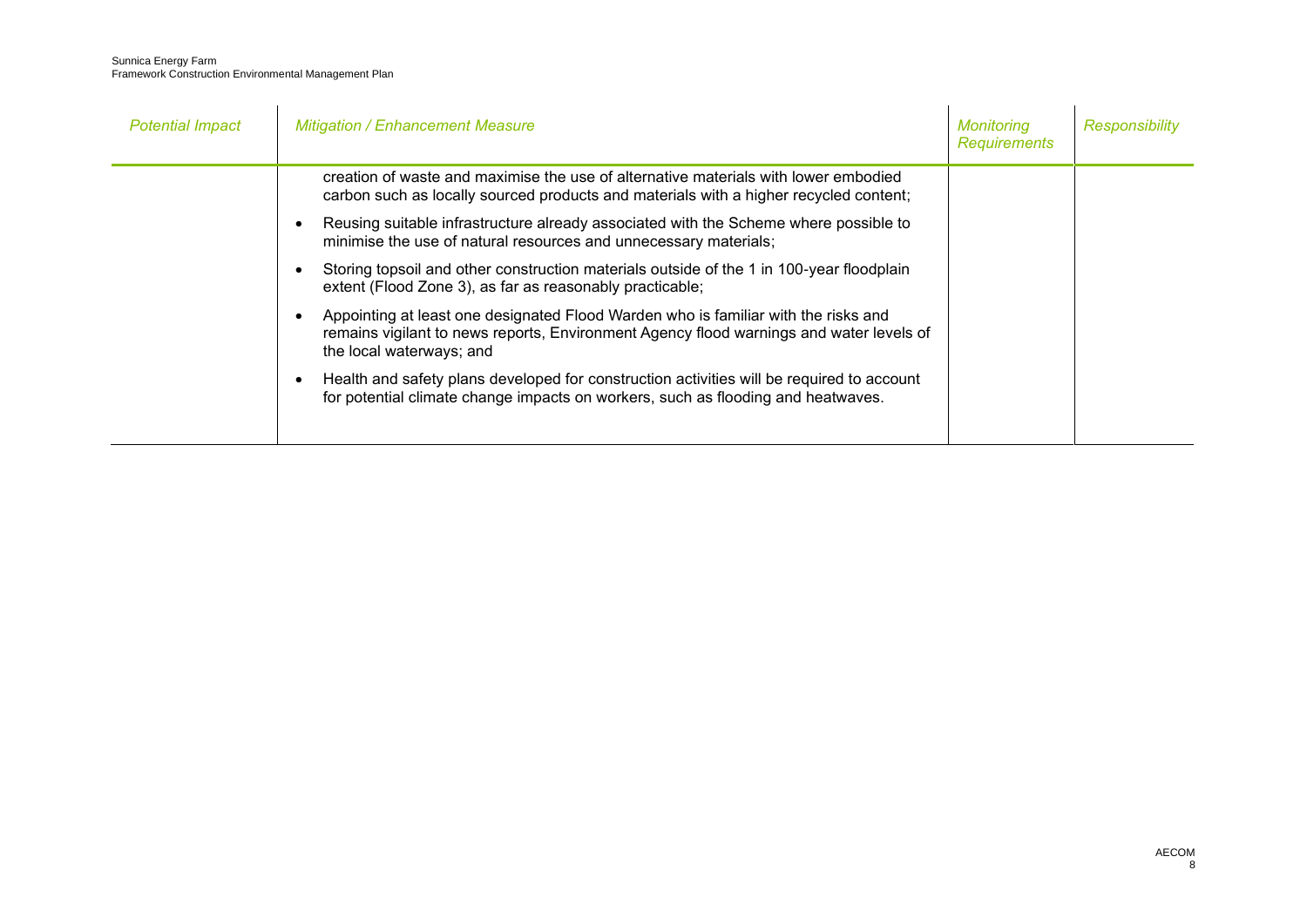## **Table 3-2 Cultural Heritage**

| <b>Potential Impact</b>                                                                                                                                                                                                                                                  | <b>Mitigation / Enhancement Measure</b>                                                                                                                                                                                                                                                                                                                                                                                                                                                                                                                                                                                                                                                                                                                                                                                                                                                                                                                                                                                                                                                                                                                                                                                                                                                                                                                                                                                                                                                                                                                                                                                                                                                                                                                                                                                                                                                                                                                                                                                                                                                                                                                                     | <b>Monitoring</b><br><b>Requirements</b>                                                                                                                                                                                                                                                                                                                                                                                                                                                                | <b>Responsibility</b>                                                                                                                                  |
|--------------------------------------------------------------------------------------------------------------------------------------------------------------------------------------------------------------------------------------------------------------------------|-----------------------------------------------------------------------------------------------------------------------------------------------------------------------------------------------------------------------------------------------------------------------------------------------------------------------------------------------------------------------------------------------------------------------------------------------------------------------------------------------------------------------------------------------------------------------------------------------------------------------------------------------------------------------------------------------------------------------------------------------------------------------------------------------------------------------------------------------------------------------------------------------------------------------------------------------------------------------------------------------------------------------------------------------------------------------------------------------------------------------------------------------------------------------------------------------------------------------------------------------------------------------------------------------------------------------------------------------------------------------------------------------------------------------------------------------------------------------------------------------------------------------------------------------------------------------------------------------------------------------------------------------------------------------------------------------------------------------------------------------------------------------------------------------------------------------------------------------------------------------------------------------------------------------------------------------------------------------------------------------------------------------------------------------------------------------------------------------------------------------------------------------------------------------------|---------------------------------------------------------------------------------------------------------------------------------------------------------------------------------------------------------------------------------------------------------------------------------------------------------------------------------------------------------------------------------------------------------------------------------------------------------------------------------------------------------|--------------------------------------------------------------------------------------------------------------------------------------------------------|
| Potential for impact<br>upon archaeological<br>deposits.<br>Temporary impacts<br>on the setting of<br>below ground<br>scheduled<br>monuments and<br>other built heritage<br>assets during<br>construction<br>associated with<br>increased visual and<br>noise intrusion. | A programme of archaeological evaluation and associated paleoenvironmental sampling<br>will accompany pre-construction site investigation works. This would allow a more<br>detailed model of the deposits below the Scheme to be developed and<br>paleoenvironmental information gathered;<br>The archaeological strategy will include provision for dating of deposits and<br>geoarchaeological assessment to provide information on the timeframe of the deposit<br>sequence and the environments in which it was laid down;<br>The number and spacing of investigation locations would be agreed with Historic<br>England and the Senior Archaeologists for CCC and SCC. This would enable an<br>assessment of the archaeological potential and value of deposits below the Scheme to<br>be made;<br>The results of this archaeological sampling regime would inform any requirements for<br>$\bullet$<br>archaeological monitoring or excavation during construction;<br>Archaeological investigations would take an iterative approach to the evaluation of<br>archaeological potential and establishing the requirements for archaeological mitigation<br>work;<br>Additional evaluation following detailed design would allow for preservation in situ of<br>archaeological remains where reasonably practicable. Where not reasonably<br>practicable, it would enable the implementation of strategy for archaeological recording<br>to preserve the remains impacted by record;<br>Implementation of the measures outlined in the OLEMP (PEI Report Volume 2:<br>Appendix 10I) to reduce the impacts associated with increased visual intrusion; and<br>Implement noise measures as outlined in the detailed CEMP(s) to reduce noise impacts.<br><b>Archaeological Protection Areas</b><br>Nine areas of significant (high value) archaeological activity (totalling approximately 90 ha)<br>have been removed from the developable area of the Site, and designated as 'Native<br>Grassland Planting within Archaeological Mitigation Areas' (see Figure 3-1 and 3-2),<br>comprising (refer to Geophysical Survey Report in PEI Report Volume 2: Appendix 7B for | The<br>Overarching<br>WSI will be<br>submitted with<br>the DCO<br>Application<br>and agreed<br>with Historic<br>England, CCC<br>and SCC.<br>Once agreed,<br>this document<br>would<br>establish the<br>objectives for<br>the historic<br>environment<br>works and set<br>out the<br>mechanisms<br>for the<br>appointed<br>archaeological<br>contractor to<br>design the<br>investigation,<br>undertake<br>evaluation,<br>analysis,<br>reporting and<br>deposit the<br>archive prior to<br>construction. | The overall<br>responsibility<br>will be with the<br>contractor.<br>Specific<br>responsibilities<br>will be<br>confirmed in<br>the detailed<br>CEMP(s) |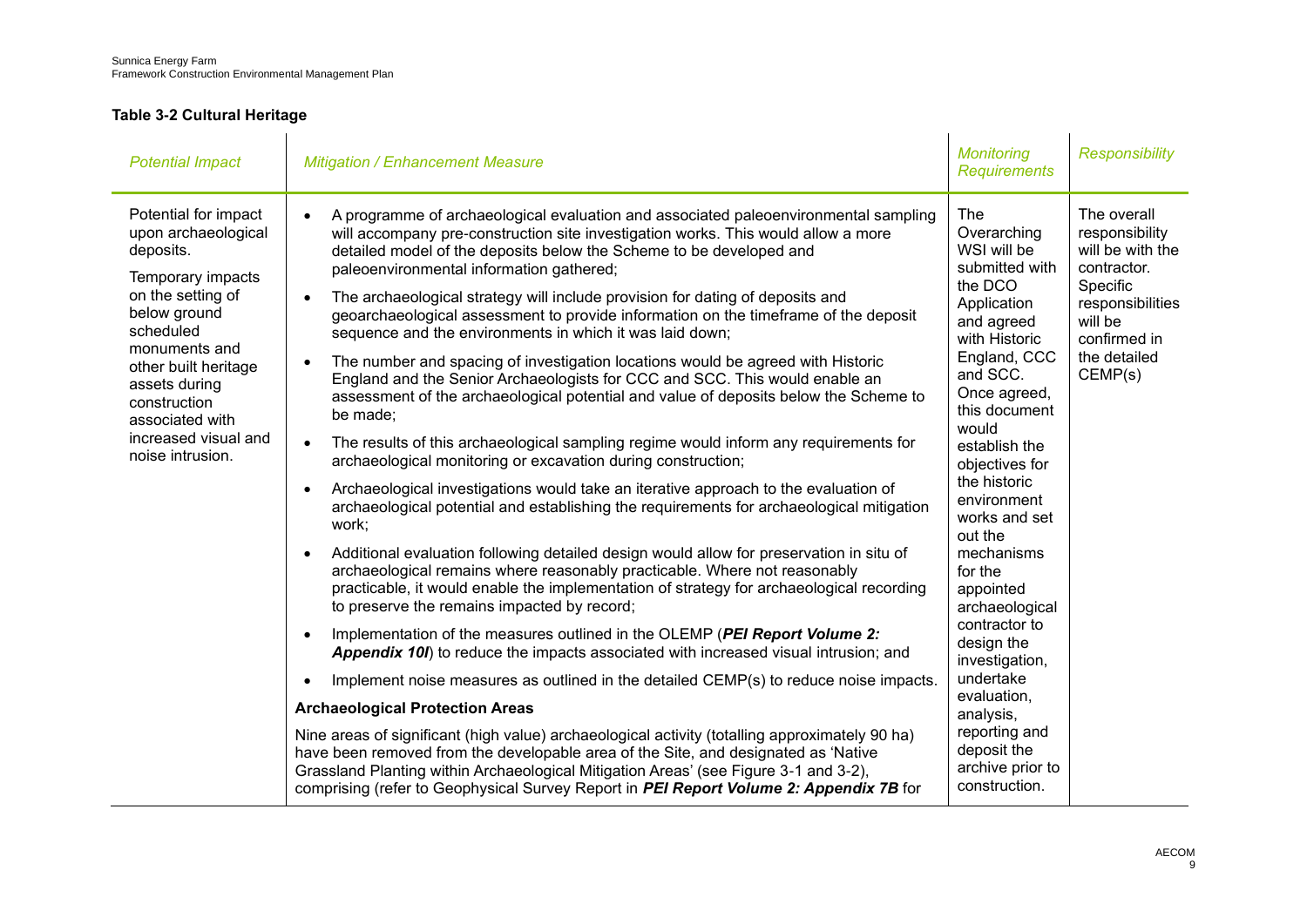| <b>Potential Impact</b> | <b>Mitigation / Enhancement Measure</b>                                                                                                                                                                                                                                                                                                                | Monitorina<br><b>Requirements</b> | <b>Responsibility</b> |
|-------------------------|--------------------------------------------------------------------------------------------------------------------------------------------------------------------------------------------------------------------------------------------------------------------------------------------------------------------------------------------------------|-----------------------------------|-----------------------|
|                         | further information):                                                                                                                                                                                                                                                                                                                                  |                                   |                       |
|                         | Expansive multi-phase settlement complex of 11ha (likely Roman) in Geophysical Survey<br>Reporting Zone A                                                                                                                                                                                                                                              |                                   |                       |
|                         | 2. A single ring ditch (approximately 30m in diameter) in Geophysical Survey Reporting<br>Zone B                                                                                                                                                                                                                                                       |                                   |                       |
|                         | Two ring ditch anomalies measuring approximately 25m and approximately 28m in<br>3.<br>diameter respectively in Geophysical Survey Reporting Zone D                                                                                                                                                                                                    |                                   |                       |
|                         | 4. A concentration of fragmented possible enclosures that appear to be contained within a<br>rectilinear boundary in Geophysical Survey Reporting Zone E                                                                                                                                                                                               |                                   |                       |
|                         | An approximately 24ha area of multi-phase settlement activity located in Zone F<br>5.                                                                                                                                                                                                                                                                  |                                   |                       |
|                         | A series of ditches, large rectangular enclosures, and small rectilinear enclosures<br>6.<br>abutting the field edge immediately south of Foxburrow Plantation in Geophysical Survey<br>Reporting Zone F                                                                                                                                               |                                   |                       |
|                         | 7. A barrow associated with the scheduled Chippenham barrow cemetery along with two<br>further circular anomalies (all previously unknown) to the north-west, which also likely<br>comprise barrows. The three anomalies are each between approximately 20m and<br>approximately 30m in diameter (also located in Geophysical Survey Reporting Zone F) |                                   |                       |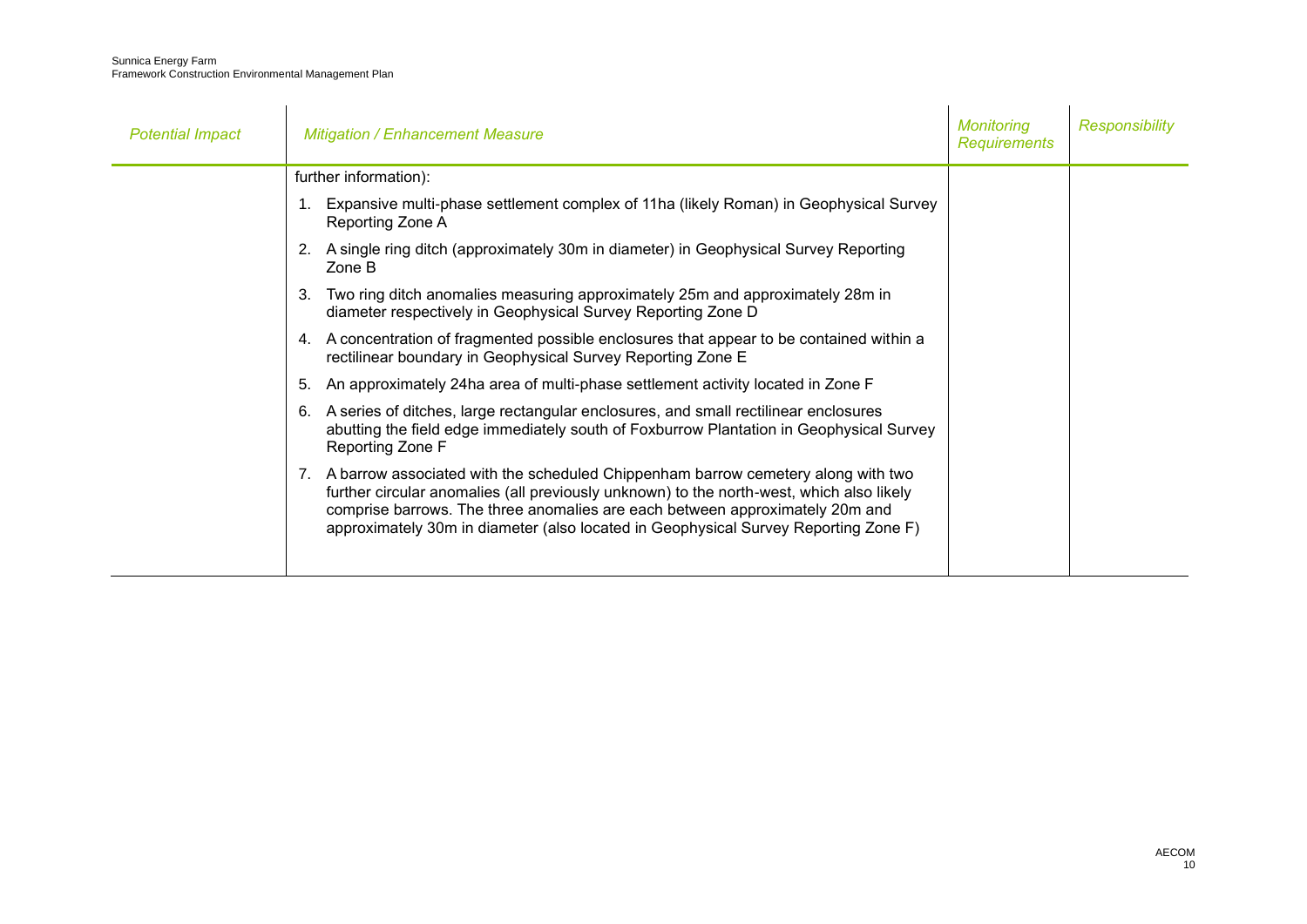## **Table 3-3 Biodiversity**

| <b>Potential Impact</b>                                                                                                                                                                                                                                             | <b>Mitigation / Enhancement Measure</b>                                                                                                                                                                                                                                                                                                                                                                                                                                                                                                                                                                                                                                                                                                                                                                                                    | <b>Monitoring</b><br><b>Requirements</b>                                                                                                                                                                                                                                                                                                                                                                                                                                                                                                                                                                                                                                                  | <b>Responsibility</b>                                                                                                                                  |
|---------------------------------------------------------------------------------------------------------------------------------------------------------------------------------------------------------------------------------------------------------------------|--------------------------------------------------------------------------------------------------------------------------------------------------------------------------------------------------------------------------------------------------------------------------------------------------------------------------------------------------------------------------------------------------------------------------------------------------------------------------------------------------------------------------------------------------------------------------------------------------------------------------------------------------------------------------------------------------------------------------------------------------------------------------------------------------------------------------------------------|-------------------------------------------------------------------------------------------------------------------------------------------------------------------------------------------------------------------------------------------------------------------------------------------------------------------------------------------------------------------------------------------------------------------------------------------------------------------------------------------------------------------------------------------------------------------------------------------------------------------------------------------------------------------------------------------|--------------------------------------------------------------------------------------------------------------------------------------------------------|
| Potential for<br>obtrusive glare and<br>light spill to impact<br>on ecology.<br>Potential for<br>spillages to enter<br>watercourses and<br>impact ecology.<br>Clearance or<br>damage of habitat to                                                                  | The Landscape and Ecology Management Plan (LEMP) will set out the measures<br>proposed to mitigate the potential impacts and effects of the Scheme on biodiversity (and<br>landscape) features, and to enhance the biodiversity, landscape and green infrastructure<br>value of the DCO Site. There may be a requirement for more than one LEMP, and this will<br>be determined by the appointed contractor once the detailed programme is known.<br>A final Plan(s), which takes into account and is prepared in accordance with the principles<br>of the Outline LEMP which will be submitted with the DCO application, a draft of which is<br>at PEI Report Volume 2: Appendix 10I to the PEIR will be submitted to and approved by<br>the relevant planning authority prior to construction.<br>Measures proposed in the LEMP include: | A pre-construction<br>site walkover will be<br>undertaken in<br>advance of<br>mobilisation/any<br>potential advance<br>works to re-confirm<br>the ecological<br>baseline conditions<br>and to identify any<br>new ecological risks.<br><b>Updated species</b><br>surveys, including<br>bats, great crested<br>newt, breeding<br>birds, otter, water<br>vole and badger,<br>would be completed<br>as appropriate to re-<br>confirm the status of<br>protected species<br>identified, to inform<br>mitigation<br>requirements and<br>support protected<br>species licence<br>applications, if<br>required by Natural<br>England. the<br>Council(s) and<br>EcoCoW. This is<br>proposed to be | The overall<br>responsibility<br>will be with the<br>contractor.<br>Specific<br>responsibilities<br>will be<br>confirmed in<br>the detailed<br>CEMP(s) |
| facilitate construction<br>$-$ resulting in<br>temporary or<br>permanent reduction<br>in habitat extent and<br>potential direct and<br>indirect effects on<br>associated species.<br>Dust deposition on<br>sensitive ecological<br>receptors.<br>Loss of an area of | Biodiversity and habitat protection, management and impact avoidance requirements<br>including updated surveys, protected species licences, clerk of works, tree works,<br>precautionary working methods and animal welfare requirements;<br>Measures proposed to enhance existing scrub, reedbed, grassland and hibernacula<br>$\bullet$<br>and habitat piles and tree planting; and<br>An implementation timetable for maintenance and management, including measures<br>$\bullet$<br>to protect, manage and enhance habitats.<br>The detailed CEMP(s) will be required to take into account measures contained within that<br>Plan(s) and the preliminary parameters set out in the Parameters Plans (see Figures 3-1<br>and 3-2 of the PEIR), including:                                                                               |                                                                                                                                                                                                                                                                                                                                                                                                                                                                                                                                                                                                                                                                                           |                                                                                                                                                        |
| grassland within the<br>DCO Site which<br>would be utilised as<br>the construction<br>laydown area,<br>alongside removal of<br>vegetation present<br>within the DCO Site.                                                                                           | The Scheme would avoid, as far as reasonably practicable, areas of high quality<br>$\bullet$<br>habitat, such as mature trees and woodland/wetland habitats associated with Local<br>Wildlife Sites (LWS) surrounding the DCO Site; and<br>Retained trees adjacent to construction working areas would be protected by clearly<br>$\bullet$<br>defined root protection zones to prevent damage/compaction of roots by plant and<br>other machinery.<br><b>Ecological Clerk of Works</b>                                                                                                                                                                                                                                                                                                                                                    |                                                                                                                                                                                                                                                                                                                                                                                                                                                                                                                                                                                                                                                                                           |                                                                                                                                                        |
|                                                                                                                                                                                                                                                                     | A licensed Ecological Clerk of Works (EcoCoW) will be employed/contracted to<br>advise on relevant environmental commitments, the findings of the updated surveys,                                                                                                                                                                                                                                                                                                                                                                                                                                                                                                                                                                                                                                                                         | secured by a<br>Requirement of the                                                                                                                                                                                                                                                                                                                                                                                                                                                                                                                                                                                                                                                        |                                                                                                                                                        |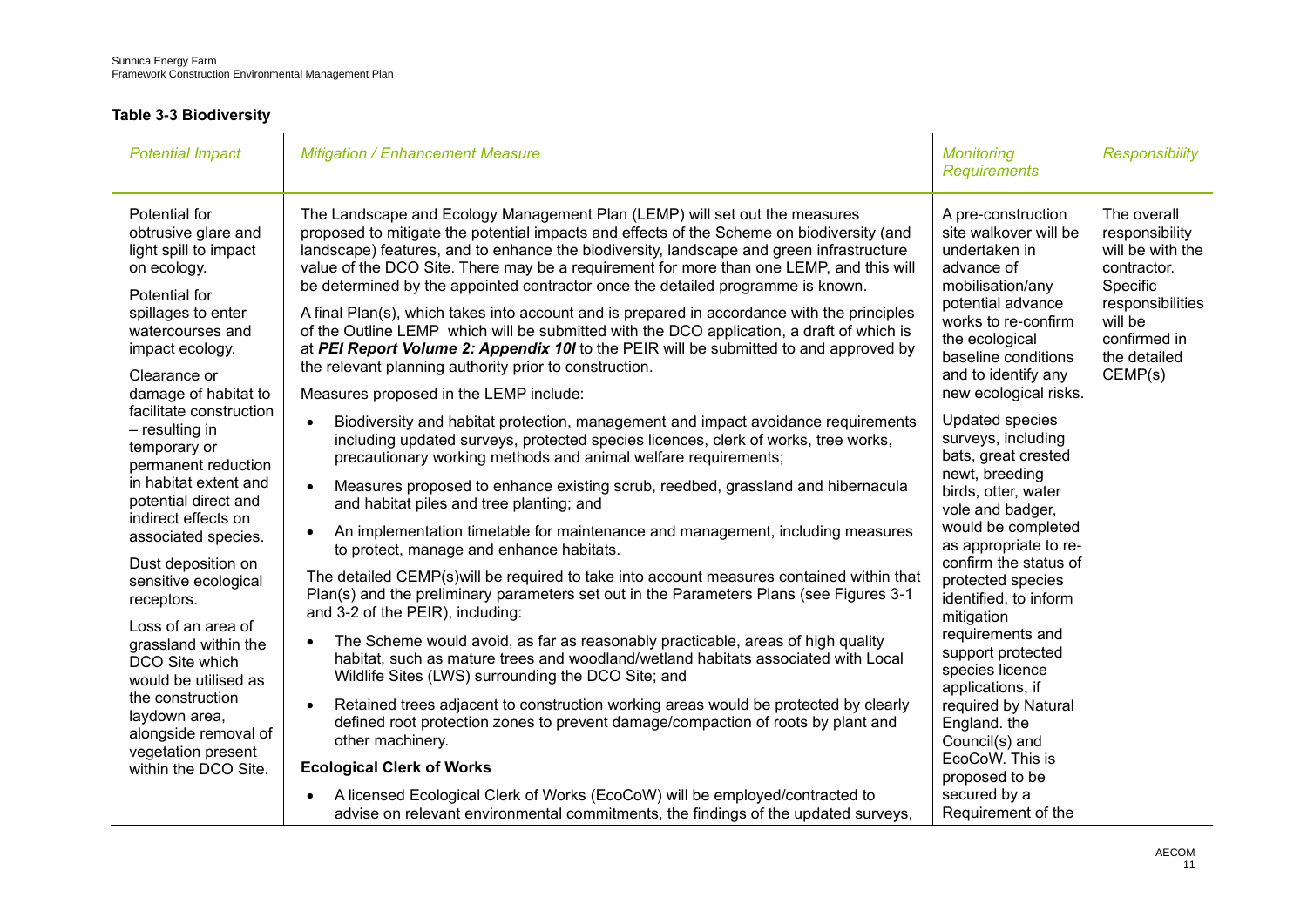| <b>Potential Impact</b> | <b>Mitigation / Enhancement Measure</b>                                                                                                                                                                                                                                                                                                                                                                                                                                                                                                                                                                                                                                                                                                                                                                                                                                                                                                                                                                                                                                                                                                                                                                                                                                                                                                                                                                                                                                                                                                                                                                                                                                                                                                                                                                                                                                                                                                                                                                                                                                                                                                                                                                                                                                                                                                                                                                                                                                 | <b>Monitoring</b><br><b>Requirements</b>                                                                                                                                                                                                                                                                                                                                                                                                                                                                                                                                                                                                | <b>Responsibility</b> |
|-------------------------|-------------------------------------------------------------------------------------------------------------------------------------------------------------------------------------------------------------------------------------------------------------------------------------------------------------------------------------------------------------------------------------------------------------------------------------------------------------------------------------------------------------------------------------------------------------------------------------------------------------------------------------------------------------------------------------------------------------------------------------------------------------------------------------------------------------------------------------------------------------------------------------------------------------------------------------------------------------------------------------------------------------------------------------------------------------------------------------------------------------------------------------------------------------------------------------------------------------------------------------------------------------------------------------------------------------------------------------------------------------------------------------------------------------------------------------------------------------------------------------------------------------------------------------------------------------------------------------------------------------------------------------------------------------------------------------------------------------------------------------------------------------------------------------------------------------------------------------------------------------------------------------------------------------------------------------------------------------------------------------------------------------------------------------------------------------------------------------------------------------------------------------------------------------------------------------------------------------------------------------------------------------------------------------------------------------------------------------------------------------------------------------------------------------------------------------------------------------------------|-----------------------------------------------------------------------------------------------------------------------------------------------------------------------------------------------------------------------------------------------------------------------------------------------------------------------------------------------------------------------------------------------------------------------------------------------------------------------------------------------------------------------------------------------------------------------------------------------------------------------------------------|-----------------------|
|                         | protected species licencing requirements and with reference to the relevant project<br>programmes;<br>Immediately prior to site clearance and the start of construction in each relevant part<br>of the DCO Site, further site walkover surveys would be undertaken by an ecologist to<br>confirm whether the risks remain as previously assessed and/or to confirm the correct<br>implementation of impact avoidance measures (e.g. protected species stand-offs).<br>The scope of the required walkovers would be defined on a case by case basis, in<br>consultation with the project team, ECDC and WSC or other relevant statutory<br>consultees as necessary, based on the specific risks; and<br>Relevant site staff would receive toolbox talks on the ecological risks present, legal<br>$\bullet$<br>requirements and working arrangements necessary to comply with legislation.<br>Toolbox talks would be repeated as necessary over the duration of the relevant<br>works.<br>A display board will be installed on-site and a website will be set up. These will<br>$\bullet$<br>include contact details for the Site Manager or alternative public interface with whom<br>nuisance or complaints can be lodged. A log book of complaints will be prepared and<br>managed by the Site Manager.<br><b>Precautionary Working Methods</b><br>The following precautionary working methods would be employed to minimise potential<br>adverse effects on protected/notable species prior to, and during, construction:<br>Precautionary working method statements, informed by the detailed CEMP(s), would<br>$\bullet$<br>be produced by the appointed contractor to specify working requirements and other<br>impact avoidance measures. These would be controlled and implemented through the<br>detailed CEMP(s);<br>Where reasonably practicable, vegetation clearance works would be undertaken<br>$\bullet$<br>outside the bird breeding season, which is generally between March and August<br>inclusive. Where this is not reasonably practicable, an ecologist would inspect all<br>areas of vegetation prior to clearance, and clearance would only be undertaken<br>subject to the instruction and requirements of the ecologist to protect any birds and<br>their nests;<br>Reasonable avoidance measures would be used during clearance of any habitat<br>suitable for reptiles, to minimise the risk of direct impacts including phased clearance | draft DCO.<br>Such surveys would<br>be undertaken<br>sufficiently far in<br>advance of<br>construction works<br>to account for<br>seasonality<br>constraints and to<br>allow time for the<br>implementation of<br>any necessary<br>mitigation, prior to<br>construction.<br><b>Additional surveys</b><br>may be required<br>during the advance<br>works, site<br>clearance and<br>construction phase<br>as advised by the<br>ECoW, based on the<br>findings of the<br>updated walkover<br>and protected<br>species surveys, or<br>otherwise as<br>identified as<br>appropriate by the<br>Applicant or their<br>appointed<br>contractor. |                       |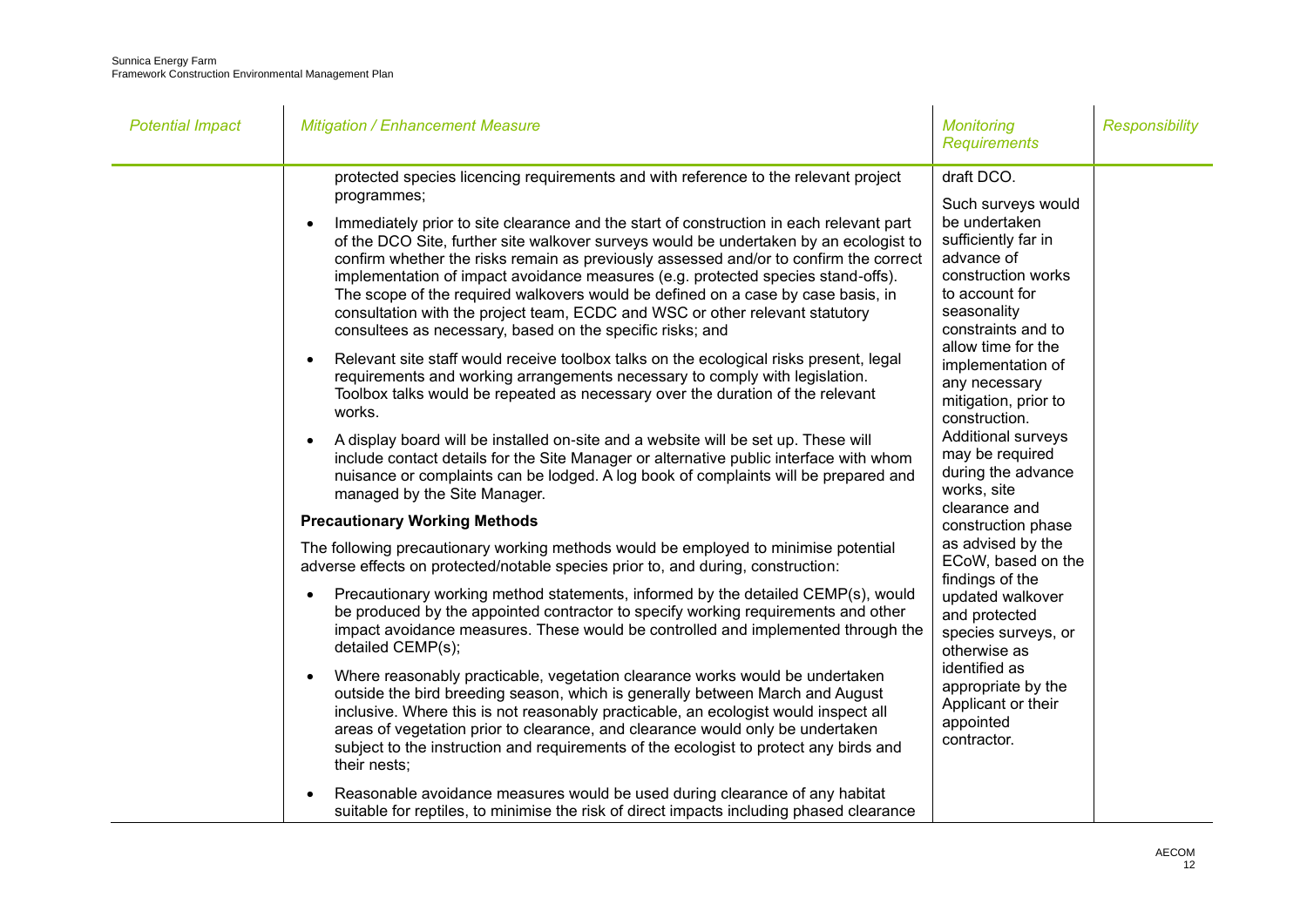| <b>Potential Impact</b> | <b>Mitigation / Enhancement Measure</b>                                                                                                                                                                                                                                                                                                                                                                                                                                              | <b>Monitoring</b><br><b>Requirements</b> | <b>Responsibility</b> |
|-------------------------|--------------------------------------------------------------------------------------------------------------------------------------------------------------------------------------------------------------------------------------------------------------------------------------------------------------------------------------------------------------------------------------------------------------------------------------------------------------------------------------|------------------------------------------|-----------------------|
|                         | of vegetation to gradually reduce suitability for reptiles, thereby encouraging animals<br>to move away from affected areas into adjacent suitable habitat;                                                                                                                                                                                                                                                                                                                          |                                          |                       |
|                         | Cleared ground would be maintained in a disturbed state in the run-up to construction<br>commencing to minimise the risk of ground nesting birds attempting to nest on<br>cleared ground;                                                                                                                                                                                                                                                                                            |                                          |                       |
|                         | Precautionary measures would be implemented to prevent trapping wildlife in<br>construction excavations in order to ensure compliance with animal welfare<br>legislation. All excavations deeper than 1m would be covered or fenced overnight, or<br>where this is not practicable, a means of escape would be fitted (e.g. battened soil<br>slope or scaffold plank) to provide an escape route should any animals stray into the<br>construction site and fall into an excavation; |                                          |                       |
|                         | A Biosecurity Management Plan which sets out procedures to ensure any imported<br>$\bullet$<br>building/landscaping materials are free from invasive non-native species (e.g.<br>Schedule 9 species) will be prepared;                                                                                                                                                                                                                                                               |                                          |                       |
|                         | The perimeter security fence around the Scheme will be implemented early in the<br>construction phase to secure the Site;                                                                                                                                                                                                                                                                                                                                                            |                                          |                       |
|                         | No works will be undertaken within 10m of watercourses;                                                                                                                                                                                                                                                                                                                                                                                                                              |                                          |                       |
|                         | Pre-commencement surveys for Stone-curlew will be undertaken in advance of the<br>works commencing;                                                                                                                                                                                                                                                                                                                                                                                  |                                          |                       |
|                         | Avoidance of construction traffic through designated sites;                                                                                                                                                                                                                                                                                                                                                                                                                          |                                          |                       |
|                         | Where invasive non-native species have been identified, e.g. Lee Brook, no in-<br>channel works will be undertaken to avoid the spread of invasive non-native species.<br>These works will be monitored by an Ecological Clerk of Works (ECoW); and                                                                                                                                                                                                                                  |                                          |                       |
|                         | Reasonable avoidance measures along the cable corridors, including buffers of 30m<br>around any identified Badger setts or trees with bat roost potential.                                                                                                                                                                                                                                                                                                                           |                                          |                       |
|                         | Lighting                                                                                                                                                                                                                                                                                                                                                                                                                                                                             |                                          |                       |
|                         | Controls on lighting/illumination to minimise visual intrusion and potential adverse effects<br>on sensitive ecology, such as bats, will be considered as far as reasonably practicable.<br>Temporary construction site lighting will be designed as far as reasonably practicable so as                                                                                                                                                                                             |                                          |                       |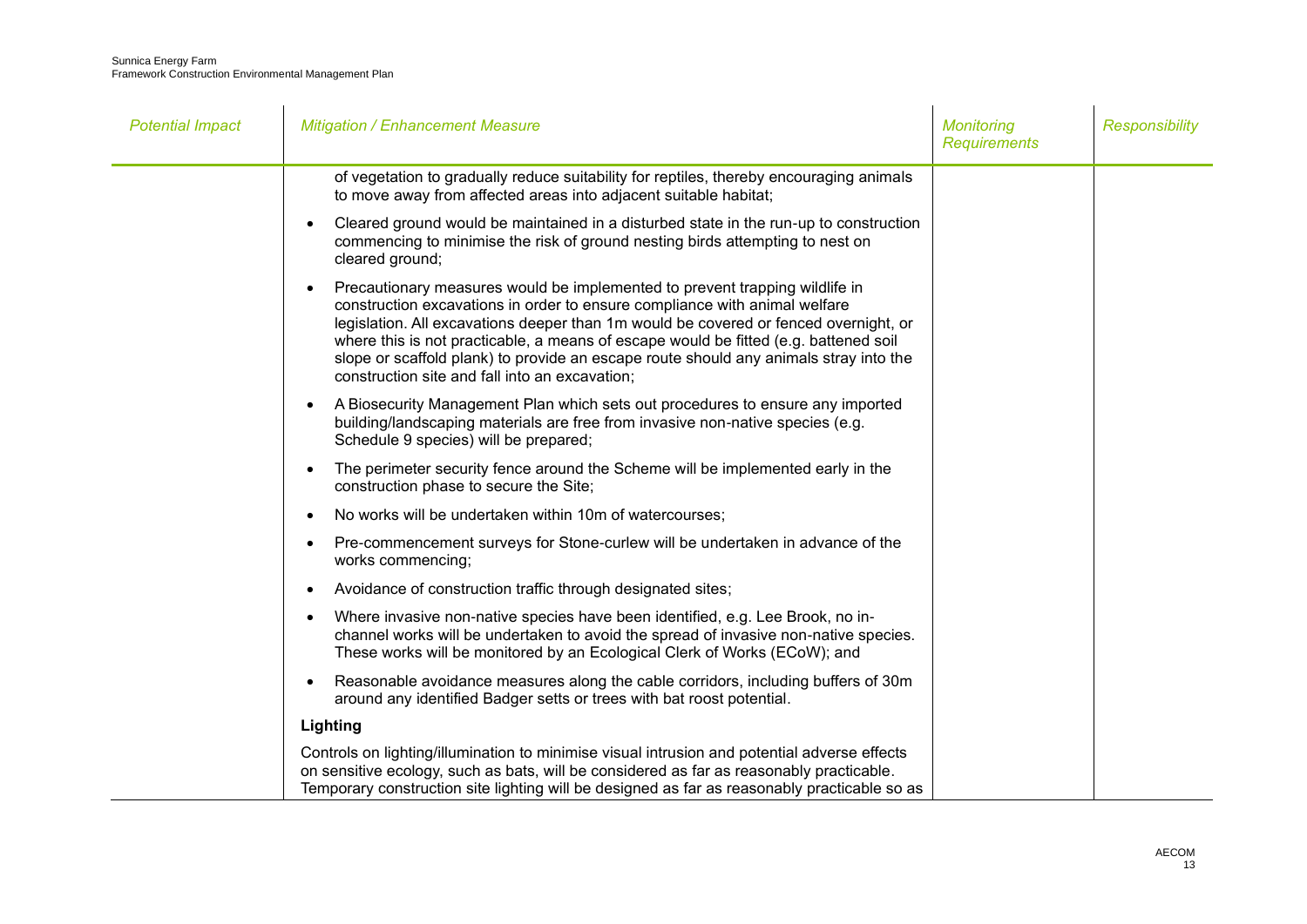| <b>Potential Impact</b> | <b>Mitigation / Enhancement Measure</b>                                                                                                                                                                                                                                                                                                            | Monitoring<br>Requirements | Responsibility |
|-------------------------|----------------------------------------------------------------------------------------------------------------------------------------------------------------------------------------------------------------------------------------------------------------------------------------------------------------------------------------------------|----------------------------|----------------|
|                         | to minimise artificial light spill from the DCO Site.<br><b>Habitat Restoration</b>                                                                                                                                                                                                                                                                |                            |                |
|                         | Habitats to be temporarily lost or damaged during construction would be fully reinstated on<br>a like-for-like basis at the same location on completion of construction works, where<br>practical. Some habitats would be restored and managed with the aim of increasing their<br>biodiversity value in the long-term as set out within the LEMP. |                            |                |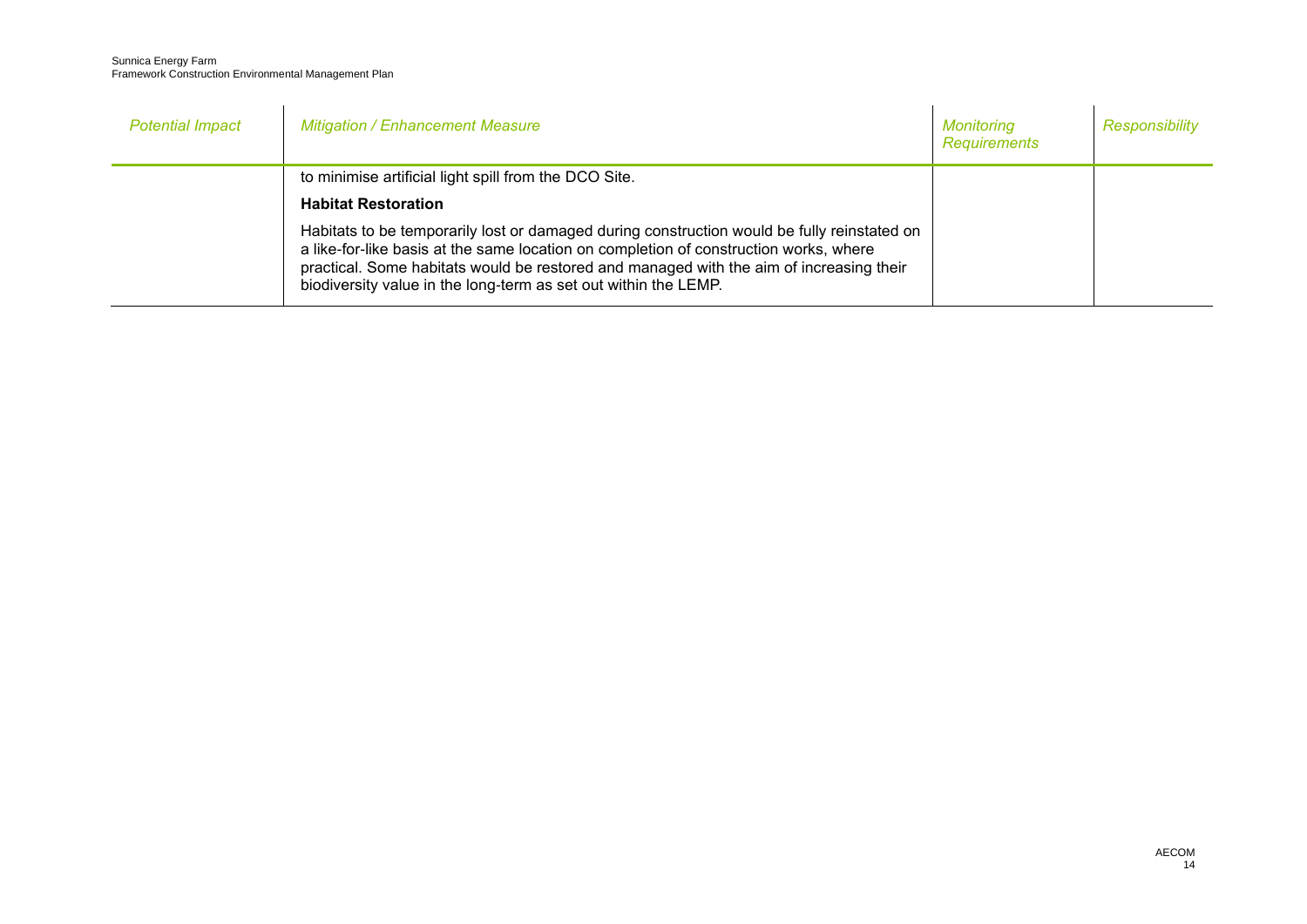### <span id="page-17-0"></span>**Table 3-4 Flood Risk, Drainage and Surface Water**

| <b>Potential Impact</b>                                                                                                                                                                                                                                                                                                                                                                   | <b>Mitigation / Enhancement Measure</b>                                                                                                                                                                                                                                                                                                                                                                                                                                                                                                                                                                                                                                                                                                                                                                                                                                                                                                                                                                                                                                                                                                                                                                                                                                                                                                                                                                                                                                                                                                                                                                                                            | <b>Monitoring</b><br><b>Requirements</b>                                                                                               | <b>Responsibility</b>                                                                                                                                                                                                                                                     |
|-------------------------------------------------------------------------------------------------------------------------------------------------------------------------------------------------------------------------------------------------------------------------------------------------------------------------------------------------------------------------------------------|----------------------------------------------------------------------------------------------------------------------------------------------------------------------------------------------------------------------------------------------------------------------------------------------------------------------------------------------------------------------------------------------------------------------------------------------------------------------------------------------------------------------------------------------------------------------------------------------------------------------------------------------------------------------------------------------------------------------------------------------------------------------------------------------------------------------------------------------------------------------------------------------------------------------------------------------------------------------------------------------------------------------------------------------------------------------------------------------------------------------------------------------------------------------------------------------------------------------------------------------------------------------------------------------------------------------------------------------------------------------------------------------------------------------------------------------------------------------------------------------------------------------------------------------------------------------------------------------------------------------------------------------------|----------------------------------------------------------------------------------------------------------------------------------------|---------------------------------------------------------------------------------------------------------------------------------------------------------------------------------------------------------------------------------------------------------------------------|
| Leakage or accidental spillage<br>of construction materials and<br>potential pollutants used on-site,<br>migrating to nearby surface<br>watercourses or infiltrating to<br>groundwater.<br>Any flooding during construction<br>could flood construction<br>equipment and/materials,<br>causing release of pollutants to<br>nearby surface watercourses or<br>infiltrating to groundwater. | General<br>The contractor will comply with:<br>Guidance for Pollution Prevention (GPP) 2 Above ground oil storage<br>$\bullet$<br>tanks $(Ref. 5)$ ;<br>GPP 4 Treatment and disposal of wastewater where there is no<br>connection to the public foul sewer Ref (Ref. 6);<br>GPP 5 Works and maintenance in or near water (Ref. 7);<br>GPP 8 Safe storage and disposal of used oils (Ref. 8); and<br>GPP 21 Pollution incident response planning (Ref. 9).<br>Requirements in these guidances will be listed in or appended to the detailed<br>CEMP(s).<br>A Water Management Plan (WMP) will be prepared to document the<br>mitigation measures to be implemented to protect the water environment from<br>adverse effects during construction.<br>Local watercourses are shown in Figure 9-1 in Chapter 9: Flood Risk,<br><b>Drainage and Water Resources.</b><br><b>Management of Construction Site Runoff</b><br>Mitigation measures are described in detail below and would be adhered to<br>during the construction phase of the Scheme. They apply equally to all<br>components of the Scheme.<br>The measures outlined below, will be required for the management of fine<br>particulates in surface water runoff as a result of the construction activities:<br>All reasonably practicable measures will be taken to prevent the<br>deposition of fine sediment or other material in, and the pollution by<br>sediment of, any existing watercourse, arising from construction<br>activities. The measures will accord with the principles set out in industry<br>guidelines including the CIRIA report 'C532: Control of water pollution | Temporary drainage<br>will be monitored<br>throughout<br>construction. Specific<br>details will be<br>confirmed in detailed<br>CEMP(s) | Staff training<br>will be<br>undertaken by<br>the contractor.<br>Storage of<br>materials, and<br>disposal and<br>discharge of<br>site runoff<br>would be<br>managed by<br>the contractor.<br>Specific<br>responsibilities<br>to be<br>confirmed in<br>detailed<br>CEMP(s) |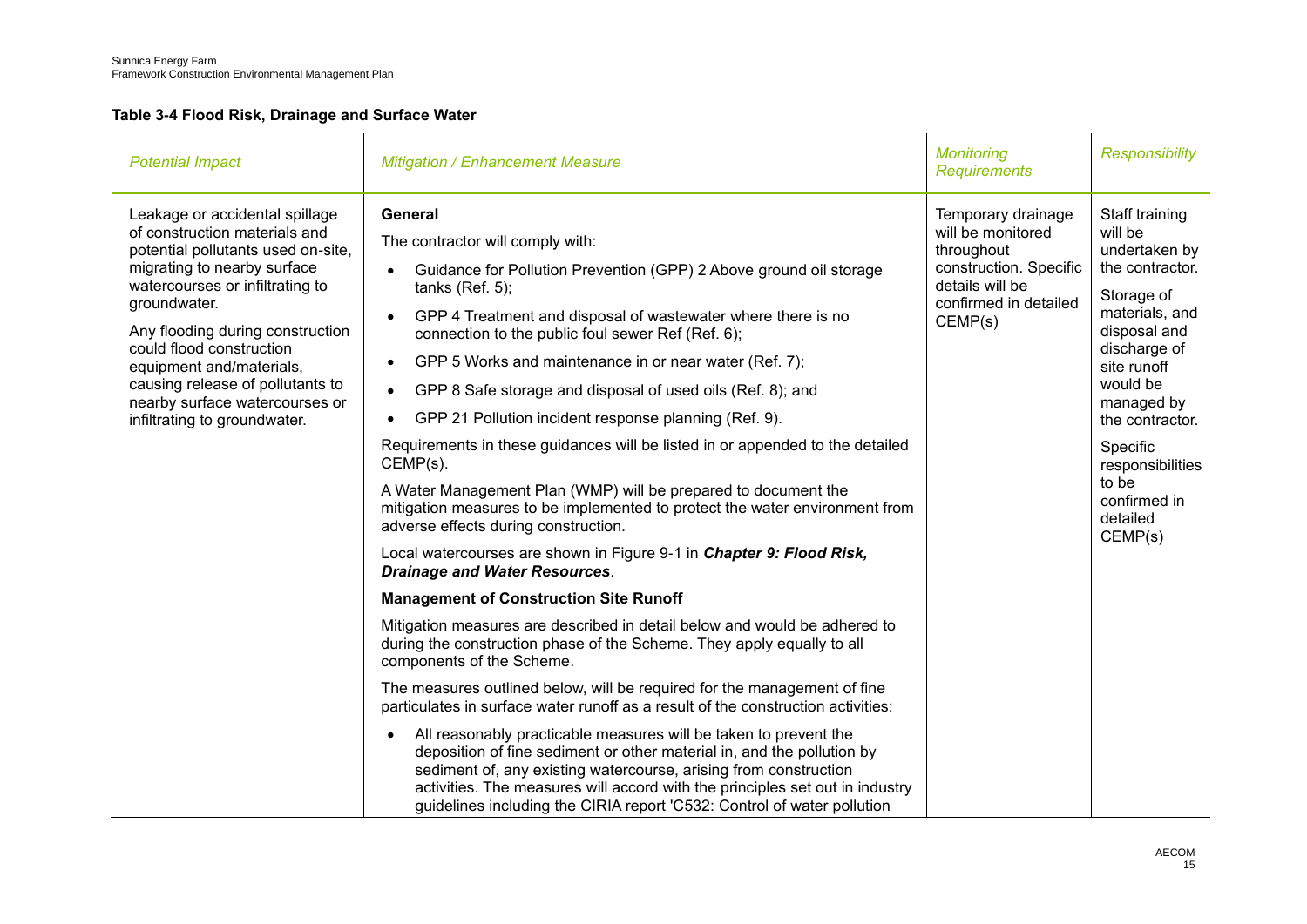| <b>Potential Impact</b> | <b>Mitigation / Enhancement Measure</b>                                                                                                                                                                                                                                                                                                                                                                                                                                                                                                                                                                                                                                                                                                                                  | <b>Monitoring</b><br><b>Requirements</b> | <b>Responsibility</b> |
|-------------------------|--------------------------------------------------------------------------------------------------------------------------------------------------------------------------------------------------------------------------------------------------------------------------------------------------------------------------------------------------------------------------------------------------------------------------------------------------------------------------------------------------------------------------------------------------------------------------------------------------------------------------------------------------------------------------------------------------------------------------------------------------------------------------|------------------------------------------|-----------------------|
|                         | from construction sites' and CIRIA report C648 Control of water pollution<br>from linear construction sites'. Measures may include use and<br>maintenance of temporary lagoons, tanks, bunds and fabric silt fences or<br>silt screens as well as consideration of the type of plant used;                                                                                                                                                                                                                                                                                                                                                                                                                                                                               |                                          |                       |
|                         | A temporary drainage system will be developed to prevent runoff<br>contaminated with fine particulates from entering surface water drains<br>without treatment. This will include identifying all land drains and<br>waterbodies on the DCO Site and ensuring that they are adequately<br>protected using drain covers, sand bags, earth bunds, geotextile silt<br>fences, straw bales, or proprietary treatment (e.g. lamella clarifiers);                                                                                                                                                                                                                                                                                                                              |                                          |                       |
|                         | Site drainage, including surface runoff and dewatering effluents, will be<br>$\bullet$<br>discharged to sewers where possible and relevant permissions will be<br>obtained from the sewerage or statutory undertaker. Discharge to<br>watercourses will only be permitted where discharge consent or other<br>relevant approval has been obtained (where necessary);                                                                                                                                                                                                                                                                                                                                                                                                     |                                          |                       |
|                         | DCO Site drainage will provide appropriate pollution control measures as<br>$\bullet$<br>agreed with the sewerage undertaker or the Environment Agency as<br>appropriate. Holding or settling tanks, separators and other measures as<br>may be required, will be provided and maintained;                                                                                                                                                                                                                                                                                                                                                                                                                                                                               |                                          |                       |
|                         | The relevant sections of BS 6031: Code of Practice for Earthworks will<br>be followed for the general control of site drainage;                                                                                                                                                                                                                                                                                                                                                                                                                                                                                                                                                                                                                                          |                                          |                       |
|                         | Where practical, earth works will be undertaken during the drier months<br>of the year. When undertaking earth moving works periods of very wet<br>weather will be avoided, where practical, to minimise the risk of<br>generating runoff contaminated with fine particulates. However, it is likely<br>that some working during wet weather periods will be unavoidable, in<br>which case other mitigation measures (see below) will be implemented to<br>control fine sediment laden runoff. Water may also be required to<br>dampen earthworks during dry weather to reduce dust impacts, and any<br>runoff generated will need to be appropriately managed by the<br>Contractor in accordance with the pollution prevention principles<br>described in this chapter; |                                          |                       |
|                         | To protect watercourses from fine sediment runoff, topsoil/subsoil will be                                                                                                                                                                                                                                                                                                                                                                                                                                                                                                                                                                                                                                                                                               |                                          |                       |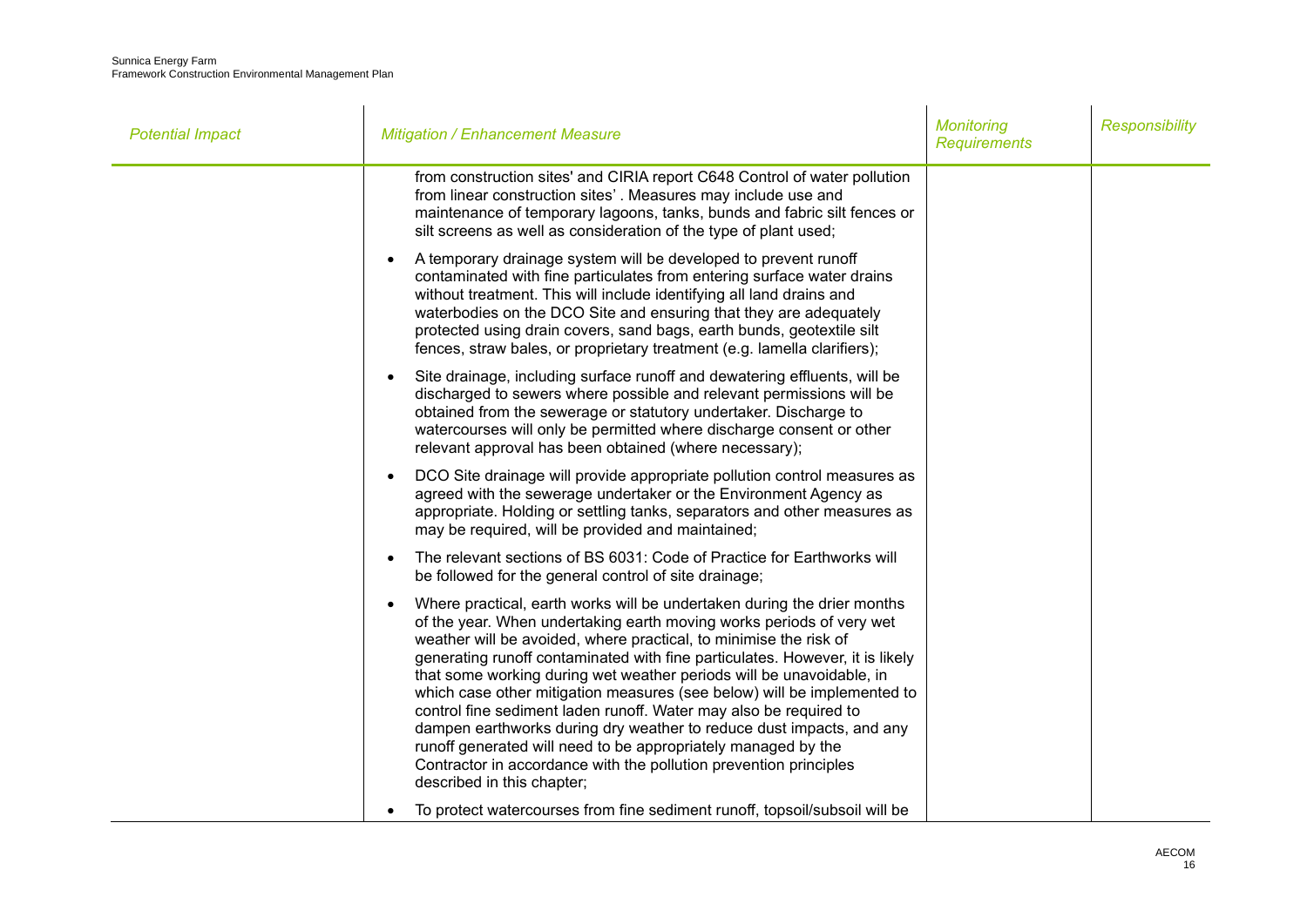| <b>Potential Impact</b> | <b>Mitigation / Enhancement Measure</b>                                                                                                                                                                                                                                                                                                                                                                                                                                                                                                                          | <b>Monitoring</b><br><b>Requirements</b> | <b>Responsibility</b> |
|-------------------------|------------------------------------------------------------------------------------------------------------------------------------------------------------------------------------------------------------------------------------------------------------------------------------------------------------------------------------------------------------------------------------------------------------------------------------------------------------------------------------------------------------------------------------------------------------------|------------------------------------------|-----------------------|
|                         | stored a minimum of 20m from watercourses on flat lying land. Where<br>this is not practicable, and it is to be stockpiled for longer than a two-<br>week period, the material will either be covered with geotextile mats,<br>seeded to promote vegetation growth, or runoff prevented from draining<br>to a watercourse without prior treatment;                                                                                                                                                                                                               |                                          |                       |
|                         | Appropriately sized runoff storage areas for the settlement of excessive<br>fine particulates in runoff will be provided. Construction site runoff will<br>either be treated on site and discharged under a Water Discharge<br>Activity Permit from the Environment Agency to Controlled Waters<br>(potentially also including infiltration to ground) or to the nearest public<br>sewer with sufficient capacity for treatment following discussions with<br>Anglian Water, or removed from site for disposal at an appropriate and<br>licenced waste facility; |                                          |                       |
|                         | Equipment and plant are to be washed out and cleaned in designated<br>areas within the DCO Site compound where runoff can be isolated for<br>treatment before disposal as outlined above.                                                                                                                                                                                                                                                                                                                                                                        |                                          |                       |
|                         | Mud deposits will be controlled at entry and exit points to the DCO Site<br>$\bullet$<br>using wheel washing facilities and / or road sweepers operating during<br>earthworks activities or other times as required;                                                                                                                                                                                                                                                                                                                                             |                                          |                       |
|                         | Debris and other material will be prevented from entering surface water<br>$\bullet$<br>drainage, through maintenance of a clean and tidy site, provision of<br>clearly labelled waste receptacles, grid covers and the presence of site<br>security fencing; and                                                                                                                                                                                                                                                                                                |                                          |                       |
|                         | The WMP will include details of pre, during and post-construction water<br>$\bullet$<br>quality monitoring. This will be based on a combination of visual<br>observations and reviews of the Environment Agency's automatic water<br>quality monitoring network.                                                                                                                                                                                                                                                                                                 |                                          |                       |
|                         | <b>Management of Spillage Risk</b>                                                                                                                                                                                                                                                                                                                                                                                                                                                                                                                               |                                          |                       |
|                         | The measures outlined below will be implemented to manage the risk of<br>accidental spillages on site and potential conveyance to nearby waterbodies<br>via surface runoff or land drains.                                                                                                                                                                                                                                                                                                                                                                       |                                          |                       |
|                         | The following mitigation measures relating to the control of spillages and                                                                                                                                                                                                                                                                                                                                                                                                                                                                                       |                                          |                       |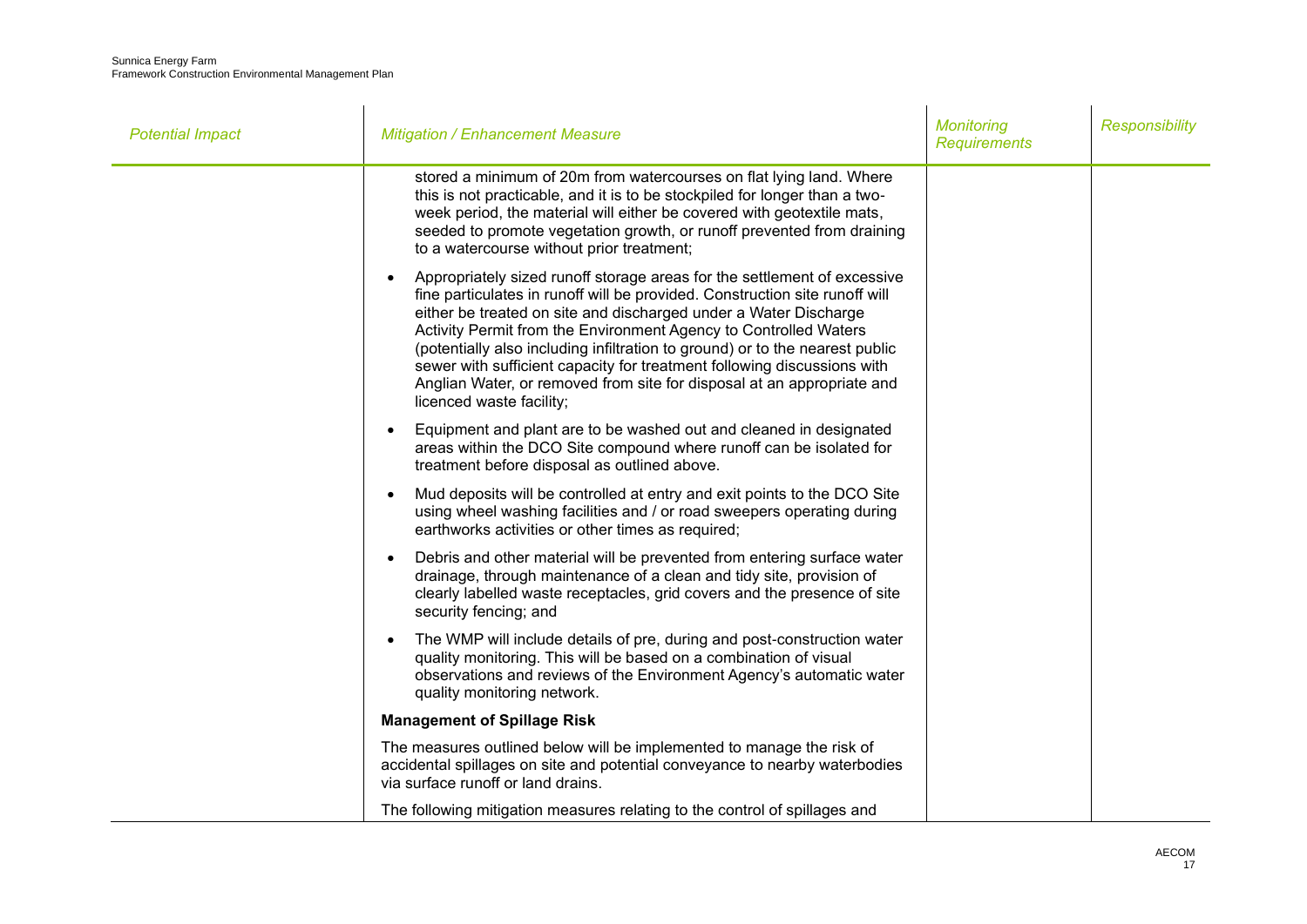| <b>Potential Impact</b> | <b>Mitigation / Enhancement Measure</b>                                                                                                                                                                                                                                                                                                                                                                                                                    | <b>Monitoring</b><br><b>Requirements</b> | <b>Responsibility</b> |
|-------------------------|------------------------------------------------------------------------------------------------------------------------------------------------------------------------------------------------------------------------------------------------------------------------------------------------------------------------------------------------------------------------------------------------------------------------------------------------------------|------------------------------------------|-----------------------|
|                         | leaks will be included in the CEMP and adopted during the construction<br>works:                                                                                                                                                                                                                                                                                                                                                                           |                                          |                       |
|                         | Fuel will be stored and used in accordance with the Control of<br>Substances Hazardous to Health Regulations 2002, and the Control of<br>Pollution (Oil Storage) (England) Regulations 2001. Particular care will<br>be taken with the delivery and use of concrete and cement as it is highly<br>corrosive and alkaline;                                                                                                                                  |                                          |                       |
|                         | Fuel and other potentially polluting chemicals will either be in self bunded<br>$\bullet$<br>leak proof containers or stored in a secure impermeable and bunded<br>area (minimum capacity of 110% of the capacity of the containers);                                                                                                                                                                                                                      |                                          |                       |
|                         | Any plant, machinery or vehicles will be regularly inspected and<br>maintained to ensure they are in good working order and clean for use in<br>a sensitive environment. This maintenance is to take place off site if<br>possible or only at designated areas within the DCO Site compound.<br>Only construction equipment and vehicles free of all oil/fuel leaks will be<br>permitted on site. Drip trays will be placed below static mechanical plant; |                                          |                       |
|                         | All washing down of vehicles and equipment will take place in designated<br>areas and wash water will be prevented from passing untreated into<br>watercourses;                                                                                                                                                                                                                                                                                            |                                          |                       |
|                         | All refuelling, oiling and greasing will take place above drip trays or on an<br>impermeable surface which provides protection to underground strata<br>and watercourses, and away from drains as far as reasonably<br>practicable. Vehicles will not be left unattended during refuelling;                                                                                                                                                                |                                          |                       |
|                         | As far as reasonably practicable, only biodegradable hydraulic oils will be<br>$\bullet$<br>used in equipment working in or over watercourses;                                                                                                                                                                                                                                                                                                             |                                          |                       |
|                         | All fixed plant used on the Site will be self-bunded;                                                                                                                                                                                                                                                                                                                                                                                                      |                                          |                       |
|                         | Mobile plant is to be in good working order, kept clean and fitted with<br>$\bullet$<br>plant 'nappies' at all times;                                                                                                                                                                                                                                                                                                                                      |                                          |                       |
|                         | The WMP will include details for pollution prevention and will be<br>prepared and included alongside the detailed CEMP(s). Spill kits and oil<br>absorbent material will be carried by mobile plant and located at high risk                                                                                                                                                                                                                               |                                          |                       |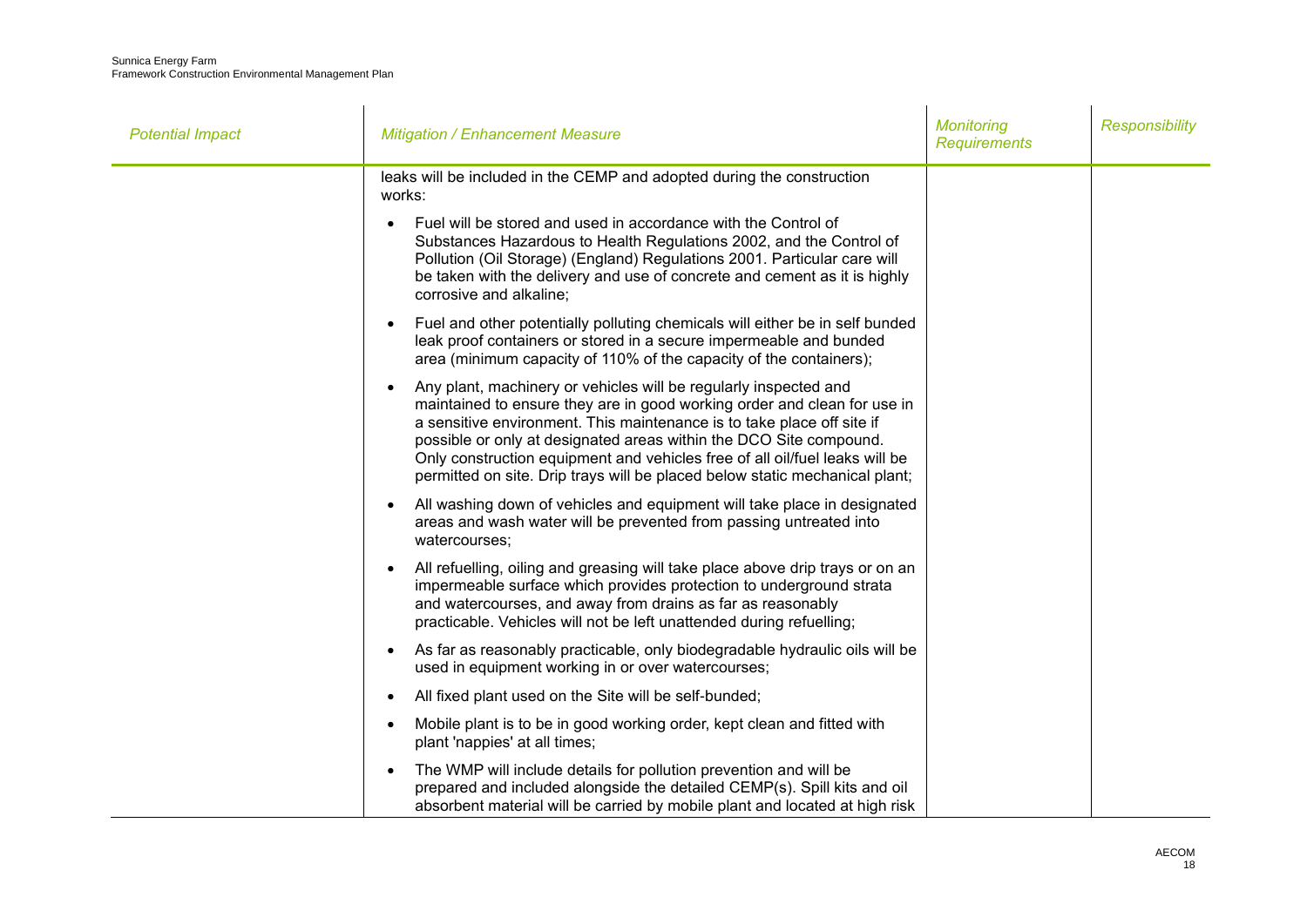| <b>Potential Impact</b> | <b>Mitigation / Enhancement Measure</b>                                                                                                                                                                                                                                                                                   | <b>Monitoring</b><br><b>Requirements</b> | <b>Responsibility</b> |
|-------------------------|---------------------------------------------------------------------------------------------------------------------------------------------------------------------------------------------------------------------------------------------------------------------------------------------------------------------------|------------------------------------------|-----------------------|
|                         | locations across the DCO Site and regularly topped up. All construction<br>workers will receive spill response training and tool box talks;                                                                                                                                                                               |                                          |                       |
|                         | The DCO Site will be secure to prevent any vandalism that could lead to<br>a pollution incident;                                                                                                                                                                                                                          |                                          |                       |
|                         | Construction waste / debris are to be prevented from entering any<br>surface water drainage or water body;                                                                                                                                                                                                                |                                          |                       |
|                         | Surface water drains on public roads trafficked by plant or within the<br>construction compound will be identified and, where there is a risk that<br>fine particulates or spillages could enter them, the drains will be<br>protected (e.g. using covers or sand bags) or the road regularly cleaned<br>by road sweeper; |                                          |                       |
|                         | Suitable facilities for concrete wash water (e.g. geotextile wrapped<br>sealed skip, container or earth bunded area) will be adequately<br>contained, prevented from entering any drain, and removed from the Site<br>for appropriate disposal at a suitably licenced waste facility; and                                 |                                          |                       |
|                         | Water quality monitoring of potentially impacted watercourses will be<br>undertaken to ensure that pollution events can be detected against<br>baseline conditions and can be dealt with effectively.                                                                                                                     |                                          |                       |
|                         | In addition, any site welfare facilities will be appropriately managed, and all<br>foul waste disposed of by an appropriate contractor to a suitably licenced<br>facility if it is not possible to connect to the public sewer.                                                                                           |                                          |                       |
|                         | <b>Management of Flood Risk</b>                                                                                                                                                                                                                                                                                           |                                          |                       |
|                         | Construction works undertaken adjacent to, beneath and within watercourses<br>will comply with relevant guidance during demolition and construction,<br>including Environment Agency and Defra guidance documents.                                                                                                        |                                          |                       |
|                         | The detailed CEMP(s) will incorporate measures aimed at preventing an<br>increase in flood risk during the construction works. Examples of measures<br>that will be implemented within the Scheme area include:                                                                                                           |                                          |                       |
|                         | Topsoil and other construction materials will be stored outside of the 1 in<br>100 year floodplain extent. If areas located within Flood Zone 2 are to be<br>utilised for the storage of construction materials, this would be done in                                                                                    |                                          |                       |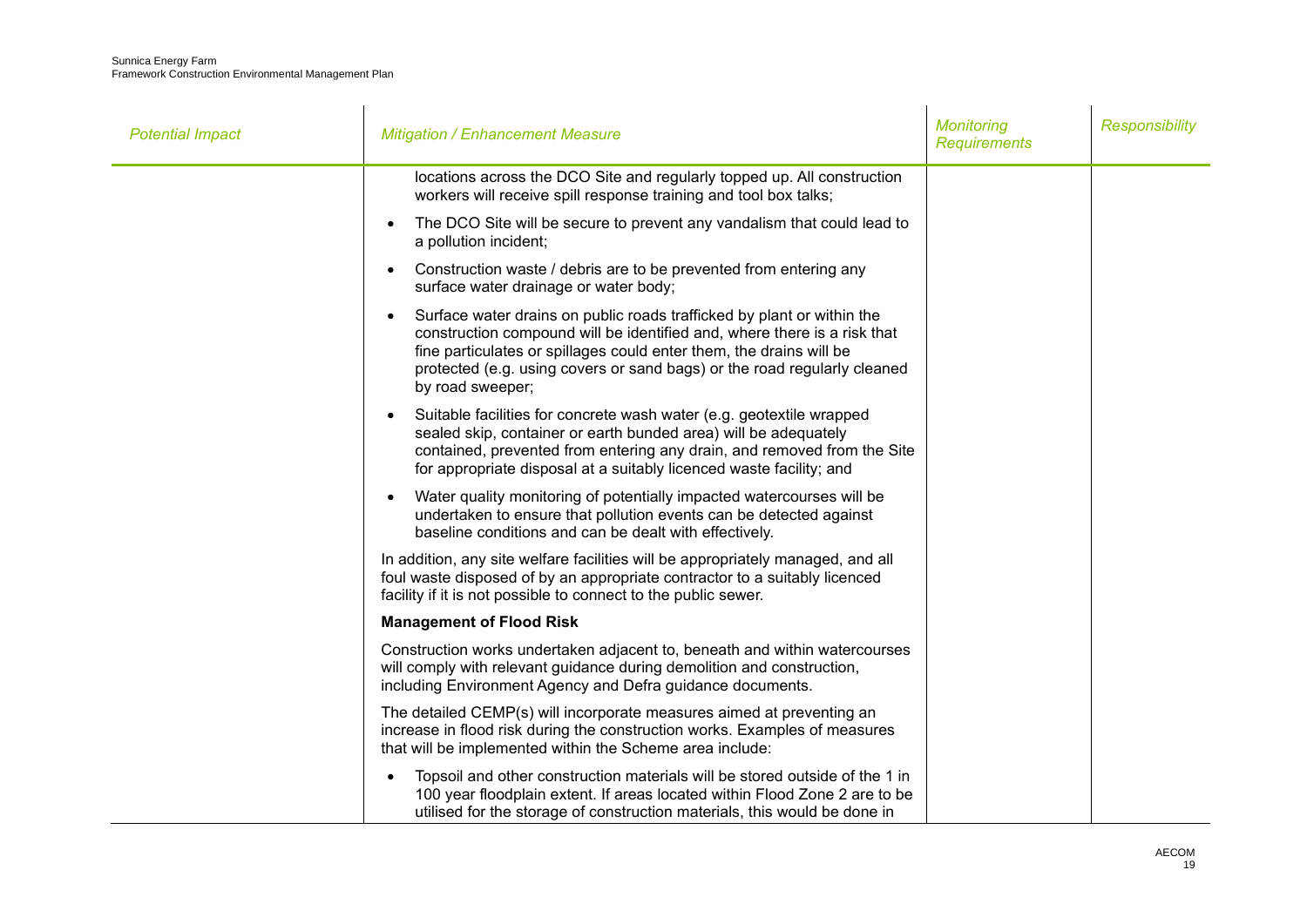| <b>Potential Impact</b> | <b>Mitigation / Enhancement Measure</b>                                                                                                                                                                                                                                                                                                          | <b>Monitoring</b><br><b>Requirements</b> | <b>Responsibility</b> |
|-------------------------|--------------------------------------------------------------------------------------------------------------------------------------------------------------------------------------------------------------------------------------------------------------------------------------------------------------------------------------------------|------------------------------------------|-----------------------|
|                         | accordance with the applicable flood risk activity regulations, if required;                                                                                                                                                                                                                                                                     |                                          |                       |
|                         | Connectivity will be maintained between the floodplain and the adjacent<br>watercourses, with no changes in ground levels within the floodplain as<br>far as practicable; and                                                                                                                                                                    |                                          |                       |
|                         | During the construction phase, the Contractor will monitor weather<br>forecasts on a monthly, weekly and daily basis, and plan works<br>accordingly. For example, works in the channel of any watercourse will<br>be avoided or halted were there to be a significant risk of high flows or<br>flooding.                                         |                                          |                       |
|                         | The construction laydown area site office and supervisor will be notified<br>of any potential flood occurring by use of the Floodline Warnings Direct<br>or equivalent service.                                                                                                                                                                  |                                          |                       |
|                         | The appointed contractor will be required to produce an Emergency<br>Response Plan which will provide details of the response to an impending<br>flood and include:                                                                                                                                                                              |                                          |                       |
|                         | A 24 hour availability and ability to mobilise staff in the event of a flood<br>warning;                                                                                                                                                                                                                                                         |                                          |                       |
|                         | The removal of all plant, machinery and material capable of being<br>mobilised in a flood for the duration of any holiday close down period<br>where there is a forecast risk that the site may be flooded;                                                                                                                                      |                                          |                       |
|                         | Details of the evacuation and site closedown procedures;                                                                                                                                                                                                                                                                                         |                                          |                       |
|                         | Arrangements for removing any potentially hazardous material and<br>anything capable of becoming entrained in floodwaters, from the<br>temporary works areas;                                                                                                                                                                                    |                                          |                       |
|                         | The appointed contractor will sign up to Environment Agency flood<br>warning alerts and describe in the Emergency Response Plan the<br>actions it will take in the event of a flood event occurring. These actions<br>will be hierarchal meaning that as the risk increases the Contractor will<br>implement more stringent protection measures; |                                          |                       |
|                         | If water is encountered during below ground construction, suitable de-<br>watering methods will be used. Any groundwater dewatering required in                                                                                                                                                                                                  |                                          |                       |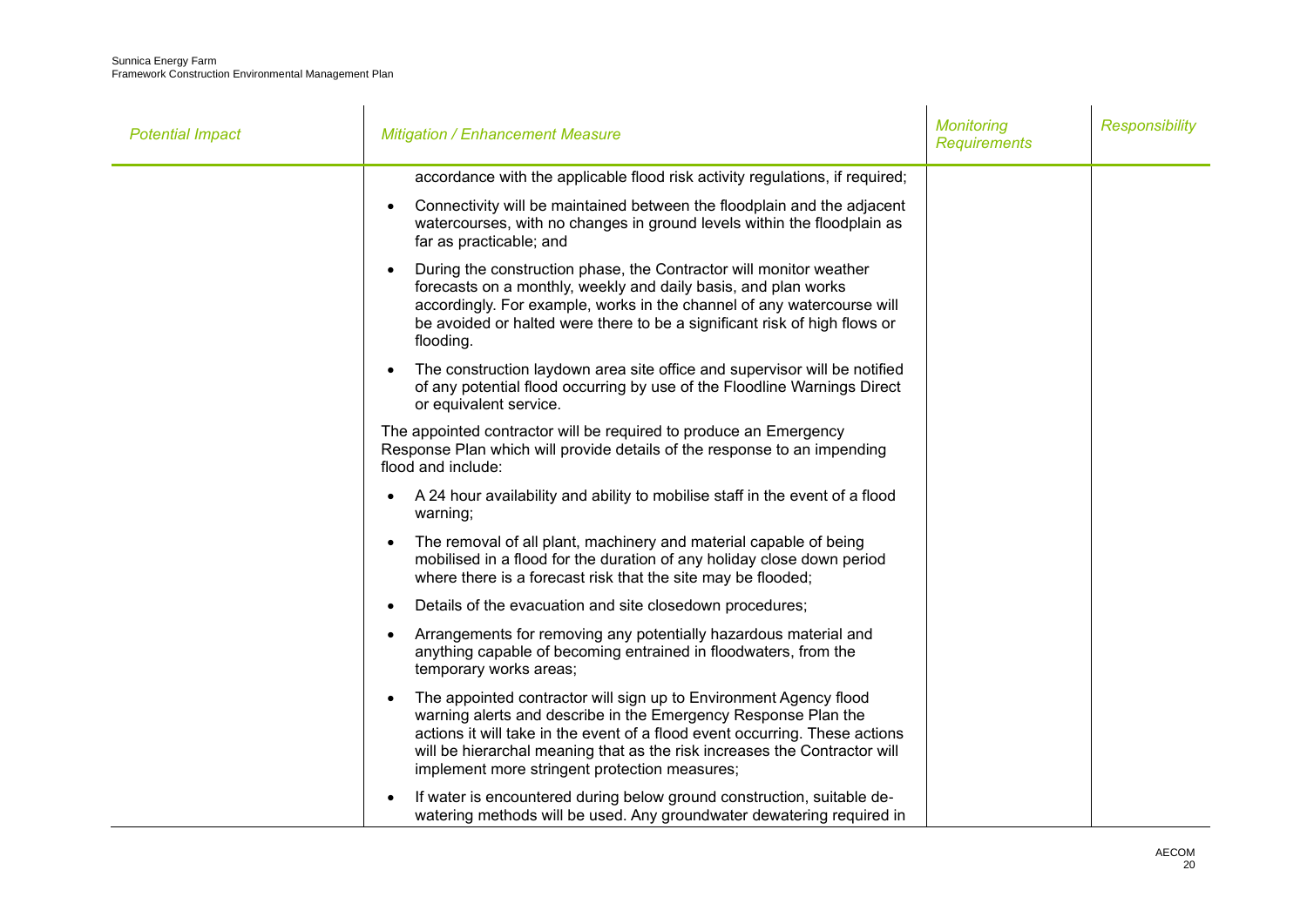| <b>Potential Impact</b> | <b>Mitigation / Enhancement Measure</b>                                                                                                                                                                                                                                                                                                                                                                                                                                                                                                | <b>Monitoring</b><br><b>Requirements</b> | <b>Responsibility</b> |
|-------------------------|----------------------------------------------------------------------------------------------------------------------------------------------------------------------------------------------------------------------------------------------------------------------------------------------------------------------------------------------------------------------------------------------------------------------------------------------------------------------------------------------------------------------------------------|------------------------------------------|-----------------------|
|                         | excess of the exemption thresholds will be undertaken in line with the<br>requirements of the Environment Agency (under the Water Resources<br>Act 1991 as amended) and the Environmental Permitting Regulations<br>$(2016)$ ; and                                                                                                                                                                                                                                                                                                     |                                          |                       |
|                         | Safe egress and exits are to be maintained at all times when working in<br>excavations. When working in excavations a banksman is to be present<br>at all times.                                                                                                                                                                                                                                                                                                                                                                       |                                          |                       |
|                         | <b>Management of Risk to Morphology of Waterbodies</b>                                                                                                                                                                                                                                                                                                                                                                                                                                                                                 |                                          |                       |
|                         | A pre-works morphology survey of the channel of each watercourse to be<br>crossed by high voltage cables will be undertaken. This is to ensure there is a<br>formal record of the condition of each watercourse prior to commencement of<br>works to install cables beneath the channel. Although cables will be installed<br>using non-open cut techniques, the survey is a precautionary measure so that<br>should there be any unforeseen adverse impacts there is a record against<br>which any remedial action can be determined. |                                          |                       |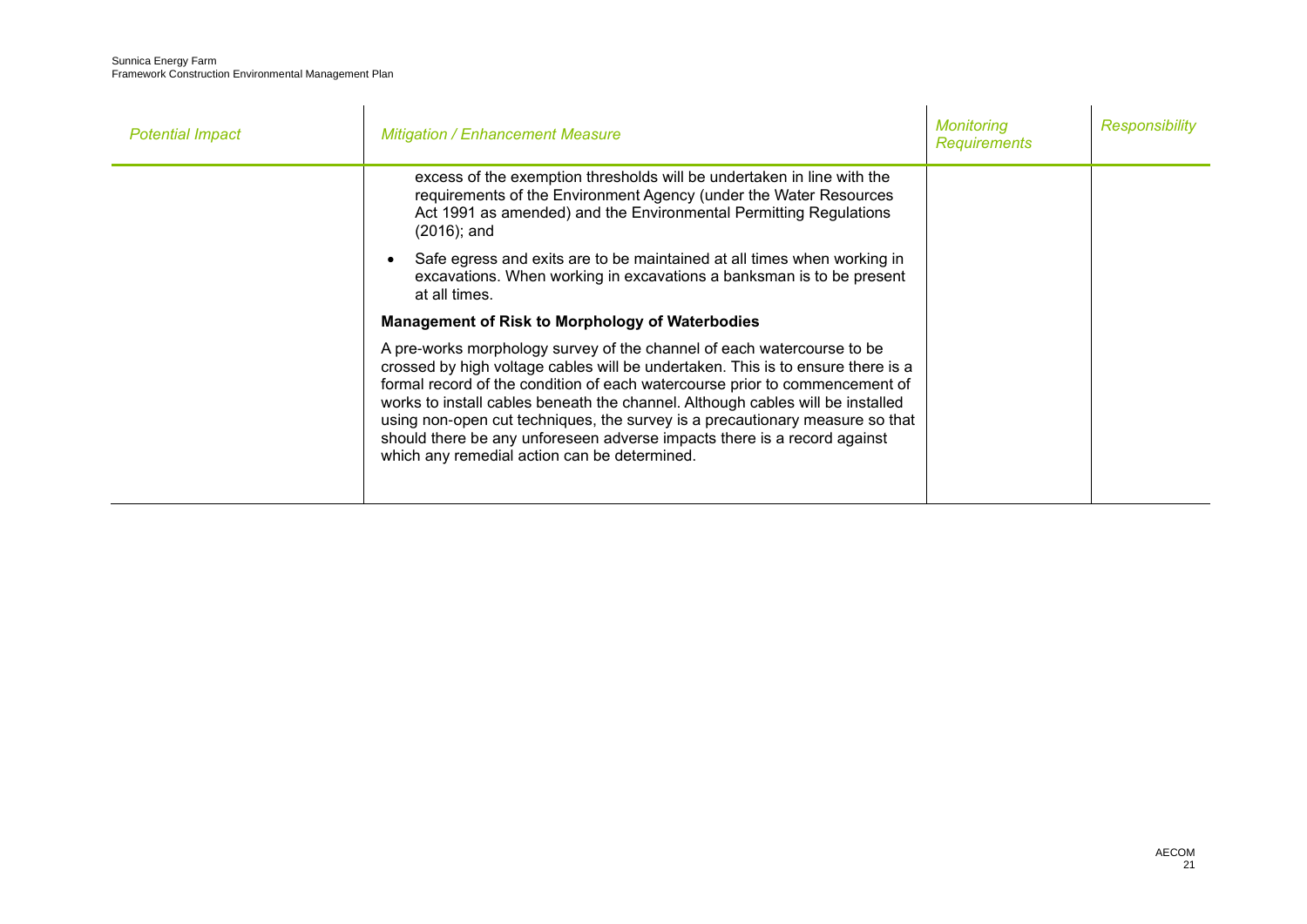### <span id="page-24-0"></span>**Table 3-5 Landscape and Visual Amenity**

| <b>Potential Impact</b>                                                                                      | <b>Mitigation / Enhancement Measure</b>                                                                                                                                                                                                                                                                                                                                                                                                                                                                                                                                                                                                                                                                                                                                                                                                                                                                                                                                                                                                                                                                                                                                                                                                                                                                                                                                                                                                                                                                                                                                                                                                                                                                                                                                                                                                                                                                                             | <b>Monitoring</b><br><b>Requirements</b>                                                                                                                                                                                                                                                                                                                                                                                                                                                                                                                                                                                                                                                           | <b>Responsibility</b>                                                  |
|--------------------------------------------------------------------------------------------------------------|-------------------------------------------------------------------------------------------------------------------------------------------------------------------------------------------------------------------------------------------------------------------------------------------------------------------------------------------------------------------------------------------------------------------------------------------------------------------------------------------------------------------------------------------------------------------------------------------------------------------------------------------------------------------------------------------------------------------------------------------------------------------------------------------------------------------------------------------------------------------------------------------------------------------------------------------------------------------------------------------------------------------------------------------------------------------------------------------------------------------------------------------------------------------------------------------------------------------------------------------------------------------------------------------------------------------------------------------------------------------------------------------------------------------------------------------------------------------------------------------------------------------------------------------------------------------------------------------------------------------------------------------------------------------------------------------------------------------------------------------------------------------------------------------------------------------------------------------------------------------------------------------------------------------------------------|----------------------------------------------------------------------------------------------------------------------------------------------------------------------------------------------------------------------------------------------------------------------------------------------------------------------------------------------------------------------------------------------------------------------------------------------------------------------------------------------------------------------------------------------------------------------------------------------------------------------------------------------------------------------------------------------------|------------------------------------------------------------------------|
| Loss of existing<br>landscape<br>features, e.g.<br>vegetation<br>Visibility of<br>construction<br>activities | The LEMP will set out the measures proposed to mitigate the potential impacts and effects on<br>landscape (and biodiversity) features, and to enhance the landscape and biodiversity value of<br>the DCO Site (i.e. the green infrastructure).<br>A final Plan, which takes into account and is prepared in accordance with the principles of the<br>Outline LEMP which will be submitted with the DCO application, a draft of which is included in<br>PEIR Report Volume 2: Appendix 10I.<br>The detailed CEMP(s) will be required to take into account measures contained within that<br>Plan and the preliminary parameters set out in the Parameters Plans (see Figures 3-1 and 3-<br>2 of the PEIR),<br>Measures proposed for inclusion in the LEMP include:<br>To protect and retain existing trees and vegetation via construction exclusion zones and<br>tree protective fencing (see below Tree Works);<br>Lighting at the minimal levels of lux and luminance as necessary during the temporary<br>$\bullet$<br>construction lighting (see below);<br>Landscape and biodiversity management and enhancement measures including<br>replacement tree planting;<br>Landscape, arborists and EcoCoW to ensure that the landscape and ecology<br>$\bullet$<br>requirements of the detailed CEMP(s)are adhered too and that the construction works are<br>monitored;<br>• The perimeter security fence around the Scheme will be implemented early in the<br>construction phase to secure the Site; and<br>An implementation timetable for maintenance and management proposals, including an<br>$\bullet$<br>annual landscaping maintenance plan.<br><b>Tree Works</b><br>• The findings of the pre-construction tree survey and Arboricultural Report, accompanied by<br>an Arboricultural Method Statements, where construction works are likely to affect trees,<br>will be taken into account by the appointed contractor; | An arboricultural<br>survey in line with<br>BS5837:2012 (Ref.<br>10) would be<br>undertaken<br>concurrently with<br>detailed design of<br>the Scheme, to<br>identify where trees<br>are likely to be<br>affected by the<br>construction works<br>and to inform the<br>development of the<br>detailed design.<br>Such pre-<br>construction surveys<br>would be undertaken<br>in accordance with<br>the LEMP.<br>Additional surveys<br>may be required<br>during the advance<br>works, site clearance<br>and construction<br>phase as advised as<br>necessary by the<br>appointed<br>contractors<br>arboricultural<br>specialist, based on<br>the findings of the<br>tree survey, or<br>otherwise as | The LEMP sets out roles<br>and responsibilities for<br>implementation. |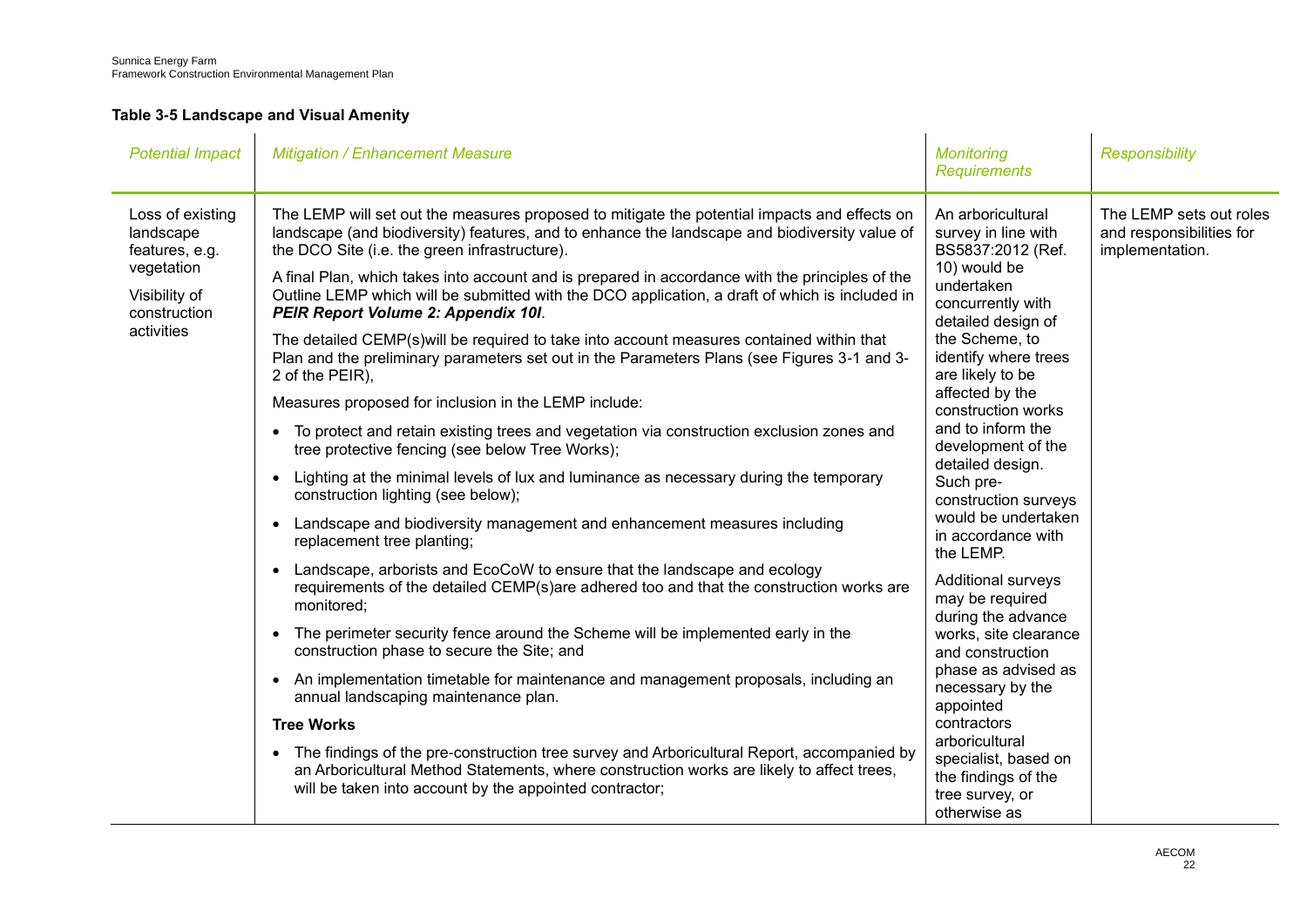| <b>Potential Impact</b> | <b>Mitigation / Enhancement Measure</b>                                                                                                                                                                                                                                                                                                                                                                                                                 | Monitoring<br><b>Requirements</b>                                                          | <b>Responsibility</b> |
|-------------------------|---------------------------------------------------------------------------------------------------------------------------------------------------------------------------------------------------------------------------------------------------------------------------------------------------------------------------------------------------------------------------------------------------------------------------------------------------------|--------------------------------------------------------------------------------------------|-----------------------|
|                         | Where works in close proximity to retained trees cannot be practically avoided, these<br>works will be undertaken in accordance with current best practice, defined in British<br>Standard (BS) 5837: 2012 Trees in relation to design, demolition and construction -<br>Recommendations and National Joint Utilities Group (NJUG) Guidelines for the Planning,<br>Installation and Maintenance of Utility Apparatus in Proximity to Trees (Ref 5); and | identified as<br>appropriate by the<br>Applicant or their<br>appointed main<br>contractor. |                       |
|                         | All necessary protective fencing will be installed prior to the commencement of any site<br>clearance or construction works.                                                                                                                                                                                                                                                                                                                            |                                                                                            |                       |
|                         | Lighting                                                                                                                                                                                                                                                                                                                                                                                                                                                |                                                                                            |                       |
|                         | Temporary site lighting during construction required to enable safe working during<br>construction in hours of darkness will be designed as far as reasonably practical so as not to<br>cause a nuisance outside of the DCO Site. Standard best practice measures would be<br>employed to minimise light spill, including glare during construction.                                                                                                    |                                                                                            |                       |
|                         | <b>Screening</b>                                                                                                                                                                                                                                                                                                                                                                                                                                        |                                                                                            |                       |
|                         | Existing vegetation along the boundary of the DCO Site will be retained and managed where<br>practicable to ensure its continued presence and to aid the screening of low-level views into<br>the DCO Site.                                                                                                                                                                                                                                             |                                                                                            |                       |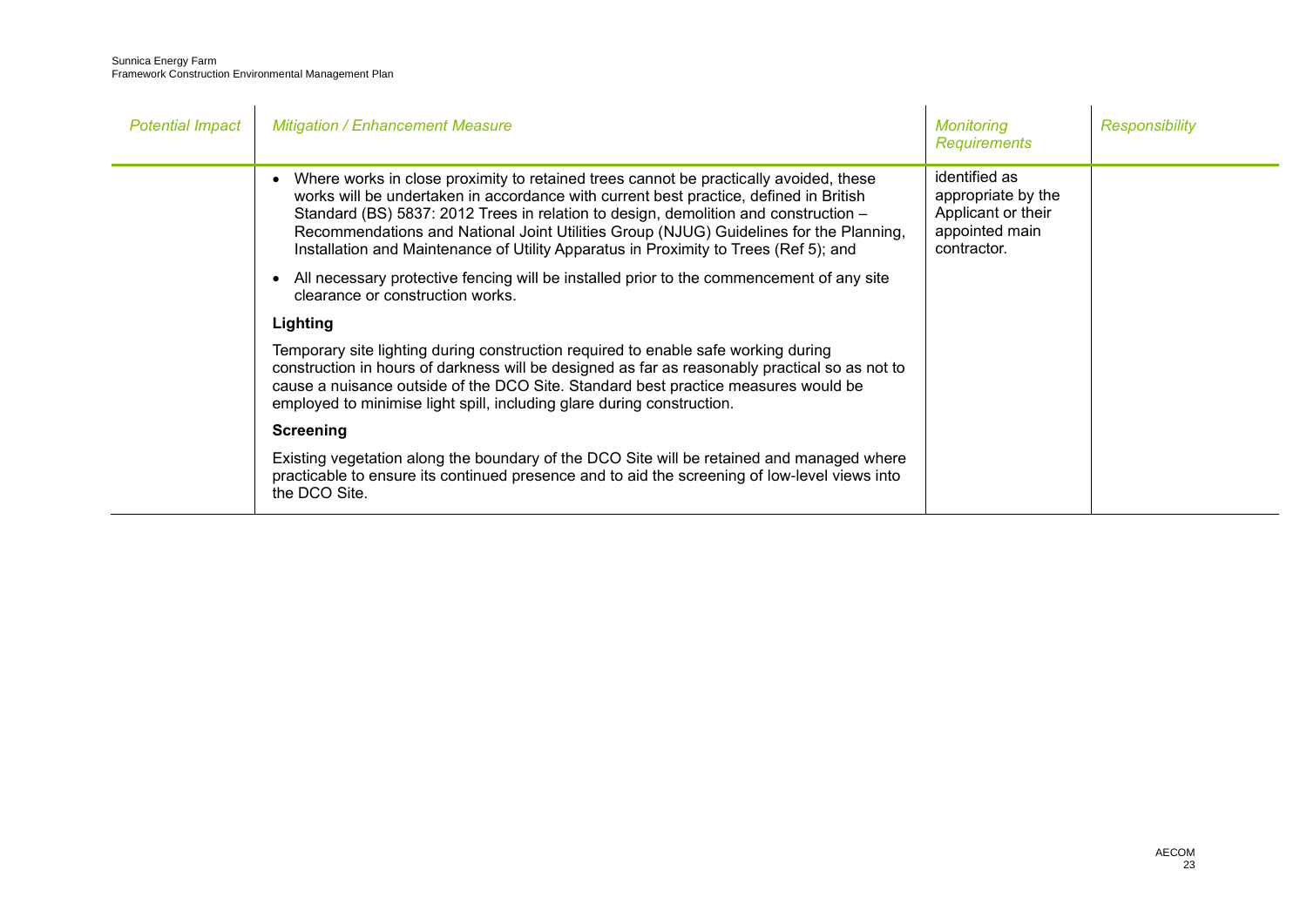### <span id="page-26-0"></span>**Table 3-6 Noise and Vibration**

| <b>Potential Impact</b>                                                                                                                                                                                                                   | <b>Mitigation / Enhancement Measure</b>                                                                                                                                                                                                                                                                                                                                                                                                                                                                                                                                                                                                                                                                                                                                                                                                                                                                                                                                                                                                                                                                                                                                                                                                                                                                                                                                                                                                                                                                                                                                                                                                                                                                                                                                                                                                                                                                                                                                                                                                      | <b>Monitoring</b><br><b>Requirements</b>                                                                                                                                                                                                                                                                                                                                                                                                                                                                                                                                                                                                                                                                                                                                                              | <b>Responsibility</b>                            |
|-------------------------------------------------------------------------------------------------------------------------------------------------------------------------------------------------------------------------------------------|----------------------------------------------------------------------------------------------------------------------------------------------------------------------------------------------------------------------------------------------------------------------------------------------------------------------------------------------------------------------------------------------------------------------------------------------------------------------------------------------------------------------------------------------------------------------------------------------------------------------------------------------------------------------------------------------------------------------------------------------------------------------------------------------------------------------------------------------------------------------------------------------------------------------------------------------------------------------------------------------------------------------------------------------------------------------------------------------------------------------------------------------------------------------------------------------------------------------------------------------------------------------------------------------------------------------------------------------------------------------------------------------------------------------------------------------------------------------------------------------------------------------------------------------------------------------------------------------------------------------------------------------------------------------------------------------------------------------------------------------------------------------------------------------------------------------------------------------------------------------------------------------------------------------------------------------------------------------------------------------------------------------------------------------|-------------------------------------------------------------------------------------------------------------------------------------------------------------------------------------------------------------------------------------------------------------------------------------------------------------------------------------------------------------------------------------------------------------------------------------------------------------------------------------------------------------------------------------------------------------------------------------------------------------------------------------------------------------------------------------------------------------------------------------------------------------------------------------------------------|--------------------------------------------------|
| Vibration due to<br>construction<br>activities<br>causing<br>annoyance at<br>Noise Sensitive<br>Receptors<br>(NSR) and<br>damage to<br>building<br>structures.<br>Construction<br>traffic, plant and<br>machinery noise<br>at nearby NSR. | Best Practicable Means (BPM) will be applied, as far as reasonably practicable, during<br>construction works to minimise noise and vibration at NSRs, including, neighbouring<br>residential properties and other sensitive receptors arising from construction activities;<br>including, as appropriate:<br>Ensuring that all appropriate processes, procedures and measures are in place to<br>minimise noise before works begin and throughout the construction programme;<br>All contractors to be made familiar with current legislation and the guidance in BS<br>5228 (Parts 1 and 2) which should form a prerequisite of their appointment;<br>Ensuring that, where reasonably practicable, noise and vibration is controlled at<br>source (e.g. the selection of inherently quiet plant and low vibration equipment), review<br>of the construction programme and methodology to consider quieter methods,<br>consideration of the location of equipment on-site and control of working hours (see<br>Section 2.2);<br>Use of modern plant, complying with applicable UK noise emission requirements;<br>Hydraulic techniques for breaking to be used in preference to percussive techniques,<br>where reasonably practicable;<br>When piling, use of lower noise piling where reasonably practical;<br>Drop heights of materials will be minimised;<br>Plant and vehicles will be sequentially started up rather than all together;<br>Off-site pre-fabrication where reasonably practicable;<br>Use of screening locally around significant noise producing plant and activities;<br>$\bullet$<br>Regular and effective maintenance by trained personnel will be undertaken to keep<br>plant and equipment working to manufacturer's specifications;<br>All construction plant and equipment to be properly maintained, silenced where<br>$\bullet$<br>appropriate, operated to prevent excessive noise and switched off when not in use;<br>Loading and unloading of vehicles, dismantling of site equipment or moving equipment | Section 61 consents<br>would be obtained<br>where noise works are<br>anticipated by the<br>appointed contractor, or<br>work outside of core<br>hours is required. The<br>Section 61 would form<br>the basis of noise limits<br>and monitoring<br>requirements including<br>monitoring locations,<br>noise monitoring<br>methods and frequency,<br>and the noise control<br>measures to be<br>employed.<br>The detailed CEMP<br>would also set out a<br>scheme for the<br>provision of monthly<br>reporting information to<br>and local residents to<br>advise of potential noisy<br>works that are due to<br>take place and for<br>monitoring of noise<br>complaints and<br>reporting to the<br>Applicant for immediate<br>investigation and action.<br>Further details are to be<br>confirmed in the | To be<br>confirmed in<br>the detailed<br>CEMP(s) |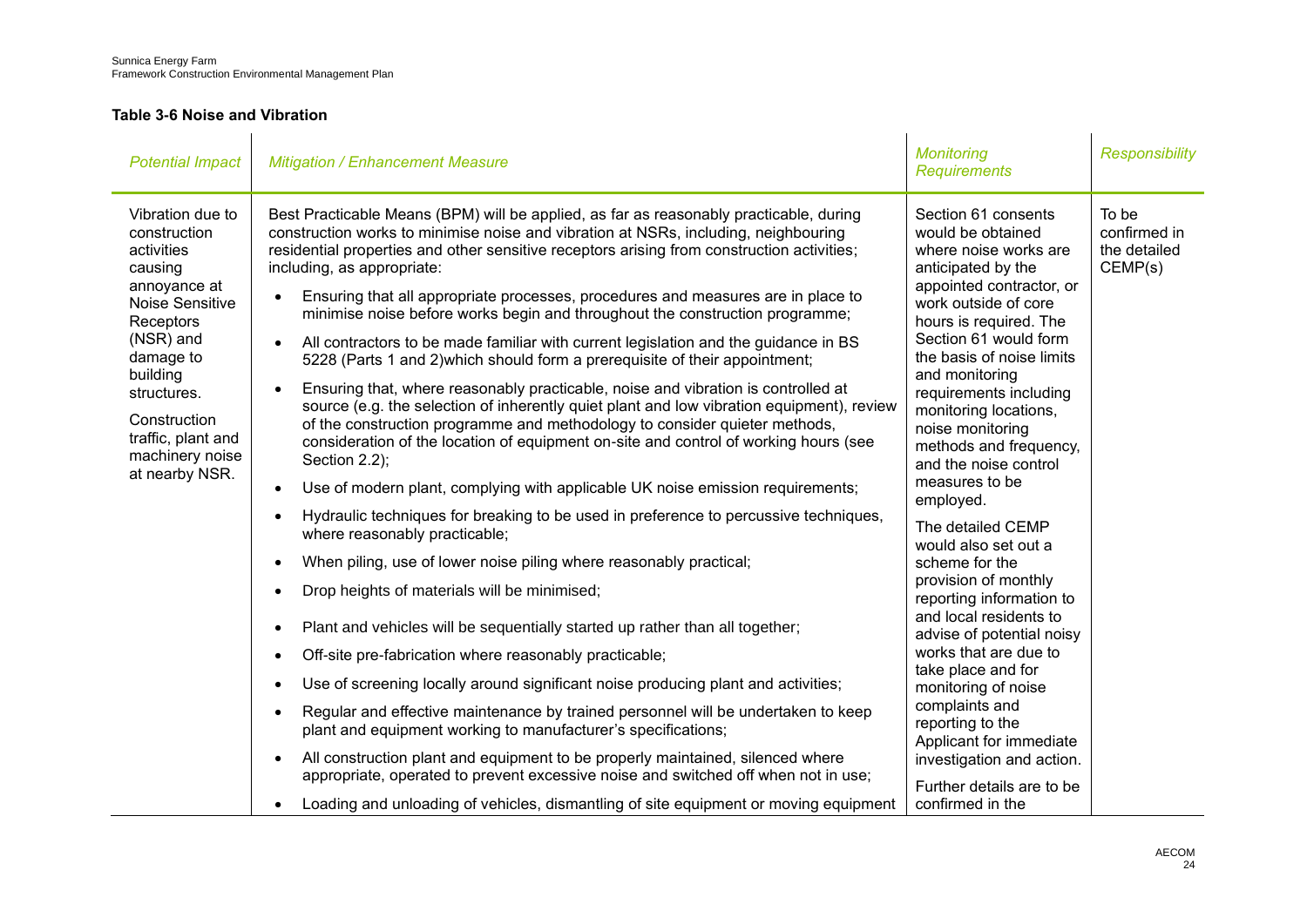| <b>Potential Impact</b> | <b>Mitigation / Enhancement Measure</b>                                                                                                                                                                                                                                                                                                                                                                           | <b>Monitoring</b><br><b>Requirements</b> | Responsibility |
|-------------------------|-------------------------------------------------------------------------------------------------------------------------------------------------------------------------------------------------------------------------------------------------------------------------------------------------------------------------------------------------------------------------------------------------------------------|------------------------------------------|----------------|
|                         | or materials around the DCO Site to be conducted in such a manner as to minimise<br>noise generation, as far as reasonably practicable;                                                                                                                                                                                                                                                                           | detailed CEMP(s).                        |                |
|                         | All vehicles used on-site shall incorporate reversing warning devices as opposed to<br>the typical tonal reversing alarms to minimise noise disturbance where reasonably<br>practicable;                                                                                                                                                                                                                          |                                          |                |
|                         | Appropriate routing of construction traffic on public roads and along access tracks<br>pursuant to the Construction Traffic Management Plan;                                                                                                                                                                                                                                                                      |                                          |                |
|                         | Provision of information to ECDC and WSC and local residents to advise of potential<br>$\bullet$<br>noisy works that are due to take place;                                                                                                                                                                                                                                                                       |                                          |                |
|                         | Monitoring of noise complaints and reporting to the Applicant for immediate<br>٠<br>investigation and action. A display board will be installed on-site and a website will be<br>set up. These will include contact details for the Site Manager or alternative public<br>interface with whom nuisance or complaints can be lodged. A log book of complaints<br>will be prepared and managed by the Site Manager. |                                          |                |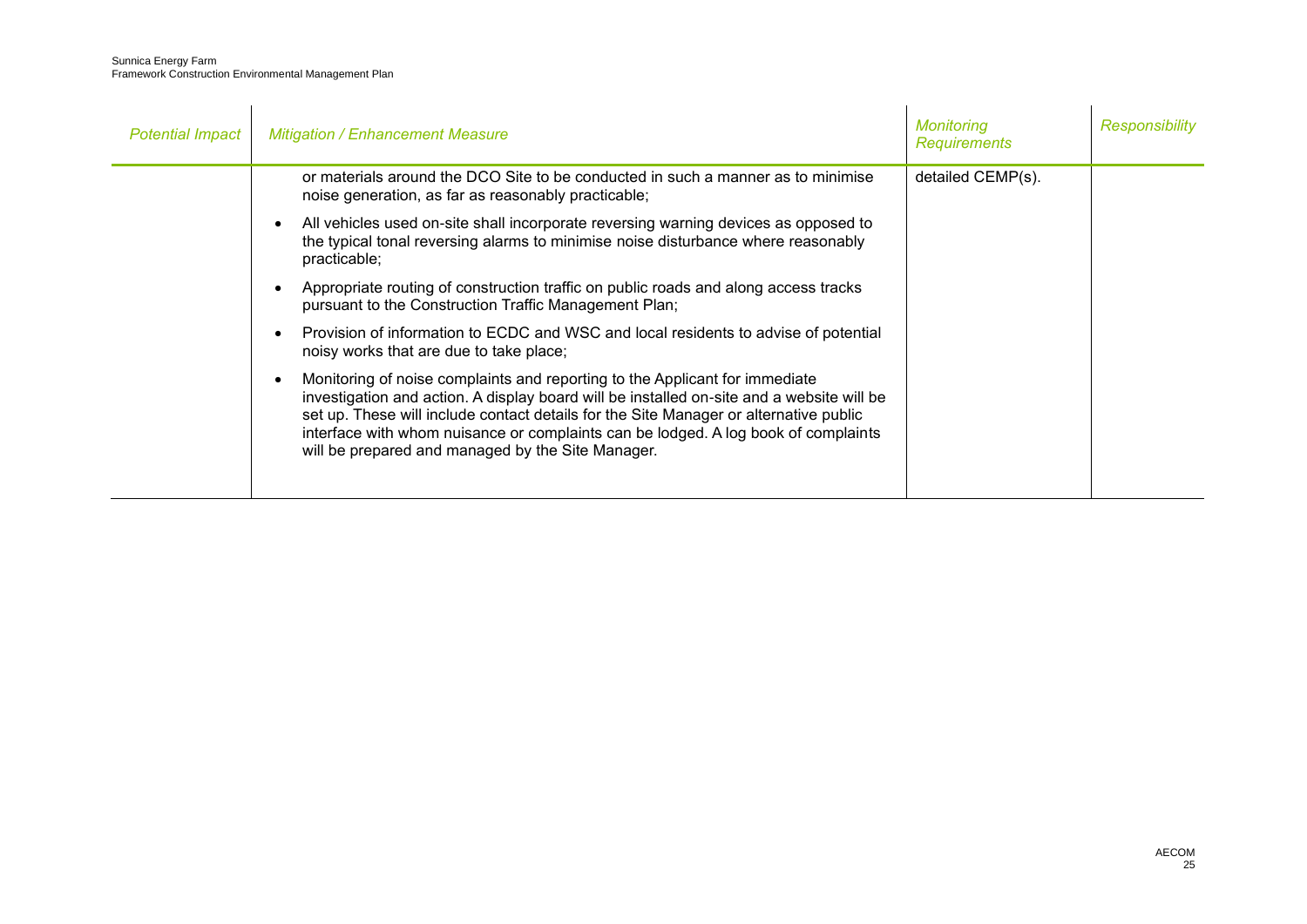## <span id="page-28-0"></span>**Table 3-7 Socio-Economics and Land Use**

| <b>Potential Impact</b>                                                                                                                                              | <b>Mitigation / Enhancement Measure</b>                                                                                                                                                                                                                                                                                                                                                                                                                                                                                                                                                                                                                                                                                                                                                                  | Monitoring<br><b>Requirements</b>                                                                                                                       | Responsibility                                   |
|----------------------------------------------------------------------------------------------------------------------------------------------------------------------|----------------------------------------------------------------------------------------------------------------------------------------------------------------------------------------------------------------------------------------------------------------------------------------------------------------------------------------------------------------------------------------------------------------------------------------------------------------------------------------------------------------------------------------------------------------------------------------------------------------------------------------------------------------------------------------------------------------------------------------------------------------------------------------------------------|---------------------------------------------------------------------------------------------------------------------------------------------------------|--------------------------------------------------|
| Temporary loss<br>of agricultural<br>land<br>Loss of trees<br>and other<br>vegetation<br>Impacts on soil<br>Disruption to<br>users of Public<br><b>Rights of Way</b> | The following measures will be implemented to address impacts on land use:<br>Agricultural soils will be managed, preserved, retained and reinstated in accordance<br>with Department for Environment, Food and Rural Affairs (Defra) guidance. Key<br>mitigation measures from this guidance will be included in the detailed CEMP(s).<br>Further measures to mitigate effects on agricultural land during construction will be<br>$\bullet$<br>set out in the detailed CEMP(s).<br>Temporary diversions of PRoWs during the construction phase will be put in place<br>monitored to ensure they are suitable and well maintained for use. All diversions would be<br>sign-posted accordingly, and closures will be advertised in advance. Further details will be<br>included in the detailed CEMP(s). | Monitor<br>temporary<br>diversions of<br>PRoWs during<br>the construction<br>phase to ensure<br>they are suitable<br>and well<br>maintained for<br>use. | To be included<br>in the detailed<br>$CEMP(s)$ . |
| Disruption to<br>local residents,<br>businesses and<br>community<br>facilities                                                                                       | Measures to mitigate the effects of construction noise are outlined in Table 3-6.<br>Measures to mitigate the effects of visual impacts from construction are outlined in Table<br>$3-5.$<br>Measures to mitigate the effects of construction traffic are outlined in Table 3-8.                                                                                                                                                                                                                                                                                                                                                                                                                                                                                                                         | To be included in<br>the detailed<br>CEMP(s)                                                                                                            | To be included<br>in the detailed<br>$CEMP(s)$ . |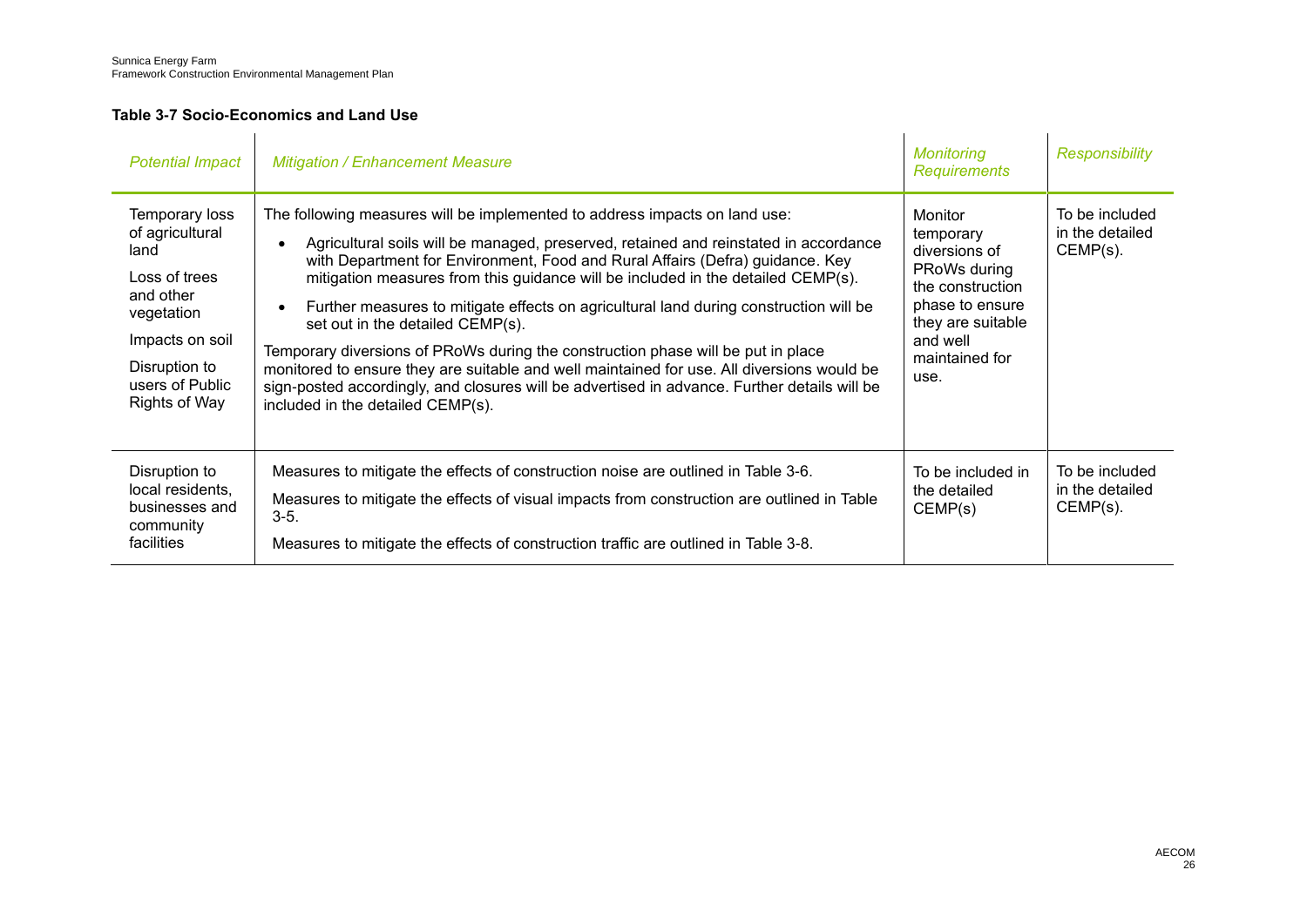### <span id="page-29-0"></span>**Table 3-8 Transport and Access**

| <b>Potential Impact</b>                                                          | <b>Mitigation / Enhancement Measure</b>                                                                                                                                                                                                                                                                           | <b>Monitoring</b><br><b>Requirements</b>                                          | <b>Responsibility</b>                                                                                                                                        |
|----------------------------------------------------------------------------------|-------------------------------------------------------------------------------------------------------------------------------------------------------------------------------------------------------------------------------------------------------------------------------------------------------------------|-----------------------------------------------------------------------------------|--------------------------------------------------------------------------------------------------------------------------------------------------------------|
| Increased traffic<br>flows, including<br>HGVs on the roads<br>leading to the DCO | A CTMP and CWTP would be produced prior to construction based on the Framework<br>CTMP (PEI Report Volume 2: Appendix 13B). Details to mitigate impacts from<br>increased construction traffic will be included in these. A list of measures likely to be<br>implemented are provided below:                      | The appointed<br>contractor will undertake<br>such monitoring as is<br>necessary. | <b>Travel Plan Co-ordinator</b><br>to oversee<br>management,<br>monitoring and                                                                               |
| Site.<br>Severance and<br>intimidation                                           | Pedestrian and cycle access routes to and from the DCO Site will be identified and<br>$\bullet$<br>communicated to employees during construction. Appropriate facilities will be<br>provided on the site for the safe storage of cycles;                                                                          | Further details to be<br>confirmed in the detailed<br>$CEMP(s)$ .                 | implementation of the<br>individual measures<br>within the Construction<br><b>Traffic Management</b>                                                         |
| associated with<br>increased                                                     | Potential implementation of staff minibuses and car sharing options;                                                                                                                                                                                                                                              |                                                                                   | Plan (CTMP) and the<br><b>Construction Worker</b><br>Management Plan<br>(CWMP).<br>Other responsibilities<br>are to be confirmed in<br>the detailed CEMP(s). |
| construction traffic<br>and abnormal                                             | Implementation of a CTMPto reduce the volume of construction staff and<br>employee trips to the DCO Site;                                                                                                                                                                                                         |                                                                                   |                                                                                                                                                              |
| loads.                                                                           | Construction vehicles will be required to use only approved access routes to the<br>$\bullet$<br>DCO Site;                                                                                                                                                                                                        |                                                                                   |                                                                                                                                                              |
|                                                                                  | Deliveries to the DCO Site will be recorded. The source of the delivery, vehicle<br>weight, registration number, date and time will be stored on the operator's system;                                                                                                                                           |                                                                                   |                                                                                                                                                              |
|                                                                                  | HGV arrivals, including deliveries, will be managed as far as reasonably<br>practicable such that they are spread evenly over the day. HGV deliveries will be<br>scheduled to avoid peak hours as far as practical;                                                                                               |                                                                                   |                                                                                                                                                              |
|                                                                                  | The HGV routing plan would be distributed to all drivers during their induction;<br>$\bullet$                                                                                                                                                                                                                     |                                                                                   |                                                                                                                                                              |
|                                                                                  | Signage will be used at the main junctions to ensure that all HGV traffic relating to<br>$\bullet$<br>the Scheme travel in the appropriate directions;                                                                                                                                                            |                                                                                   |                                                                                                                                                              |
|                                                                                  | In the interests of highway safety, wheel cleaning facilities will be installed on-site<br>$\bullet$<br>from the start of the construction phase. All HGVs leaving the DCO Site will be<br>required to wheel wash. The need for this measure would be periodically reviewed<br>throughout the construction phase; |                                                                                   |                                                                                                                                                              |
|                                                                                  | A 24 hour contact name and number will be displayed on a notice board at the<br>$\bullet$<br>DCO Site entrances, on the Applicant's website for members of the public to<br>contact should they have any issues regarding construction traffic;                                                                   |                                                                                   |                                                                                                                                                              |
|                                                                                  | Two evenly split temporary car parking areas are proposed to be used throughout<br>$\bullet$                                                                                                                                                                                                                      |                                                                                   |                                                                                                                                                              |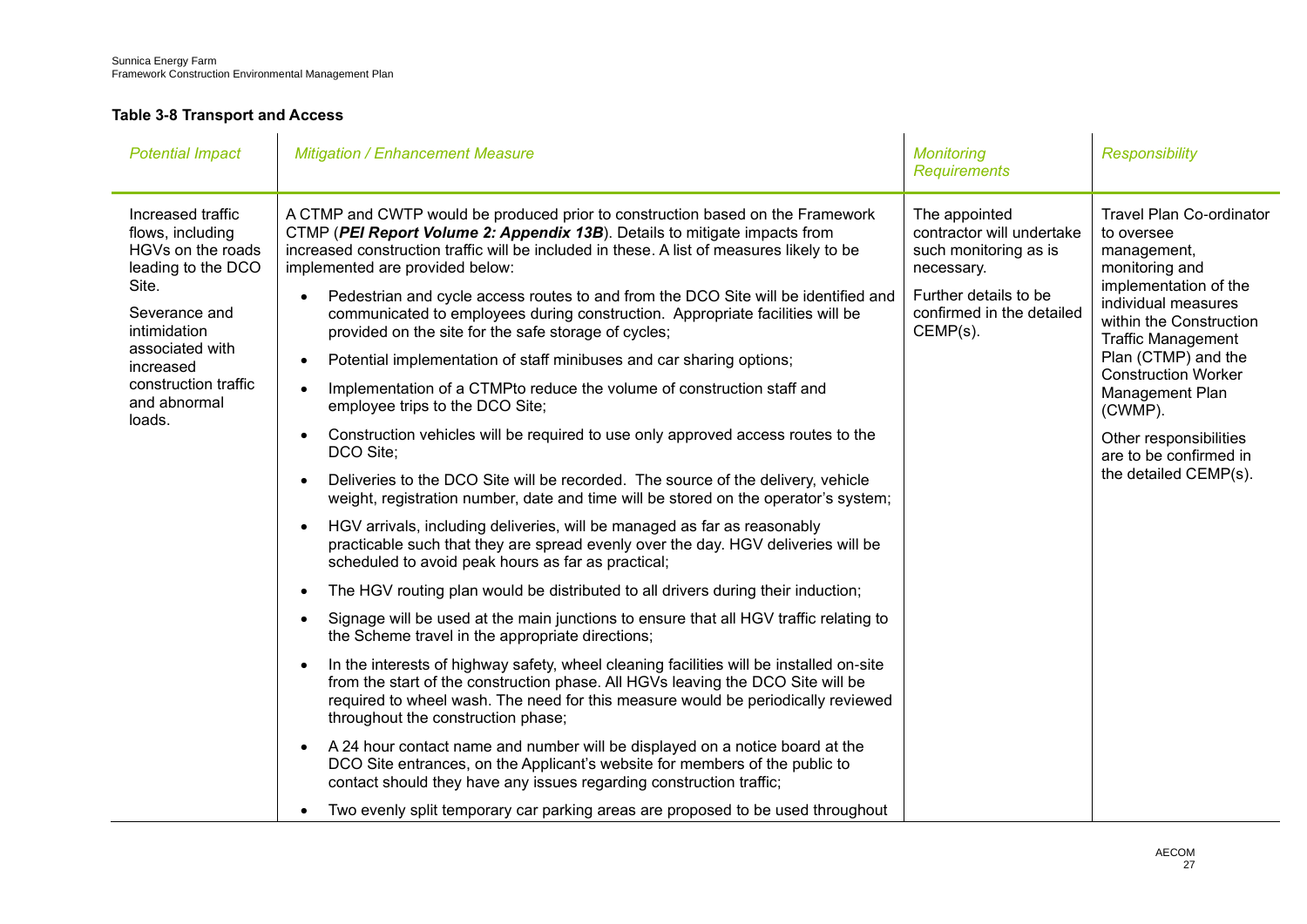| <b>Potential Impact</b> | <b>Mitigation / Enhancement Measure</b>                                                                                                                                                                                                                                           | <b>Monitoring</b><br><b>Requirements</b> | Responsibility |
|-------------------------|-----------------------------------------------------------------------------------------------------------------------------------------------------------------------------------------------------------------------------------------------------------------------------------|------------------------------------------|----------------|
|                         | the construction period, one within Sunnica West Site A and the other in Sunnica<br>East Site B, which are accessed as follows:                                                                                                                                                   |                                          |                |
|                         | $\circ$ Sunnica West Site A – to be accessed off an unclassified road which links<br>to the A11 as well as a number of unclassified roads within the rural area<br>to west of the A11.                                                                                            |                                          |                |
|                         | Sunnica East Site B – to be accessed off the B1085, which heads north<br>from its junction with the A11 near to Red Lodge.                                                                                                                                                        |                                          |                |
|                         | A parking management system will be employed, including assigned car parking<br>spaces, one-way system within each car park, single entry/egress onto the local<br>highway network, with appropriate signage in place;                                                            |                                          |                |
|                         | A car parking permit system is proposed to be implemented across the two car<br>parking areas. Before commencing work on site, staff will be allocated to one of<br>the two car parking areas which will be based on their starting location for their<br>travel to the Site; and |                                          |                |
|                         | A mini-bus service will be used to transport staff around and between Sunnica<br>East Site (A and B) and Sunnica West Site (A and B) making use of internal routes<br>where possible.                                                                                             |                                          |                |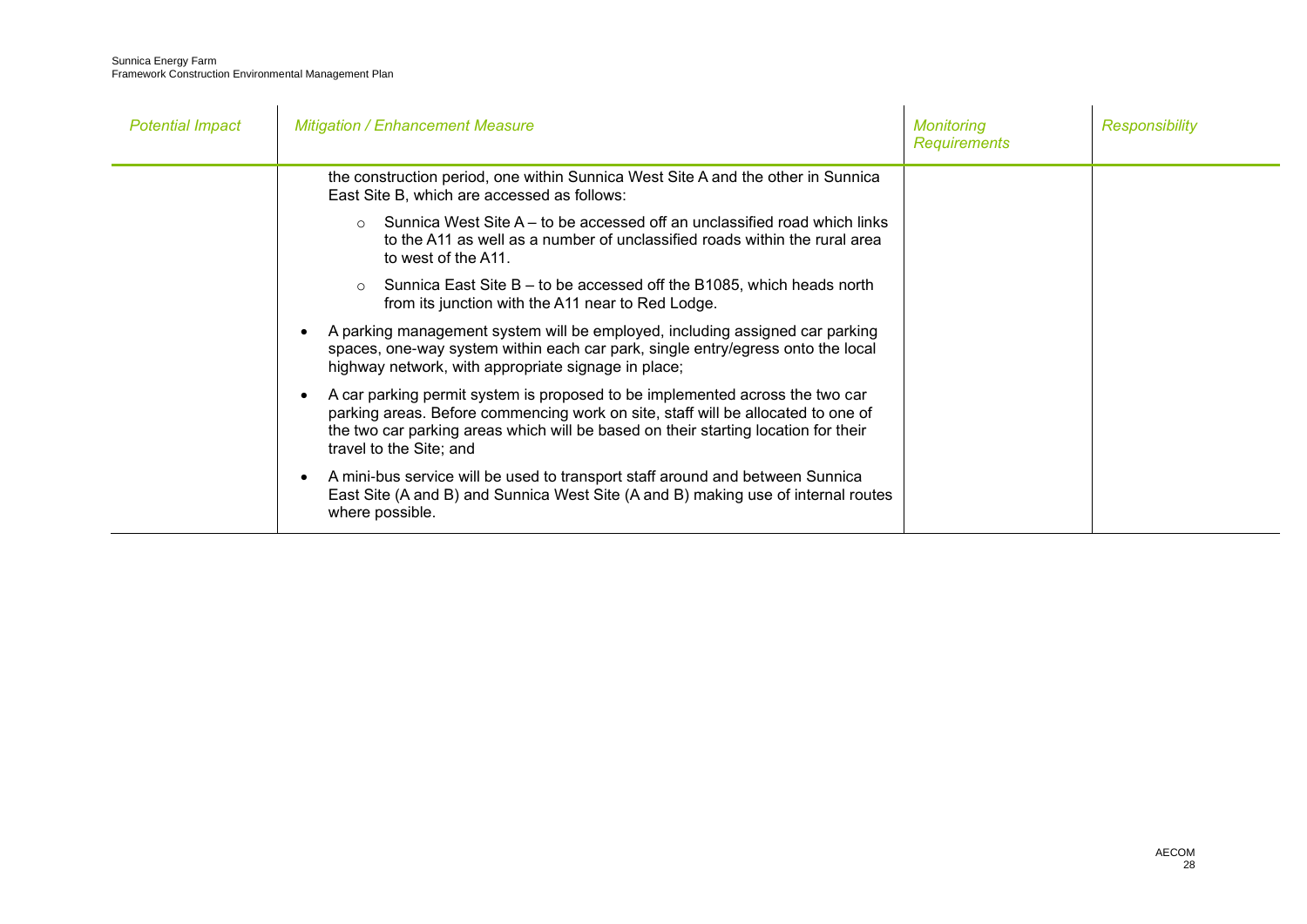## <span id="page-31-0"></span>**Table 3-9 Air Quality**

| <b>Potential</b><br><i><b>Impact</b></i>                                                                                                                                                                                                                                                                                                               | <b>Mitigation / Enhancement Measure</b>                                                                                                                                                                                                                                                                                                                                                                                                                                                                                                                                                                                                                                                                                                                                                                                                                                                                                                                                                                                                                                                                                                                                                                                                                                                                                                                                                                                                                                                                                                                                                                                                                                                                                                                                                                                                                                                | <b>Monitoring</b><br><b>Requirements</b>                                                                                                                                                                                                                                                                                                          | <b>Responsibility</b>                               |
|--------------------------------------------------------------------------------------------------------------------------------------------------------------------------------------------------------------------------------------------------------------------------------------------------------------------------------------------------------|----------------------------------------------------------------------------------------------------------------------------------------------------------------------------------------------------------------------------------------------------------------------------------------------------------------------------------------------------------------------------------------------------------------------------------------------------------------------------------------------------------------------------------------------------------------------------------------------------------------------------------------------------------------------------------------------------------------------------------------------------------------------------------------------------------------------------------------------------------------------------------------------------------------------------------------------------------------------------------------------------------------------------------------------------------------------------------------------------------------------------------------------------------------------------------------------------------------------------------------------------------------------------------------------------------------------------------------------------------------------------------------------------------------------------------------------------------------------------------------------------------------------------------------------------------------------------------------------------------------------------------------------------------------------------------------------------------------------------------------------------------------------------------------------------------------------------------------------------------------------------------------|---------------------------------------------------------------------------------------------------------------------------------------------------------------------------------------------------------------------------------------------------------------------------------------------------------------------------------------------------|-----------------------------------------------------|
| Increased<br>nitrogen<br>dioxide $(NO2)$<br>and particulate<br>matter (PM <sub>10</sub> )<br>from on-site<br>and off-site<br>construction<br>vehicle/plant<br>emissions.<br>Increased<br>particulates<br>and deposited<br>dust from Site<br>activities,<br>materials<br>transportation,<br>storage and<br>handling,<br>including use<br>of haul roads. | Appropriate standard and best practice control measures will be included in the detailed<br>CEMP(s), which may include, but not be limited to:<br>Communication<br>Develop and implement a stakeholder communications plan that includes community<br>$\bullet$<br>engagement before work commences on-site;<br>Display the name and contact details of person(s) accountable for air quality and dust<br>issues on the DCO Site. This may be the environment manager/engineer or the site<br>manager;<br>Display the head or regional office contact information; and<br>Develop and implement a Dust Management Plan (DMP), which may include measures<br>to control other emissions, approved by the Local Authority.<br><b>Site Management</b><br>Record all dust and air quality complaints, identify cause(s), take appropriate measures<br>to reduce emissions in a timely manner, and record the measures taken;<br>Make the complaints log available to the local authority when asked;<br>$\bullet$<br>Record any exceptional incidents that cause dust and/or air emissions, either on- or<br>offsite, and the action taken to resolve the situation in the logbook; and<br>Hold regular liaison meetings with any other high-risk construction sites within 500m of<br>the DCO Site (if applicable), to ensure plans are co-ordinated and dust and particulate<br>matter emissions are minimised. It is important to understand the interactions of the off-<br>site transport/ deliveries which might be using the same strategic road network routes.<br><b>Monitoring</b><br>Undertake periodic visual dust monitoring on the DCO Site boundary; and<br>٠<br>Agree dust monitoring locations with the Local Authority.<br>$\bullet$<br><b>Preparing and Marinating the Site</b><br>Plan site layout so that machinery and dust causing activities are located away from | Measures in the<br>detailed CEMP(s)will<br>include the<br>implementation of:<br>Inspection<br>$\bullet$<br>procedures at the<br><b>DCO Site</b><br>boundary to<br>periodically visually<br>assess any dust<br>and air pollution<br>which may be<br>generated.<br>Additional monitoring<br>measures will be<br>provided in the<br>detailed CEMP(s) | To be<br>included in<br>the detailed<br>$CEMP(s)$ . |
|                                                                                                                                                                                                                                                                                                                                                        |                                                                                                                                                                                                                                                                                                                                                                                                                                                                                                                                                                                                                                                                                                                                                                                                                                                                                                                                                                                                                                                                                                                                                                                                                                                                                                                                                                                                                                                                                                                                                                                                                                                                                                                                                                                                                                                                                        |                                                                                                                                                                                                                                                                                                                                                   |                                                     |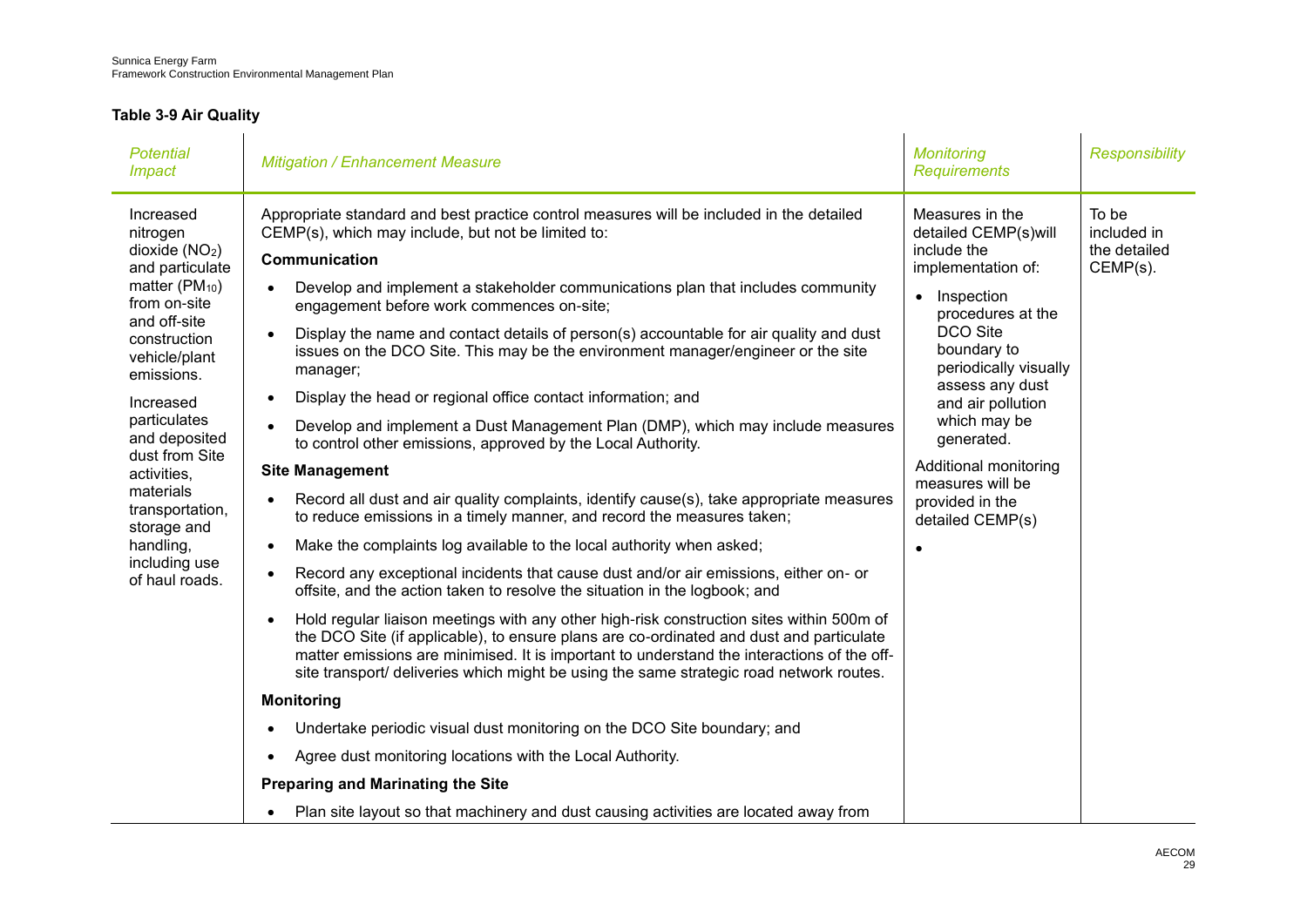| Potential<br><i><b>Impact</b></i> | <b>Mitigation / Enhancement Measure</b>                                                                                                                                                                            | <b>Monitoring</b><br><b>Requirements</b> | <b>Responsibility</b> |
|-----------------------------------|--------------------------------------------------------------------------------------------------------------------------------------------------------------------------------------------------------------------|------------------------------------------|-----------------------|
|                                   | receptors, as far as is possible;                                                                                                                                                                                  |                                          |                       |
|                                   | Avoid site runoff of water or mud;                                                                                                                                                                                 |                                          |                       |
|                                   | Keep site fencing and barriers clean using wet methods;                                                                                                                                                            |                                          |                       |
|                                   | Remove materials that have a potential to produce dust from the DCO site as soon as<br>possible, unless being re-used on-site. If they are being re-used on-site cover as<br>described below; and                  |                                          |                       |
|                                   | Cover, seed or fence stockpiles to prevent wind whipping.                                                                                                                                                          |                                          |                       |
|                                   | Operating vehicle/machinery and sustainable travel                                                                                                                                                                 |                                          |                       |
|                                   | Ensure all vehicles switch off engines when stationary - no idling vehicles;                                                                                                                                       |                                          |                       |
|                                   | Avoid the use of diesel- or petrol-powered generators and use mains electricity or<br>battery powered equipment where practicable; and                                                                             |                                          |                       |
|                                   | Impose and signpost a maximum-speed-limit of 15 mph on surfaced and 10 mph on<br>unsurfaced haul roads and work areas.                                                                                             |                                          |                       |
|                                   | <b>Operations</b>                                                                                                                                                                                                  |                                          |                       |
|                                   | Only use cutting, grinding or sawing equipment fitted or in conjunction with suitable<br>dust suppression techniques such as water sprays or local extraction, e.g. suitable<br>local exhaust ventilation systems; |                                          |                       |
|                                   | Ensure an adequate water supply on the site for effective dust/particulate matter<br>suppression/mitigation, using non-potable water where possible and appropriate; and                                           |                                          |                       |
|                                   | Ensure equipment is readily available on-site to clean any dry spillages and clean up<br>spillages as soon as reasonably practicable after the event using wet cleaning<br>methods.                                |                                          |                       |
|                                   | <b>Waste</b>                                                                                                                                                                                                       |                                          |                       |
|                                   | Avoid bonfires and burning of waste materials.                                                                                                                                                                     |                                          |                       |
|                                   | In addition, activity specific mitigation measures include:                                                                                                                                                        |                                          |                       |
|                                   | <b>Earth Works</b>                                                                                                                                                                                                 |                                          |                       |
|                                   | Re-vegetate earthworks and exposed areas/soil stockpiles to stabilise surfaces as                                                                                                                                  |                                          |                       |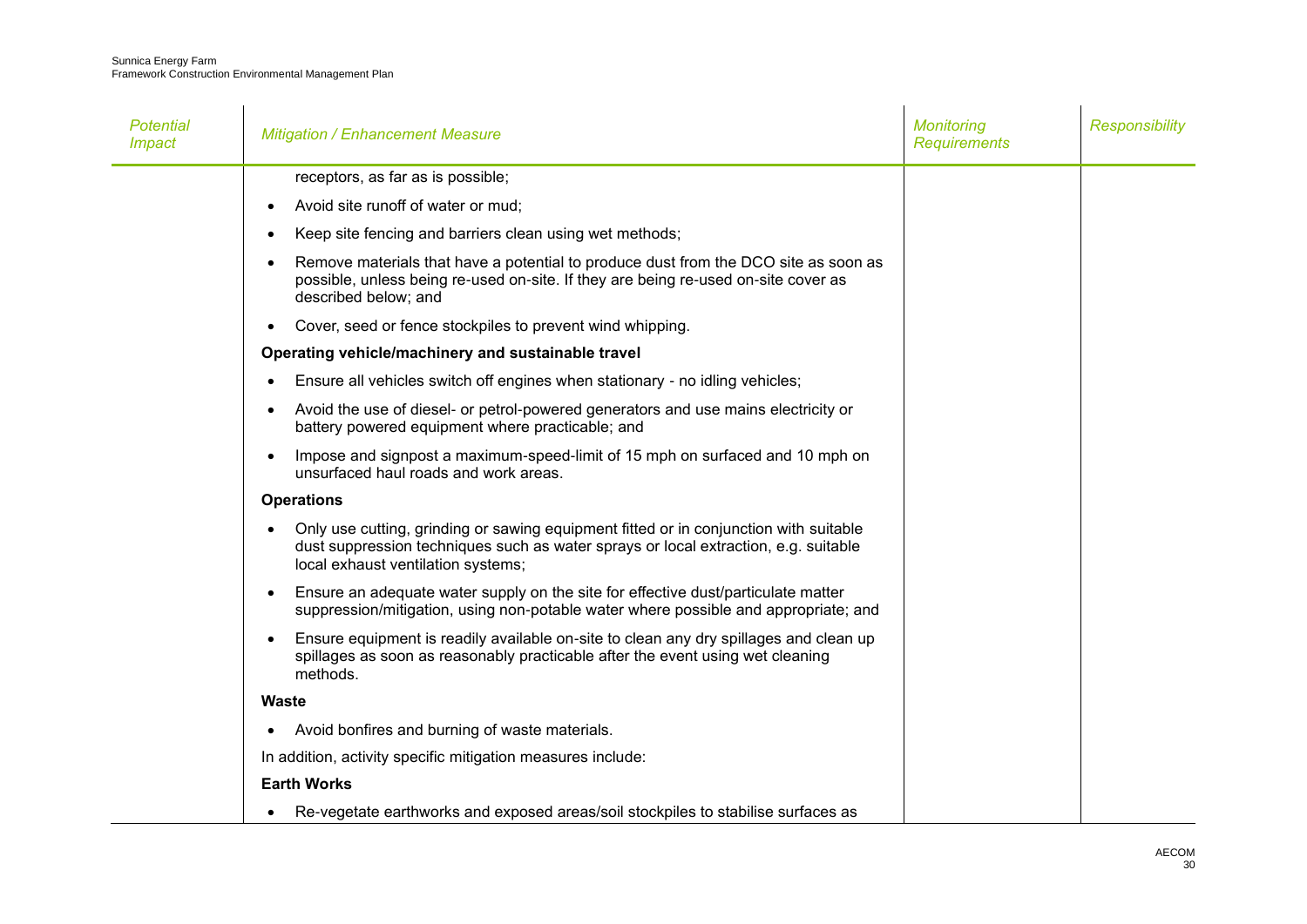| Potential<br><b>Impact</b> | <b>Mitigation / Enhancement Measure</b>                                                                                                                                                                                                              | <b>Monitoring</b><br><b>Requirements</b> | <b>Responsibility</b> |
|----------------------------|------------------------------------------------------------------------------------------------------------------------------------------------------------------------------------------------------------------------------------------------------|------------------------------------------|-----------------------|
|                            | soon as practicable;                                                                                                                                                                                                                                 |                                          |                       |
|                            | Use Hessian, mulches or tackifiers where it is not possible to re-vegetate or cover with<br>$\bullet$<br>topsoil, as soon as practicable; and                                                                                                        |                                          |                       |
|                            | Only remove the cover in small areas during work and not all at once.<br>$\bullet$                                                                                                                                                                   |                                          |                       |
|                            | <b>Construction</b>                                                                                                                                                                                                                                  |                                          |                       |
|                            | Ensure sand and other aggregates are stored in bunded areas and are not allowed to<br>$\bullet$<br>dry out, unless this is required for a particular process, in which case ensure that<br>appropriate additional control measures are in place; and |                                          |                       |
|                            | For smaller supplies of fine powder materials ensure bags are sealed after use and<br>$\bullet$<br>stored appropriately to prevent dust.                                                                                                             |                                          |                       |
|                            | <b>Track-out</b>                                                                                                                                                                                                                                     |                                          |                       |
|                            | Use water-assisted dust sweeper(s) on the access and local roads, to remove, as<br>$\bullet$<br>necessary, any material tracked out of the site. This may require the sweeper being<br>continuously in use;                                          |                                          |                       |
|                            | Avoid dry sweeping of large areas;<br>$\bullet$                                                                                                                                                                                                      |                                          |                       |
|                            | Ensure vehicles entering and leaving sites are covered to prevent escape of materials<br>$\bullet$<br>during transport;                                                                                                                              |                                          |                       |
|                            | Inspect on-site haul routes for integrity and instigate necessary repairs to the surface<br>$\bullet$<br>as soon as reasonably practicable;                                                                                                          |                                          |                       |
|                            | Install hard surfaced haul routes, which are regularly damped down with fixed or mobile<br>$\bullet$<br>sprinkler systems, or mobile water bowsers and regularly cleaned;                                                                            |                                          |                       |
|                            | Implement a wheel washing system;<br>$\bullet$                                                                                                                                                                                                       |                                          |                       |
|                            | Ensure there is an adequate area of hard surfaced road between the wheel wash<br>$\bullet$<br>facility and the site exit, wherever site size and layout permits; and                                                                                 |                                          |                       |
|                            | Access gates to be located at least 10 m from receptors where possible.<br>$\bullet$                                                                                                                                                                 |                                          |                       |
|                            |                                                                                                                                                                                                                                                      |                                          |                       |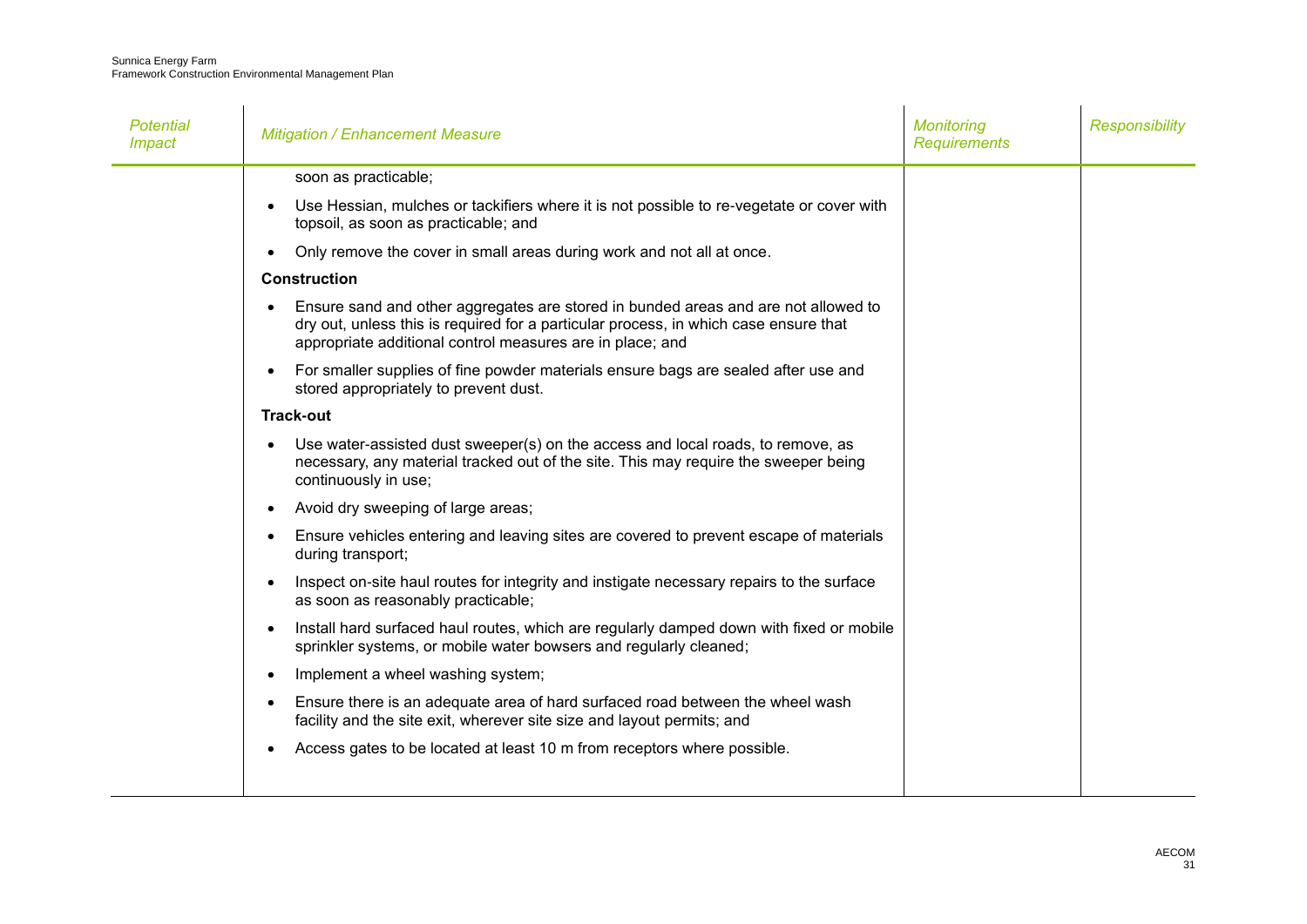### <span id="page-34-0"></span>**Table 3-10 Ground Conditions**

| <b>Potential Impact</b>                                                                                                                                                                                                                                                                                                                              | <b>Mitigation / Enhancement Measure</b>                                                                                                                                                                                                                                                                                                                                                                                                                                                                                                                                                                                                                                                                                                                                                                                                                                                                                                                                                                                                                                                                                                                                                                                                                                                                                                                                                                                                                                                                                                                                                                                                                                                                                                                                                                                                                                                                                                                                                                                                                                                                                                                                                                                                                                                                                                                           | <b>Monitoring</b><br><b>Requirements</b>         | <b>Responsibility</b>                            |
|------------------------------------------------------------------------------------------------------------------------------------------------------------------------------------------------------------------------------------------------------------------------------------------------------------------------------------------------------|-------------------------------------------------------------------------------------------------------------------------------------------------------------------------------------------------------------------------------------------------------------------------------------------------------------------------------------------------------------------------------------------------------------------------------------------------------------------------------------------------------------------------------------------------------------------------------------------------------------------------------------------------------------------------------------------------------------------------------------------------------------------------------------------------------------------------------------------------------------------------------------------------------------------------------------------------------------------------------------------------------------------------------------------------------------------------------------------------------------------------------------------------------------------------------------------------------------------------------------------------------------------------------------------------------------------------------------------------------------------------------------------------------------------------------------------------------------------------------------------------------------------------------------------------------------------------------------------------------------------------------------------------------------------------------------------------------------------------------------------------------------------------------------------------------------------------------------------------------------------------------------------------------------------------------------------------------------------------------------------------------------------------------------------------------------------------------------------------------------------------------------------------------------------------------------------------------------------------------------------------------------------------------------------------------------------------------------------------------------------|--------------------------------------------------|--------------------------------------------------|
| Potential for risks to<br>human health<br>associated with<br>waste generation,<br>land contamination,<br>airborne<br>contamination and<br>groundwater<br>contamination.<br>The discovery of<br>ground<br>contamination<br>during<br>groundworks.<br>Levelling of the<br>DCO Site including<br>the possible<br>introduction of new<br>fill materials. | Ground investigation works will be undertaken prior to commencing construction. Results<br>would be reviewed by the appointed contractor, including any additional investigation or<br>mitigation measures beyond the impact avoidance measures stated here.<br>Best practice avoidance and mitigation measures proposed include:<br>All plant (i.e. inverters, transformers and switchgear) will be installed on concrete<br>bases with suitable bunding where appropriate;<br>The detailed operational drainage design will be carried out pre-construction with<br>the objective of ensuring that drainage of the land to the present level is maintained.<br>It will follow either the design of a new drainage system taking into account the<br>proposed new infrastructure (access tracks, cable trenches, structure foundations)<br>to be constructed, or, if during the construction of any of the infrastructure, there is<br>any interruption to existing schemes of land drainage, then new sections of<br>drainage will be constructed. The surface water drainage strategy will be submitted<br>with the DCO application Infiltration drainage design will be in accordance with<br>BRE 365 and infrastructure will be placed at least 10m away from watercourses;<br>All workers would be required to wear Personal Protective Equipment (PPE) such<br>as dust masks as applicable;<br>Containment measures would be implemented, including drip trays, bunding or<br>double-skinned tanks of fuels and oils; all chemicals would be stored in accordance<br>with their COSHH guidelines, whilst spill kits would be provided in areas of fuel/oil<br>storage;<br>All plant and machinery would be kept away from surface water bodies wherever<br>possible, checked regularly and, where necessary, the use of drip trays would be<br>employed. Refuelling and delivery areas would be located away from surface water<br>drains;<br>An emergency spillage action plan will be produced, which staff would have read<br>and understood, and provisions made to contain any leak/spill;<br>Should any potentially contaminated ground, including isolated 'hotspots' of<br>contamination and/or potential deposits of asbestos containing materials (ACM), be<br>encountered, the contractor would be required to investigate the areas and assess | To be included<br>in the detailed<br>$CEMP(s)$ . | To be included<br>in the detailed<br>$CEMP(s)$ . |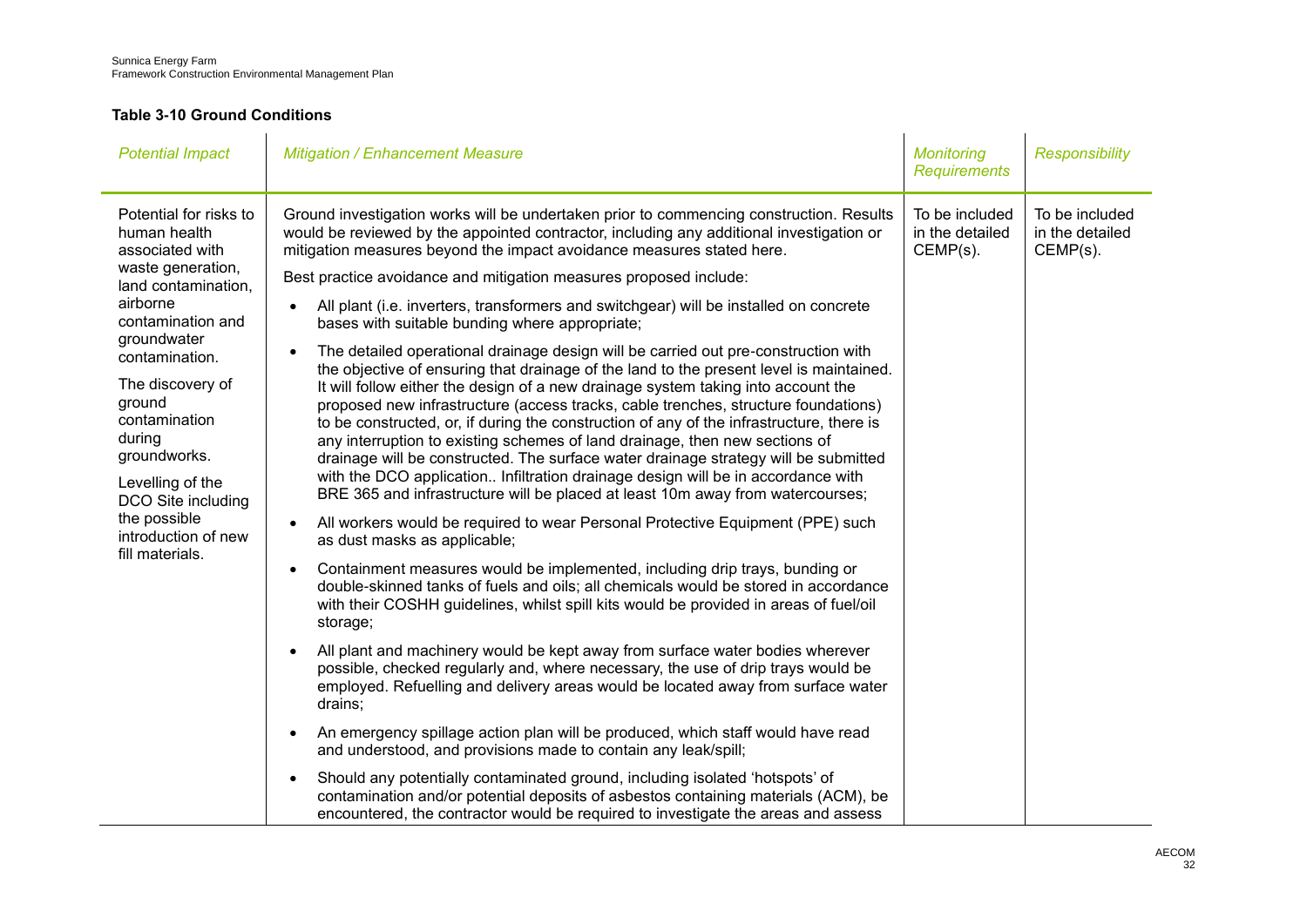| <b>Potential Impact</b> | <b>Mitigation / Enhancement Measure</b>                                                                                                                                                                                                                                                                                                                                                                                                                                | <b>Monitoring</b><br><b>Requirements</b> | <b>Responsibility</b> |
|-------------------------|------------------------------------------------------------------------------------------------------------------------------------------------------------------------------------------------------------------------------------------------------------------------------------------------------------------------------------------------------------------------------------------------------------------------------------------------------------------------|------------------------------------------|-----------------------|
|                         | the need for containment or disposal of the material. The contractor would also be<br>required to assess whether any additional health and safety measures are required;                                                                                                                                                                                                                                                                                               |                                          |                       |
|                         | To further minimise the risks of contaminants being transferred and contaminating<br>other soils or water, construction workers would be briefed as to the possibility of<br>the presence of such materials;                                                                                                                                                                                                                                                           |                                          |                       |
|                         | In the event that contamination is identified, appropriate remediation measures<br>would be taken to protect construction workers, future site users, water resources,<br>structures and services;                                                                                                                                                                                                                                                                     |                                          |                       |
|                         | The contractor would be required to place arisings and temporary stockpiles away<br>$\bullet$<br>from watercourses and drainage systems, whilst surface water would be directed<br>away from stockpiles to prevent erosion;                                                                                                                                                                                                                                            |                                          |                       |
|                         | The risk to surface water and groundwater from run-off from any contaminated<br>stockpiles during construction works would be reduced by implementing suitable<br>measures to minimise rainwater infiltration and/or capture runoff and leachates,<br>through use of bunding and/or temporary drainage systems. These mitigation<br>measures would be designed in line with current good practice, follow appropriate<br>guidelines and all relevant licences/permits; |                                          |                       |
|                         | The contractor would ensure that all material is suitable for its proposed use and<br>would not result in an increase in contamination-related risks on identified receptors,<br>including any landscaped areas and underlying groundwater;                                                                                                                                                                                                                            |                                          |                       |
|                         | Any waters removed from excavations by dewatering would be discharged<br>appropriately, subject to the relevant permits being obtained from the Environment<br>Agency;                                                                                                                                                                                                                                                                                                 |                                          |                       |
|                         | The contractor will implement a dust suppression/management system in order to<br>control the potential risk from airborne contamination migrating off-site to adjacent<br>sites; and                                                                                                                                                                                                                                                                                  |                                          |                       |
|                         | Piling design and construction works will be completed following the preparation of<br>a piling risk assessment.                                                                                                                                                                                                                                                                                                                                                       |                                          |                       |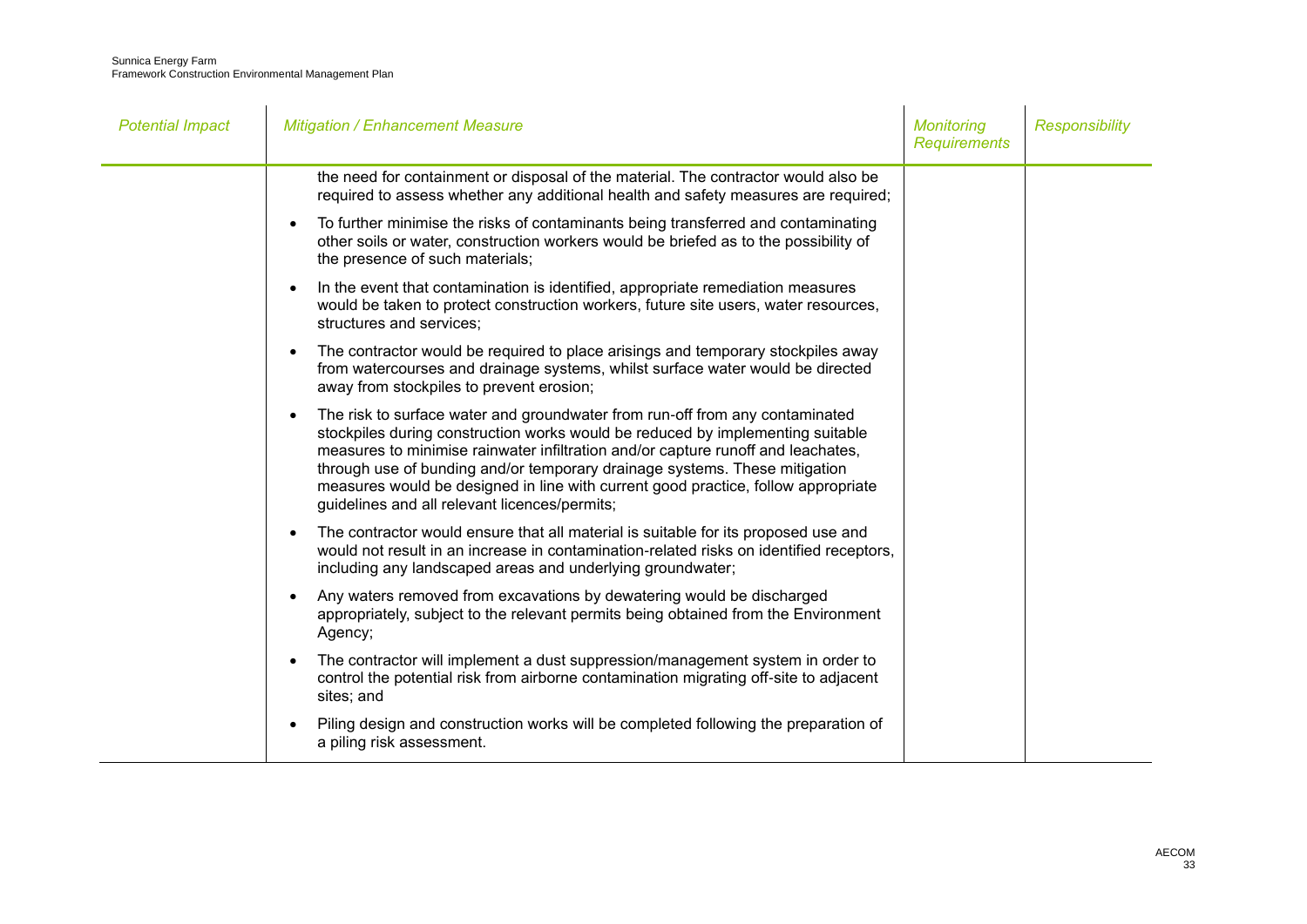### <span id="page-36-0"></span>**Table 3-11 Waste**

| <b>Potential</b><br><i><b>Impact</b></i>                                                                                                                                                                                                                                                                                 | <b>Mitigation / Enhancement Measure</b>                                                                                                                                                                                                                                                                                                                                                                                                                                                                                                                                                                                                                                                                                                                                                   | <b>Monitoring</b><br><b>Requirements</b>                                                                                                                                                                                                            | <b>Responsibility</b>                            |
|--------------------------------------------------------------------------------------------------------------------------------------------------------------------------------------------------------------------------------------------------------------------------------------------------------------------------|-------------------------------------------------------------------------------------------------------------------------------------------------------------------------------------------------------------------------------------------------------------------------------------------------------------------------------------------------------------------------------------------------------------------------------------------------------------------------------------------------------------------------------------------------------------------------------------------------------------------------------------------------------------------------------------------------------------------------------------------------------------------------------------------|-----------------------------------------------------------------------------------------------------------------------------------------------------------------------------------------------------------------------------------------------------|--------------------------------------------------|
| Disposal of<br>large volumes<br>of waste<br>(potential<br>waste streams<br>are listed in<br>Chapter 14:<br><b>Other</b><br><b>Environmental</b><br>Topics)<br>Potential to<br>impact on<br>sensitive<br>receptors<br>(humans,<br>wildlife and<br>controlled<br>waters) if not<br>stored and<br>managed<br>appropriately. | The contractor would consider the objectives of sustainable resource and waste<br>management and seek to use material resources efficiently, reduce waste at source, reduce<br>waste that requires final disposal to landfill and apply the principles of the waste hierarchy.<br>This would include, where reasonably practical, working towards a cut and fill balance for<br>excavations; segregation of construction materials on-site for appropriate re-use, recycling<br>and recovery, with landfill as a last resort. This would be achieved by a combination of<br>measures, including:<br>The contractor would prepare and implement a CRMP;<br>$\bullet$<br>All waste transported off site will be delivered to the appropriately licenced receivers of<br>such materials: and | The types,<br>quantities and final<br>destination of waste<br>generated during<br>the construction<br>phase would be<br>identified, measured<br>and recorded<br>through the CRMP.<br>A register of all<br>waste loads leaving<br>the DCO Site would | To be<br>confirmed in<br>detailed<br>$CEMP(s)$ . |
|                                                                                                                                                                                                                                                                                                                          | As part of the CRMP, the contractor would segregate construction waste to be re-used<br>and recycled where reasonably practicable.<br>To minimise impacts of waste on the surrounding environment, the following measures                                                                                                                                                                                                                                                                                                                                                                                                                                                                                                                                                                 | be maintained to<br>provide a suitable<br>audit trail for                                                                                                                                                                                           |                                                  |
|                                                                                                                                                                                                                                                                                                                          | would be implemented:<br>Off-site pre-fabrication, where reasonably practicable, including the use of pre-<br>fabricated structural elements, cladding units, mechanical and electrical risers and<br>packaged plant rooms. Pre-fabrication could be utilised for the office/warehouses and<br>control rooms associated with the substations;                                                                                                                                                                                                                                                                                                                                                                                                                                             | compliance<br>purposes and to<br>facilitate monitoring<br>and reporting of<br>waste types,<br>quantities and                                                                                                                                        |                                                  |
|                                                                                                                                                                                                                                                                                                                          | Burning of waste or unwanted materials would not be permitted on-site;<br>$\bullet$                                                                                                                                                                                                                                                                                                                                                                                                                                                                                                                                                                                                                                                                                                       | management                                                                                                                                                                                                                                          |                                                  |
|                                                                                                                                                                                                                                                                                                                          | All hazardous materials including chemicals, cleaning agents and solvent containing<br>products to be properly sealed in sealed containers at the end of each day prior to<br>storage in appropriately protected and bunded storage areas; and                                                                                                                                                                                                                                                                                                                                                                                                                                                                                                                                            | methods.                                                                                                                                                                                                                                            |                                                  |
|                                                                                                                                                                                                                                                                                                                          | Materials requiring removal from the DCO Site would be transported using licensed<br>carriers and records kept, detailing the types and quantities of waste moved and the<br>destinations of this waste, in accordance with the relevant regulations.                                                                                                                                                                                                                                                                                                                                                                                                                                                                                                                                     |                                                                                                                                                                                                                                                     |                                                  |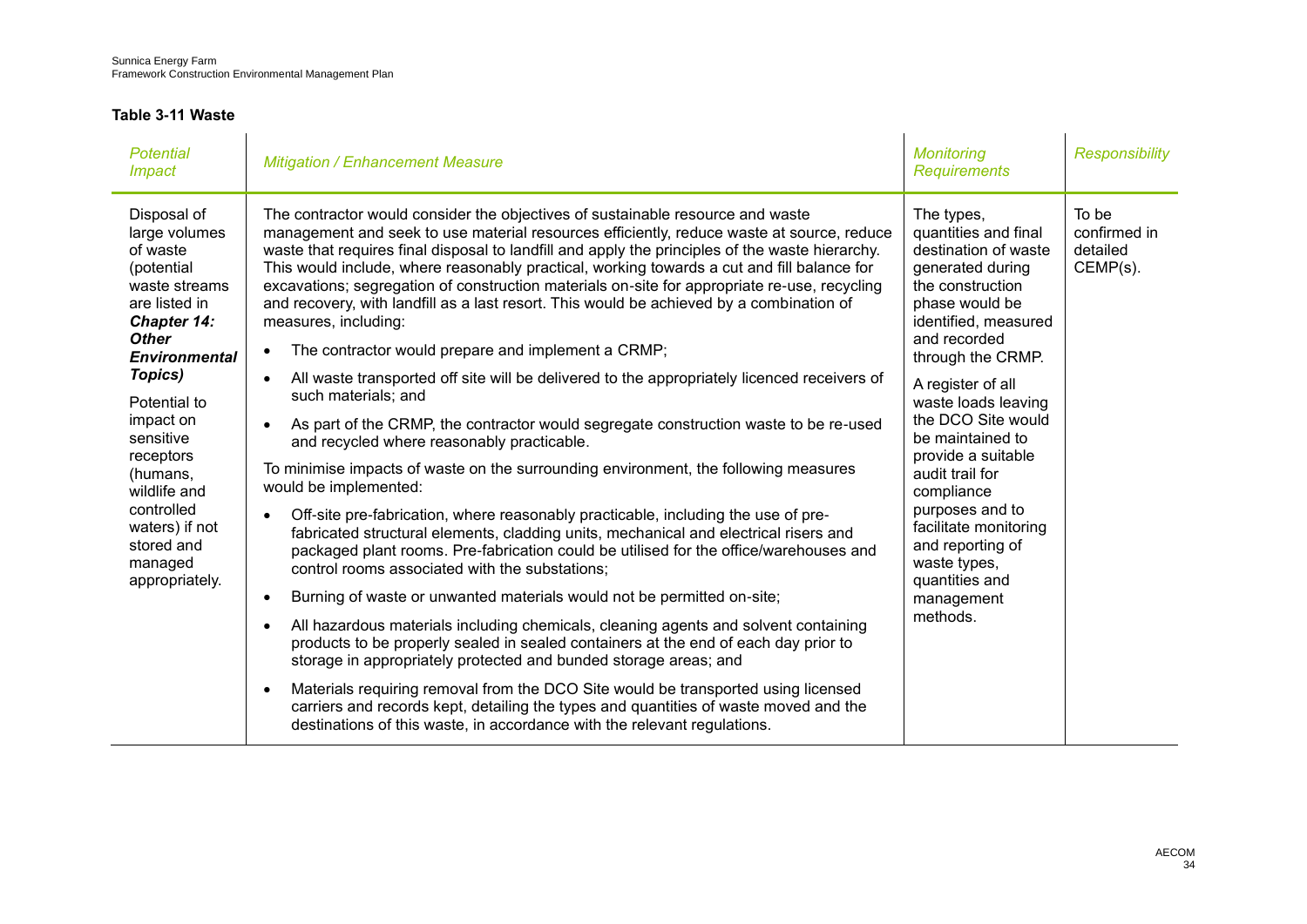#### **Table 3-12 Human Health**

| Potentiai impact | ' Fnhancement Measure<br>Mitiaation All | — Monitorina Reaurrements |  |
|------------------|-----------------------------------------|---------------------------|--|
|                  |                                         |                           |  |

*Human Health risks are covered in the following tables: Table 3-9 [Air Quality,](#page-31-0) Table 3-4 [Flood Risk, Drainage and Surface Water,](#page-17-0) [Table 3-6](#page-26-0) Noise [and Vibration,](#page-26-0) Table 3-7 [Socio-Economics and Land Use,](#page-28-0) Table 3-8 [Transport and Access,](#page-29-0) Table 3-10 [Ground Conditions,](#page-34-0) and [Table 3-11](#page-36-0) Waste.*

#### **Table 3-13 Major Accidents and Disasters**

| <sup>o</sup> otential Impact | Mitigation / Enhancement Measure   Monitoring Requirements | <i><b>RESDONSIDIIItV</b></i> |
|------------------------------|------------------------------------------------------------|------------------------------|
|                              |                                                            |                              |

All works will be undertaken in accordance with relevant Health and Safety legislation and guidance. Details of fire, police, emergency services and hospitals will be publicised and included in the site induction.

*Furthers risks of major accidents and disasters are covered in the following tables: Table 3-4 [Flood Risk, Drainage and Surface Water,](#page-17-0) [Table 3-8](#page-29-0) [Transport and Access,](#page-29-0) Table 3-10 [Ground Conditions,](#page-34-0) and [Table 3-11](#page-36-0) Waste.*

#### **Table 3-14 Glint and Glare**

| <b>Potential Impact</b> | <b>Mitigation / Enhancement Measure   Monitoring Requirements</b>                                                                     | Responsibility |
|-------------------------|---------------------------------------------------------------------------------------------------------------------------------------|----------------|
|                         | Glint and Glare risks are covered in the following tables: Table 3-8 Transport and Access and Table 3-5 Landscape and Visual Amenity. |                |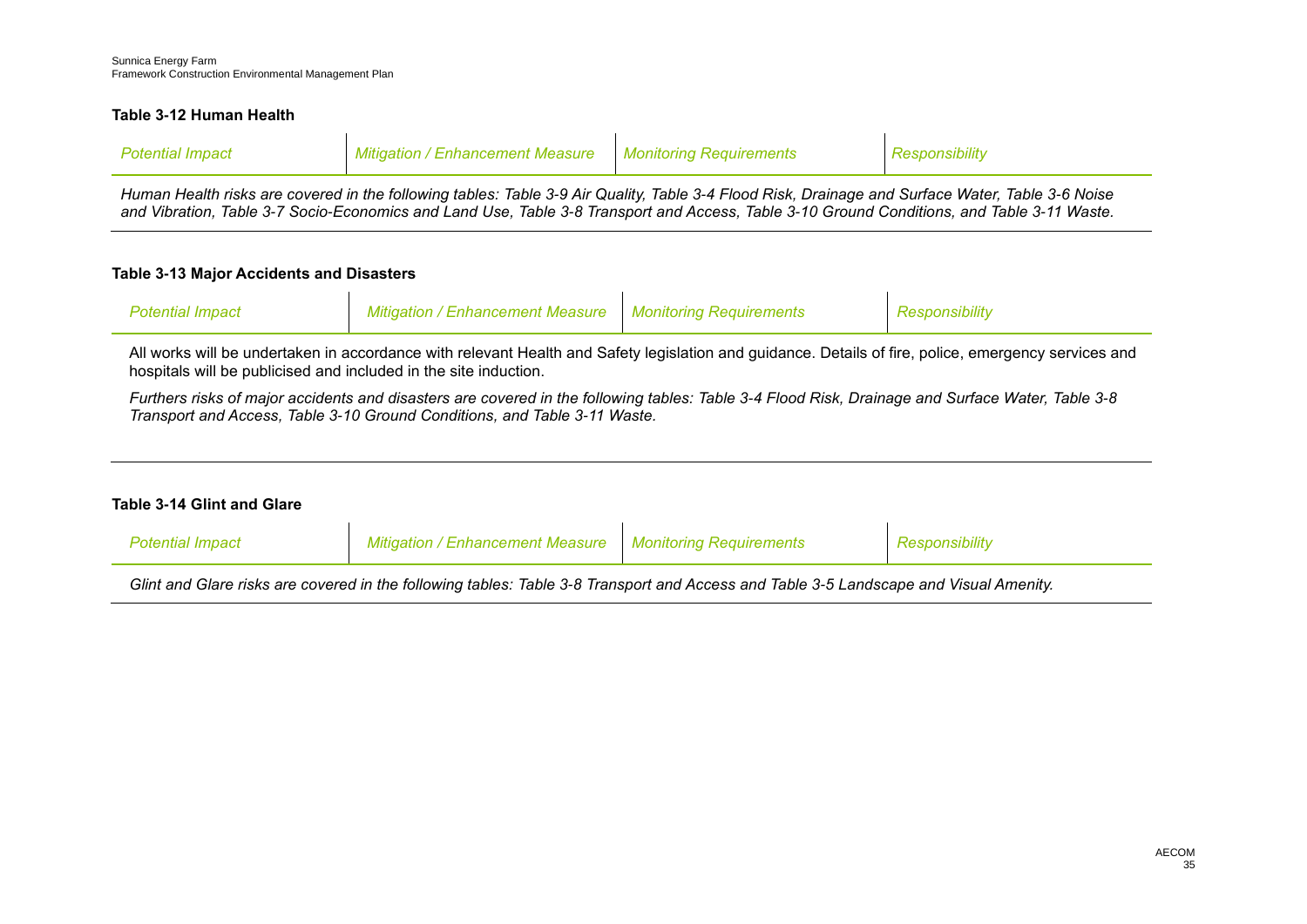# **4. Complementary Plans and Procedures**

 $4.1.1$ A suite of complementary environmental plans and procedures for the construction phase will be developed alongside the CEMP, including a CRMP, as discussed in the tables above. These plans and procedures will build on the principles and procedures set out in this framework CEMP and described in the PEI Report and subsequent ES. These supporting and supplementary plans and procedures will be clearly outlined in the detailed CEMP(s)and cross referenced.

## **5. Implementation and Operation**

- $5.1.1$ The detailed CEMP(s)will set out all roles, responsibilities and actions required in respect of implementation of the measures described in this framework CEMP, including:
	- An organogram showing team roles, names and responsibilities;
	- Training requirements for relevant personnel on environmental topics;
	- Information on-site briefings and toolbox talks that will be used to equip relevant staff with the necessary level of knowledge to follow environmental control procedures;
	- Measures to advise employees of changing circumstances as work progresses;
	- Communication methods;
	- Document control; and
	- Environmental emergency procedures.

## **6. Checking and Corrective Action**

#### $6.1$ **Monitoring**

- $6.1.1$ To meet the requirement of the detailed CEMP(s), environmental monitoring of the Scheme and its impacts will be undertaken throughout the construction phase:
- $6.1.2$ As part of the monitoring process the contractor will allocate a designated Environmental Site Officer(s), who will be present on Site throughout the construction process and when new activities are commencing. The Environmental Site Officer will observe site activities and report any deviations from the detailed CEMP(s)in a logbook, along with the action taken and general conditions at the time. The Applicant will be informed of any deviations from the detailed CEMP(s)as soon as possible following identification of such issues. The Environmental Site Officer would also act as day-to-day contact with relevant local authorities and other regulatory agencies such as the Environment Agency.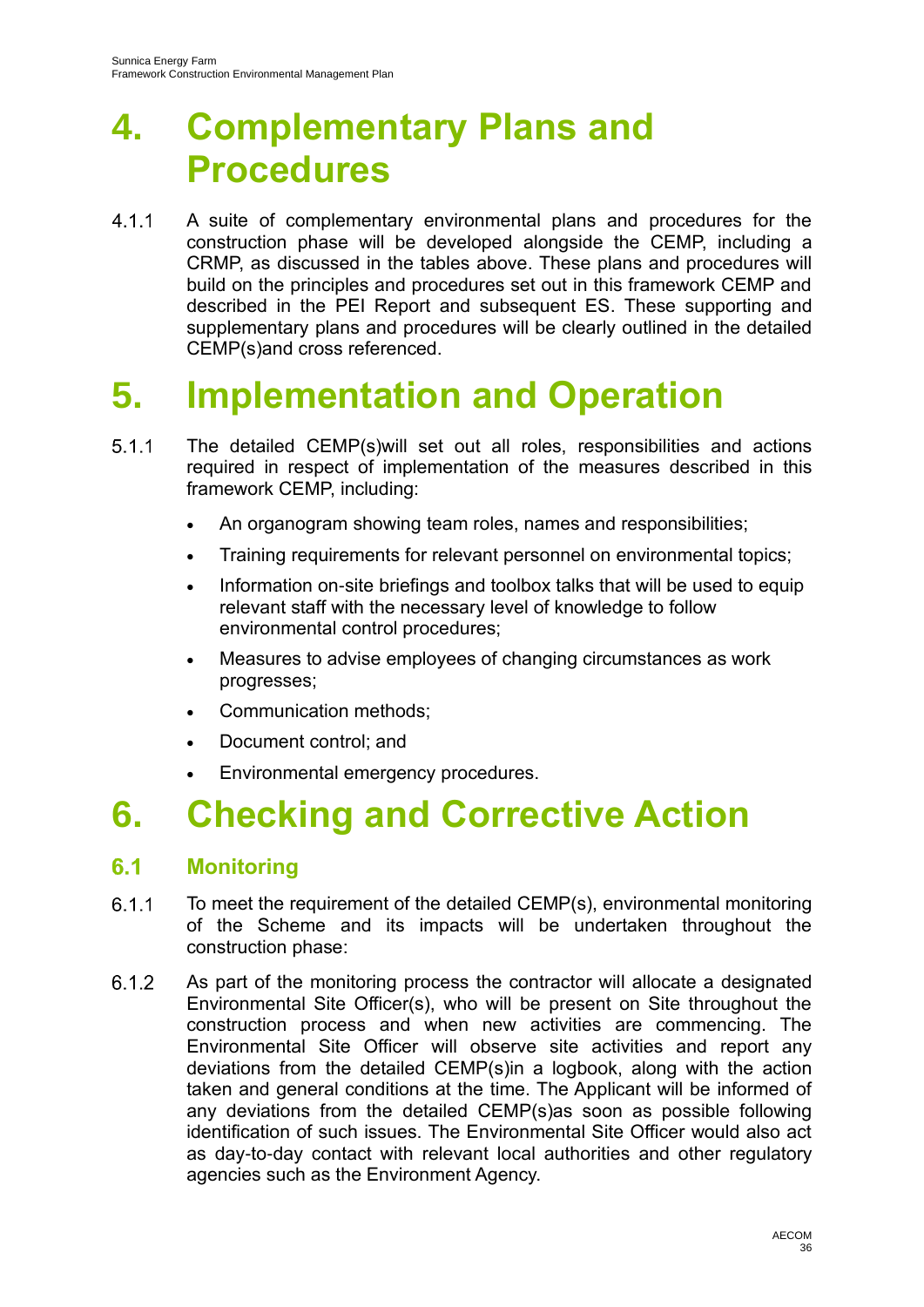- $6.1.3$ During construction, the Environmental Site Officer will conduct walkover surveys to ensure all requirements of the detailed CEMP(s)are being met. Action from these surveys will be documented on an Environmental Action Schedule, discussed with the Site Manager for programming requirements and issued weekly for actioning.
- The Environmental Manager/ Project Manager will arrange regular formal  $6.1.4$ inspections to ensure the requirements of the detailed CEMP(s)are being met. After completion of the works, the Environmental Site Officer will conduct a final review.

#### $6.2$ **Records**

- $6.2.1$ The Environmental Manager/ Project Manager will retain records of environmental monitoring and implementation of the detailed CEMP(s). This will allow provision of evidence that the detailed CEMP(s)is being implemented effectively. These records will include:
	- Environmental Action Schedule;
	- Licences and approvals;
	- Results of inspections by Environmental Manager/ Project Manager;
	- Other environmental surveys and investigations; and
	- Environmental equipment test records.
- The detailed CEMP(s)will be updated as necessary, with a full review as  $6.2.2$ required (at least quarterly) throughout the construction period.
- A brief report will be produced and submitted to the relevant local 6.2.3 authorities on a quarterly basis and following completion of commissioning. This will summarise the monitoring process, observed deviations from the detailed CEMP(s)and the corrective actions taken.

## **7. Management Review**

 $7.1.1$ The detailed CEMP(s)will be signed off on completion of the construction works and will form the basis of a operational environmental management plan (OEMP); which will be used to manage the environmental performance of the project through operation.